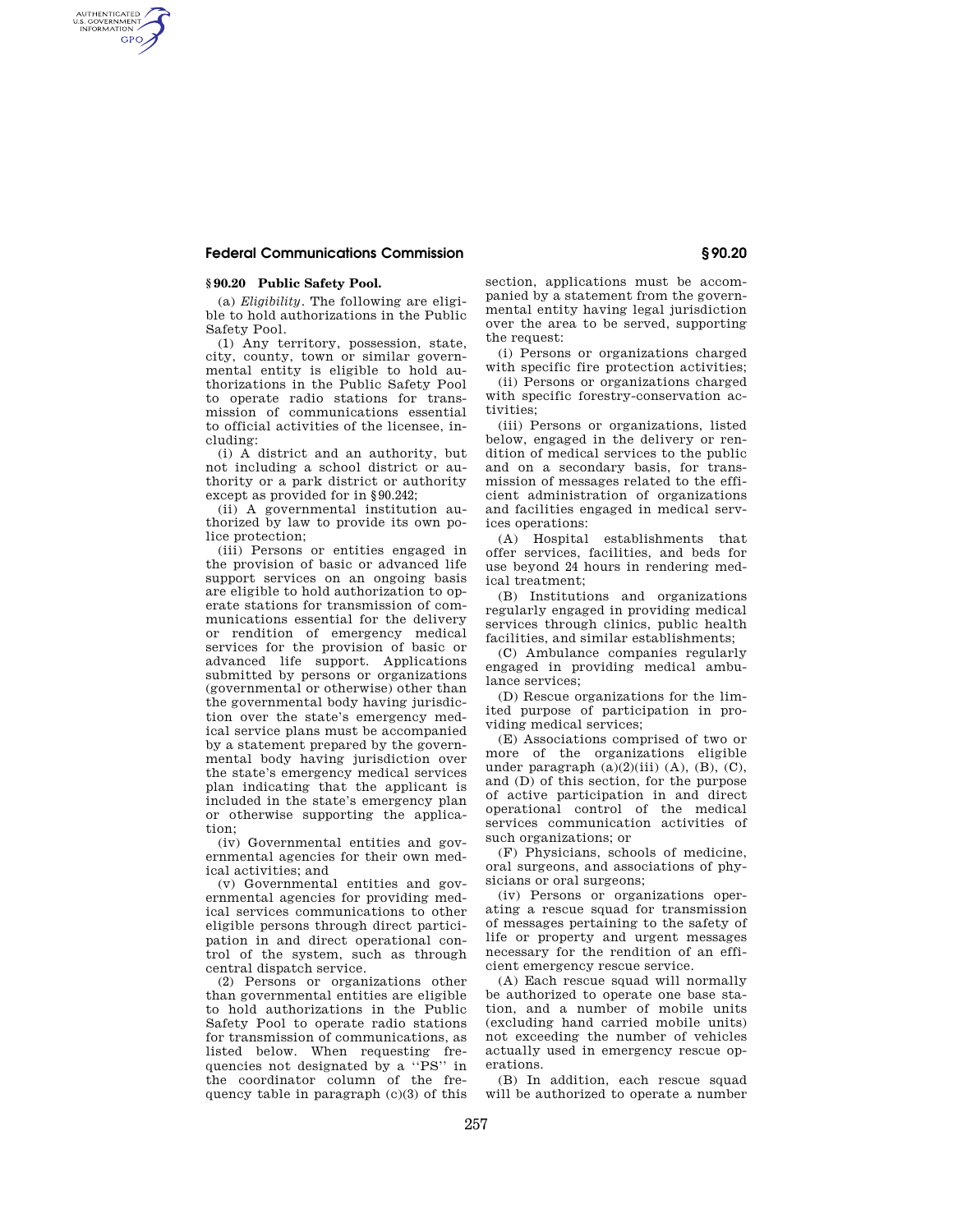of hand carried mobile units not exceeding two such units for each radio equipped vehicle actually used in emergency rescue operations.

(v) *Persons with disabilities.* The initial application from a person claiming eligibility under this paragraph shall be accompanied by a statement from a physician attesting to the condition of the applicant or the applicant's child (or ward in case of guardianship).

(A) Any person having a hearing deficiency such that average hearing threshold levels are 90 dB above ANSI (American National Standards Institute) 1969 or ISO (International Standards Organization) 1964 levels and such other persons who submit medical certification of similar hearing deficiency.

(B) Any person having visual acuity corrected to no better than 20/200 in the better eye or having a field of vision of less than 20 degrees.

(C) Any person, who, through loss of limbs or motor function, is confined to a wheelchair, or is non-ambulatory.

(D) Any person actively awaiting an organ transplant.

(E) Parents or guardians of persons under 18 years eligible under para-<br>graphs  $(a)(2)(v)(A),$   $(a)(2)(v)(B),$ graphs  $(a)(2)(v)(A),$  $(a)(2)(y)(C)$  of this section, or institutions devoted to the care or training of those persons.

(vi) A veterinarian, veterinary clinic, or a school of veterinary medicine for the transmission of messages pertaining to the care and treatment of animals. Each licensee may be authorized to operate one base station and two mobile units. Additional base stations or mobile units will be authorized only on a showing of need.

(vii) Organizations established for disaster relief purposes having an emergency radio communications plan for the transmission of communications relating to the safety of life or property, the establishment and maintenance of temporary relief facilities, and the alleviation of the emergency situation during periods of actual or impending emergency, or disaster, and until substantially normal conditions are restored. In addition, the stations may be used for training exercises, incidental to the emergency communications plan, and for operational communications of the disaster relief organi-

**§ 90.20 47 CFR Ch. I (10–1–02 Edition)**

zation or its chapter affiliates. The initial application from a disaster relief organization shall be accompanied by a copy of the charter or other authority under which the organization was established and a copy of its communications plan. The plan shall fully describe the operation of the radio facilities and describe the method of integration into other communications facilities which normally would be available to assist in the alleviation of the emergency condition.

(viii) Persons or organizations operating school buses on a regular basis over regular routes for the transmission of messages pertaining to either the efficient operation of the school bus service or the safety or general welfare of the students they are engaged in transporting. Each school bus operator may be authorized to operate one base station and a number of mobile units not in excess of the total of the number of buses and maintenance vehicles regularly engaged in the school bus operation. Additional base stations or mobile units will be authorized only in exceptional circumstances when the applicant can show a specific need.

(ix) Persons or organizations operating beach patrols having responsibility for life-saving activities for the transmission of messages required for the safety of life or property.

(x) Persons or organizations maintaining establishment in isolated areas where public communications facilities are not available and where the use of radio is the only feasible means of establishing communication with a center of population, or other point from which emergency assistance might be obtained if needed, for the transmission of messages only during an actual or impending emergency endangering life, health or property for the transmission of essential communications arising from the emergency. The transmission of routine or non-emergency communications is strictly prohibited.

(A) *Special eligibility showing.* The initial application requesting a station authorization for an establishment in an isolated area shall be accompanied by a statement describing the status of public communication facilities in the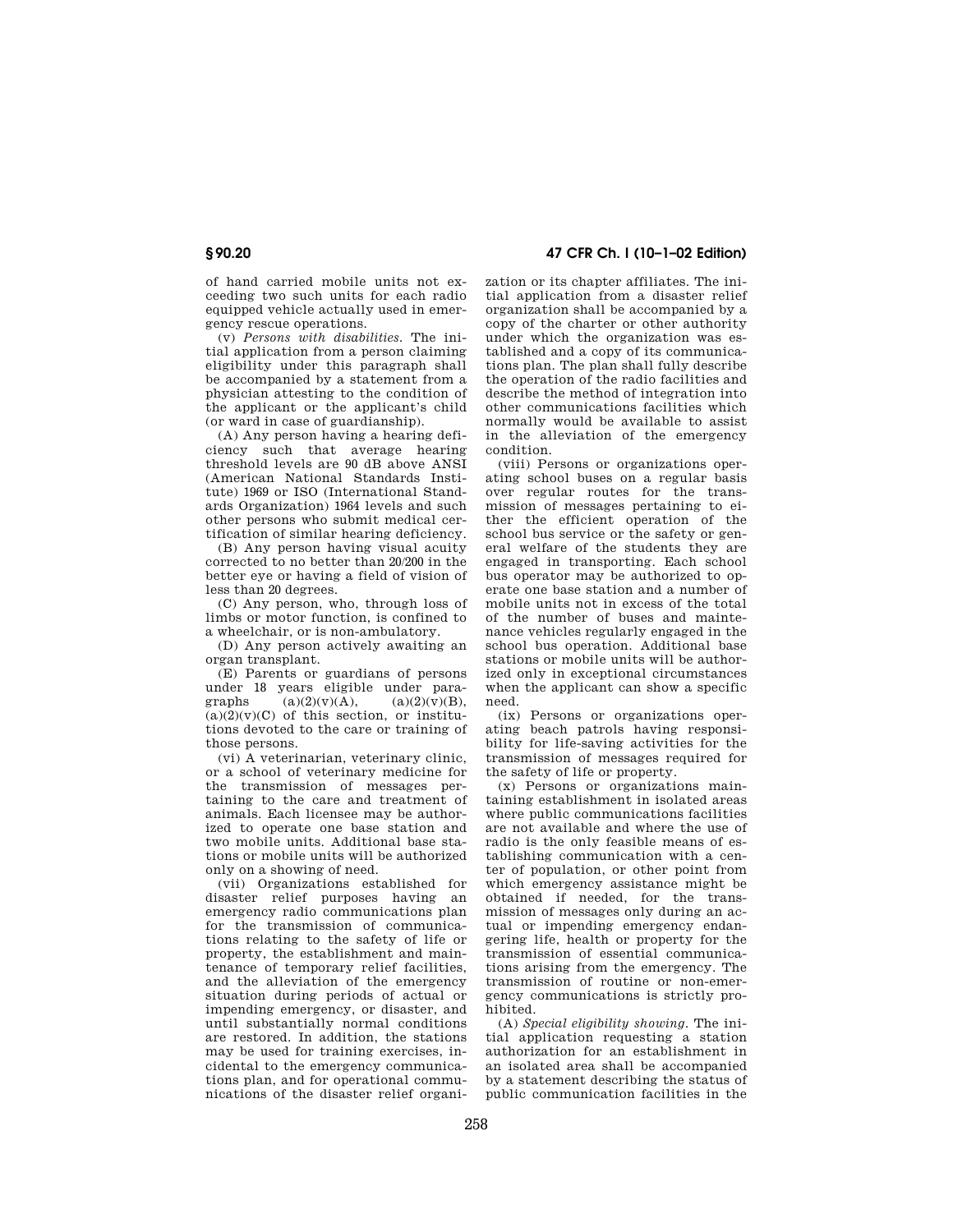area of the applicant's establishment; the results of any attempts the applicant may have made to obtain public communication service, and; in the event radio communications service is to be furnished under paragraph  $(a)(2)(x)(C)(2)$  of this section, a copy of the agreement involved must be submitted.

(B) *Class and number of stations available.* Persons or organizations in this category may be authorized to operate not more than one fixed station at any isolated establishment and not more than one fixed station in a center of population.

(C) *Communication service rendered and received.* (*1*) The licensee of a station at any establishment in an isolated area shall make the communication facilities of such station available at no charge to any person desiring the transmission of any communication permitted by paragraph (a) of this section.

(*2*) For the purpose of providing the communications link desired the licensee of a station at an establishment in an isolated area either may be the licensee of a similar station at another location or may obtain communication service under a mutual agreement from the licensee of any station in the Public Safety Pool or any other station which is authorized to communicate with the fixed station.

(xi) A communications common carrier operating communications circuits that normally carry essential communication of such a nature that their disruption would endanger life or public property is eligible to hold authorizations for standby radio facilities for the transmission of messages only during periods when the normal circuits are inoperative due to circumstances beyond the control of the user. During such periods the radio facilities may be used to transmit any communication which would be carried by the regular circuit. Initial applications for authorization to operate a standby radio facility must include a statement describing radio communication facilities desired, the proposed method of operation, a description of the messages normally being carried, and an explanation of how their disruption will endanger life or public property.

(xii) Communications common carriers for radio facilities to be used in effecting expeditious repairs to interruption of public communications facilities where such interruptions have resulted in disabling intercity circuits or service to a multiplicity of subscribers in a general area. Stations authorized under this section may be used only when no other means of communication is readily available, for the transmission of messages relating to the safety of life and property and messages which are necessary for the efficient restoration of the public communication facilities which have been disrupted.

(xiii) Persons or entities engaged in the provision of basic or advanced life support services on an ongoing basis are eligible to hold authorization to operate stations for transmission of communications essential for the delivery or rendition of emergency medical services for the provision of basic or advanced life support. Applications submitted by persons or organizations (governmental or otherwise) other than the governmental body having jurisdiction over the state's emergency medical service plans must be accompanied by a statement prepared by the governmental body having jurisdiction over the state's emergency medical services plan indicating that the applicant is included in the state's emergency plan or otherwise supporting the application.

(b) *International police radiocommunication.* Police licensees which are located in close proximity to the borders of the United States may be authorized to communicate internationally. Request for such authority shall be written and signed and submitted in duplicate. The request shall include information as to the station with which communication will be conducted, and the frequency, power, emission, etc., that will be used. If authorized, such international communication must be conducted in accordance with Article 5 of the Inter-American Radio Agreement, Washington, DC, 1949, which reads as follows:

Article 5. *Police radio stations.* When the American countries authorize their police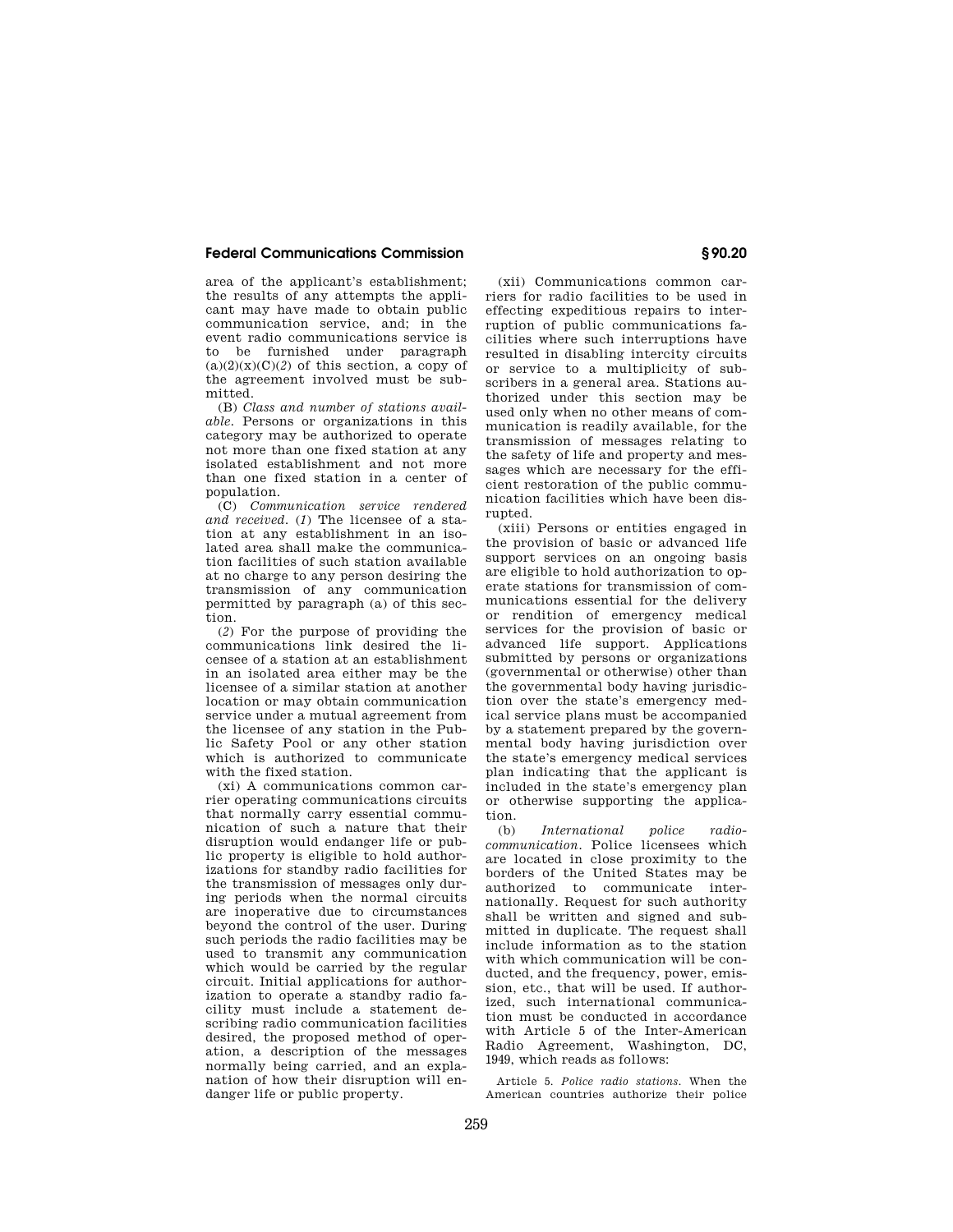**§ 90.20 47 CFR Ch. I (10–1–02 Edition)**

radio stations to exchange emergency information by radio with similar stations of another country, the following rules shall be applied.

(a) Only police radio stations located close to the boundaries of contiguous countries shall be allowed to exchange this information.

(b) In general, only important police messages shall be handled, such as those which would lose their value, because of slowness and time limitations if sent on other communication systems.

(c) Frequencies used for radiotelephone communications with mobile police units shall not be used for radiotelegraph communications.

(d) Radiotelephone communications shall be conducted only on frequencies assigned for radiotelephony.

(e) Radiotelegraph communications shall be conducted on the following frequencies: 2804 kHz calling, 2808 kHz working, 2812 kHz working, 5195 kHz day calling, 5185 kHz day working, 5140 kHz day working.

(f) The characteristics of police radio stations authorized to exchange information shall be notified to the International Telecommunication Union, Geneva, Switzerland.

(g) The abbreviations contained in Appendix 9 of the Atlantic City Radio Regulations shall be used to the greatest possible extent. Service indications are as follows: ''P'', priority, for messages that are to be sent immediately, regardless of the number of other messages on file. If no service indication is given, the messages are to be transmitted in the order of receipt.

(h) The message shall contain the preamble, address, text and signature, as follows:

*Preamble.* The preamble of the message shall consist of the following: The serial number preceded by the letters ''NR'', service indications, as appropriate; the group count according to standard cable count system; the letters ''CK'', followed by numerals indicating the number of words contained in the text of the message: Office and country of origin (not abbreviations): Day, month, and hour of filing;

*Address.* The address must be as complete as possible and shall include the name of the addressee with any supplementary particulars necessary for immediate delivery of the message;

*Text.* The text may be either in plain language or code;

*Signature.* The signature shall include the name and title of the person originating the message.

(c) *Public Safety frequencies.* (1) The following table indicates frequencies available for assignment to Public Safety stations, together with the class of station(s) to which they are normally assigned, the specific assignment limitations which are explained in paragraph (d) of this section, and the certified frequency coordinator for each frequency:

(2)(i) The letter symbol(s) listed in the Coordinator column of the frequency table in paragraph (c)(3) of this section specifies the frequency coordinator(s) for each frequency as follows:

PF—Fire Coordinator

PH—Highway Maintenance Coordinator

PM—Emergency Medical Coordinator

PO—Forestry-Conservation Coordinator

PP—Police Coordinator

PS—Special Emergency Coordinator

PX—Any Public Safety Coordinator, except the Special Emergency Coordinator

(ii) Frequencies without any coordinator specified may be coordinated by any coordinator certified in the Public Safety Pool.

(3) *Frequencies.*

PUBLIC SAFETY POOL FREQUENCY TABLE

| Frequency or<br>band                                                                                                                                                                                | Class of sta-<br>tion(s)                                                                                                                                                                                                                                               | Limitations                                                                                                              | Coordi-<br>nator                                                                                                                                   |
|-----------------------------------------------------------------------------------------------------------------------------------------------------------------------------------------------------|------------------------------------------------------------------------------------------------------------------------------------------------------------------------------------------------------------------------------------------------------------------------|--------------------------------------------------------------------------------------------------------------------------|----------------------------------------------------------------------------------------------------------------------------------------------------|
|                                                                                                                                                                                                     | Kilohertz                                                                                                                                                                                                                                                              |                                                                                                                          |                                                                                                                                                    |
| $530$<br>$1610$<br>$1630$<br>$1722$<br>1730<br>2212<br>2226<br>$2236$<br>2244<br>$2366$<br>2382<br>2390<br>$2406$<br>2430<br>2442<br>2450<br>2458<br>2482<br>2490<br>2726<br>$3201$<br>2000 to 3000 | Base (T.I.S.)<br>Base or mobile<br>do<br>do<br>do<br>do<br>$ch$<br>do<br>$ch$<br>.<br>$ch$<br>$\ldots \ldots \ldots \ldots$<br>$ch$<br>.<br>$ob$<br>$\ldots \ldots \ldots \ldots$<br>$ob$<br>.<br>do<br>$ch$<br>.<br>do<br>.<br>$ch$<br>do<br>$ch$<br>.<br>do<br>Fixed | 1<br>1<br>.<br>$2.3$<br>2, 3<br>4<br>4<br>4<br>4<br>2.4<br>2<br>2.4<br>2<br>2<br>2<br>2<br>2<br>2<br>2.3<br>5<br>.<br>75 | <b>PX</b><br><b>PX</b><br>PF<br>PP<br>PP<br>PO<br>PO<br>PO<br>PO<br>PP<br>PP<br>PP<br>PP<br>PP<br>PP<br>PP<br>PP<br>PP<br>PP<br>PX. PS<br>PS<br>PS |
| 2000 to 10,000                                                                                                                                                                                      | Fixed, base, or<br>mobile.                                                                                                                                                                                                                                             |                                                                                                                          | <b>PX</b>                                                                                                                                          |

Megahertz

|  | PO.            |
|--|----------------|
|  | PO.            |
|  | PO.            |
|  | PO.            |
|  | PO.            |
|  |                |
|  |                |
|  | $\overline{P}$ |
|  | I PO           |
|  |                |
|  |                |
|  |                |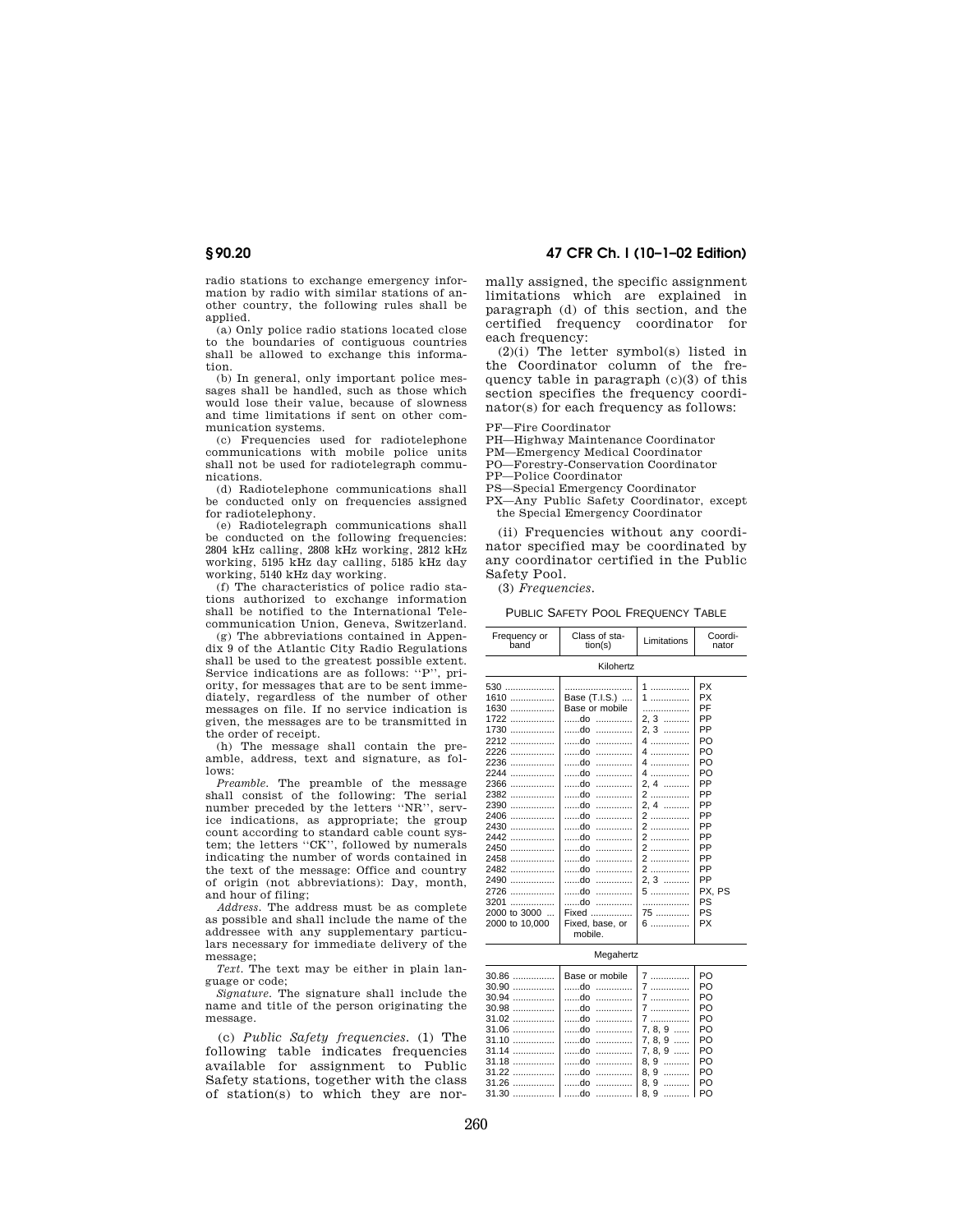PUBLIC SAFETY POOL FREQUENCY TABLE—<br>Continued Continued Continued Continued

| Frequency or<br>band | Class of sta-<br>tion(s) | Limitations                                 | Coordi-<br>nator |
|----------------------|--------------------------|---------------------------------------------|------------------|
| 31.34<br>31.38       | do<br>.<br>do<br>.       | 8, 9<br>.<br>.                              | PO<br>PO         |
| 31.42                | do<br>.                  | 8, 9<br>8, 9<br>.                           | PO               |
| 31.46                | do<br>.                  | 8,9<br>.                                    | PO               |
| 31.50                | do<br>.                  | .                                           | PO               |
| 31.54                | do<br>.                  | $\frac{8,9}{8,9}$<br>.                      | PO               |
| 31.58                | do<br>.                  | 8, 9<br>.                                   | PO               |
| 31.62                | do<br>.                  | $\begin{matrix} 8,9\\8,9 \end{matrix}$<br>. | PO               |
| 31.66                | do<br>.                  | .                                           | PO               |
| 31.70                | do<br>.                  | 8, 9<br>.                                   | PO               |
| 31.74                | do<br>.                  | 8, 9<br>.                                   | PO               |
| 31.78                | do<br>.                  | 8, 9<br>.                                   | PO               |
| 31.82                | do<br>.                  | 8, 9<br>.                                   | PO               |
| 31.86                | do<br>.                  | 8, 9<br>.                                   | PO               |
| 31.90                | do<br>.<br>do            | 8, 9<br>.                                   | PO<br>PO         |
| 31.94                | .<br>do<br>.             | 8, 9<br>.<br>.                              | PO               |
| 31.98<br>33.02       | do<br>.                  | 8, 9<br>10                                  | PH, PS           |
| 33.04                | do<br>.                  | .                                           | PS               |
| 33.06                | do<br>.                  | $10$                                        | PH, PS           |
| 33.08                | do<br>.                  | .                                           | PS               |
| 33.10                | do<br>.                  | 10                                          | PH, PS           |
| 33.42                | Mobile or fixed          | 11                                          | PF               |
| 33.44                | Base or mobile           | .                                           | PF               |
| 33.46                | Mobile                   | .                                           | PF               |
| 33.48                | Base or mobile           | .                                           | PF               |
| 33.50                | Mobile                   |                                             | PF               |
| 33.52                | Base or mobile           | .                                           | PF               |
| 33.54                | Mobile                   | .                                           | PF               |
| 33.56                | Base or mobile           |                                             | PF               |
| 33.58                | Mobile                   | .                                           | PF               |
| 33.60                | Base or mobile           | .                                           | PF<br>PF         |
| 33.62<br>33.64       | Mobile<br>Base or mobile | .<br>.                                      | PF               |
| 33.66                | Mobile                   | .                                           | PF               |
| 33.68                | Base or mobile           | .                                           | PF               |
| 33.70                | do                       | .                                           | PF               |
| 33.72                | do<br>.                  | .                                           | PF               |
| 33.74                | do<br>.                  |                                             | PF               |
| 33.76                | do<br>.                  | .                                           | PF               |
| 33.78                | do<br>.                  | .                                           | PF               |
| 33.80                | do<br>.                  | .                                           | PF               |
| 33.82                | do<br>.                  | .                                           | PF               |
| 33.84                | do<br>.                  |                                             | PF               |
| 33.86                | do<br>                   | .                                           | PF               |
| 33.88                | do<br>.                  | .                                           | PF<br>PF         |
| 33.90<br>33.92       | do<br>.<br>do<br>.       | .<br>.                                      | PF               |
| 33.94                | do<br>.                  | .                                           | PF               |
| 33.96                | do<br>.                  | .                                           | PF               |
| 33.98                | do<br>.                  | .                                           | PF               |
| 35.02                | Mobile                   | 12, 77                                      | PS               |
| 35.64                | Base                     | 13                                          | PS               |
| 35.68                | do                       | 13                                          | PS               |
| 37.02                | Mobile                   | .                                           | PP               |
| 37.04                | Base or mobile           | .                                           | PP               |
| 37.06                | do<br>.                  | .                                           | PP               |
| 37.08                | do<br>.                  | .                                           | PP               |
| 37.10                | do<br>.                  | .                                           | PX               |
| 37.12                | do<br>.                  |                                             | PP<br>PP         |
| 37.14                | do<br>.<br>do            | .                                           | PP               |
| 37.16<br>37.18       | .<br>do<br>.             | .<br>.                                      | <b>PX</b>        |
| 37.20                | do<br>.                  | .                                           | PP               |
| 37.22                | do<br>.                  | .                                           | PP               |
| 37.24                | do<br>.                  | .                                           | PP               |
| 37.26                | do<br>.                  | .                                           | <b>PX</b>        |
| 37.28                | do<br>.                  | .                                           | PP               |
| 37.30                | do<br>.                  | .                                           | PP               |
| 37.32                | do<br>.                  | .                                           | PP               |

| Frequency or<br>band | Class of sta-<br>tion(s) | Limitations                                  | Coordi-<br>nator |
|----------------------|--------------------------|----------------------------------------------|------------------|
| 37.34                | Mobile                   | .                                            | PP               |
| 37.36                | Base or mobile           | .                                            | PP               |
| 37.38                | Mobile                   |                                              | PP               |
| 37.40                | Base or mobile           | .                                            | PP               |
| 37.42                | Mobile                   | .                                            | PP               |
| 37.90                | Base or mobile           | $10$                                         | PH, PS           |
| 37.92                | do<br>                   | .                                            | PH               |
| 37.94                | do<br>.                  | $10^{10}$                                    | PH, PS           |
| 37.96                | do<br>.                  | .                                            | PH               |
| 37.98                | do<br>.                  | 10                                           | PH, PS<br>PP     |
| 39.02<br>39.04       | do<br>.<br>do<br>.       | .                                            | PP               |
| 39.06                | do<br>.                  | 14                                           | PX               |
| 39.08                | do<br>.                  |                                              | PP               |
| 39.10                | do<br>.                  | .                                            | PX               |
| 39.12                | do<br>.                  |                                              | PP               |
| 39.14                | do<br>.                  | .                                            | PP               |
| 39.16                | do<br>.                  | .                                            | PP               |
| 39.18                | do<br>.                  |                                              | РX               |
| 39.20                | do<br>                   | .                                            | PP               |
| 39.22                | do<br>.<br>do            | .                                            | PP<br>PP         |
| 39.24<br>39.26       | <br>Mobile               | .                                            | PP               |
| 39.28                | Base or mobile           |                                              | PP               |
| 39.30                | Mobile                   | .                                            | PP               |
| 39.32                | Base or mobile           |                                              | PP               |
| 39.34                | Mobile                   | .                                            | PP               |
| 39.36<br>39.38       | Base or mobile<br>Mobile | .                                            | PP<br>PP         |
| 39.40                | Base or mobile           | .                                            | PP               |
| 39.42                | do                       | .                                            | PP               |
| 39.44                | do<br>.                  | .                                            | PP               |
| 39.46                | do<br>.                  | $15$                                         | PP               |
| 39.48                | do<br>.                  |                                              | PP               |
| 39.50<br>39.52       | do<br>.<br>do<br>.       | .<br>.                                       | PX<br>PP         |
| 39.54                | do<br>.                  | .                                            | PP               |
| 39.56                | do<br>.                  | .                                            | PP               |
| 39.58                | do<br>.                  | .                                            | PX               |
| 39.60                | do<br>.                  | .                                            | PP               |
| 39.62                | do<br>.                  | .                                            | PP               |
| 39.64                | do<br>.<br>Mobile        | .                                            | PP<br>PP         |
| 39.66<br>39.68       | Base or mobile           | .                                            | PP               |
| 39.70                | Mobile                   | .                                            | PP               |
| 39.72                | Base or mobile           | .                                            | PP               |
| 39.74                | Mobile                   | .                                            | PP               |
| 39.76                | Base or mobile           | .                                            | PP               |
| 39.78                | Mobile                   | .                                            | PP               |
| 39.80                | Base or mobile           |                                              | PP<br>PX         |
| 39.82                | do<br>do<br>.            |                                              | PP               |
| 39.84<br>39.86       | do<br>.                  |                                              | PP               |
| 39.88                | do<br>.                  |                                              | PP               |
| 39.90                | do<br>.                  |                                              | <b>PX</b>        |
| 39.92                | do<br>.                  |                                              | PP               |
| 39.94                | do<br>.<br>do<br>.       | .<br>.                                       | PP<br>PP         |
| 39.96<br>39.98       | do<br>                   | .                                            | PX               |
| 42.02                | do<br>.                  | 2, 3, 16                                     | PP               |
| 42.04                | do<br>.                  | 2, 3, 16                                     | PP               |
| 42.06                | do<br>.                  | 2, 3, 16<br>$\ddotsc$                        | PP               |
| 42.08                | do<br>.                  | 2, 3, 16<br>$\cdots$                         | PP               |
| 42.10                | do<br>.                  | 2, 3, 16<br>$\ddotsc$                        | PP<br>PP         |
| 42.12<br>42.14       | do<br>.<br>do<br>.       | 2, 3, 16<br>$\cdots$<br>2, 3, 16<br>$\cdots$ | PP               |
| 42.16                | do<br>.                  | 2, 3, 16                                     | PP               |
| 42.18                | Mobile                   | 2, 16                                        | PP               |
| 42.20                | do<br>                   | 2, 16                                        | PP               |
| 42.22                | do<br>.                  | 2, 16                                        | PP               |

# §90.20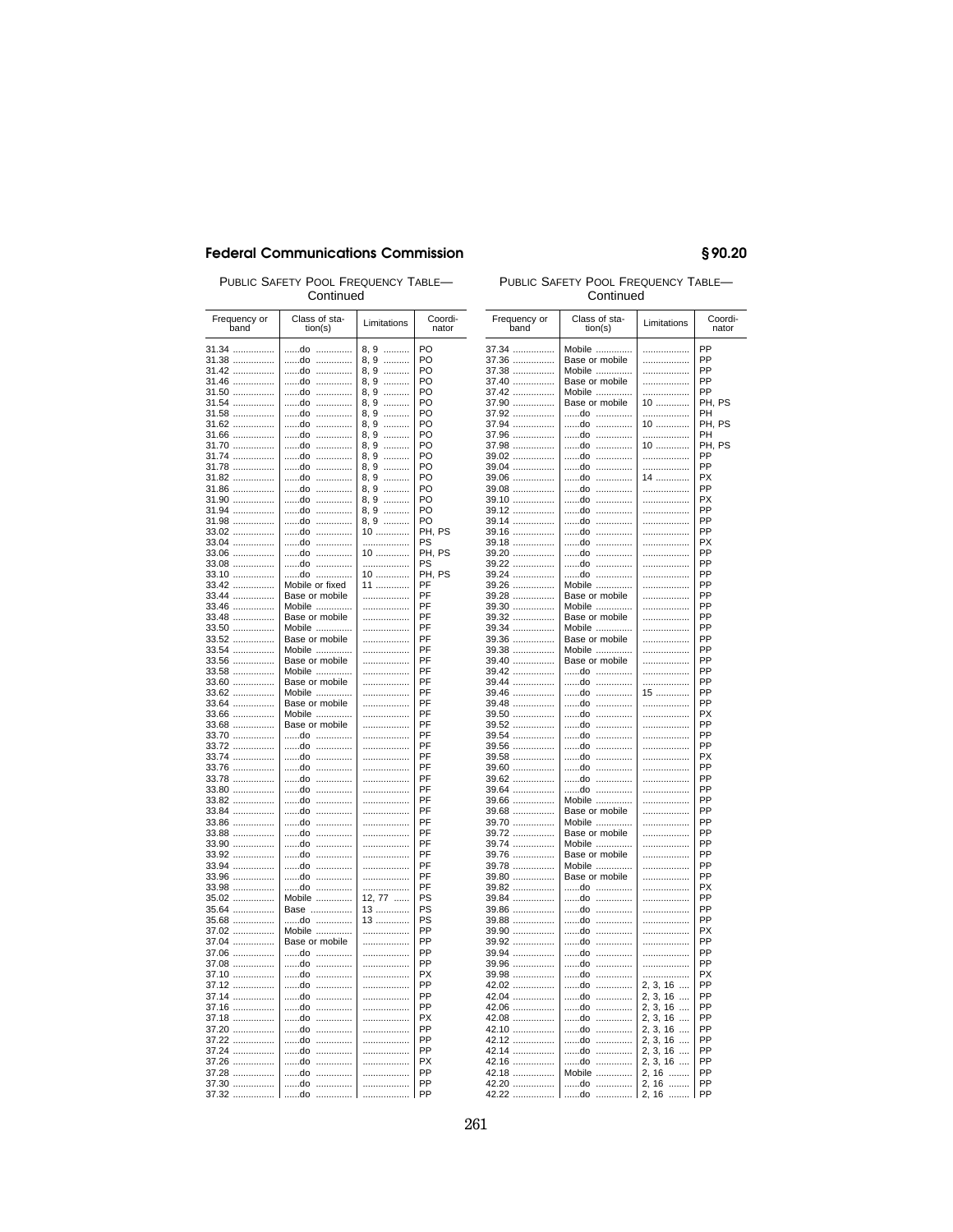## §90.20

PUBLIC SAFETY POOL FREQUENCY TABLE-

## 47 CFR Ch. I (10-1-02 Edition)

PUBLIC SAFETY POOL FREQUENCY TABLE-Continued

| Frequency or<br>band     | Class of sta-<br>tion(s) | Limitations                                              | Coordi-<br>nator |
|--------------------------|--------------------------|----------------------------------------------------------|------------------|
| 42.24                    | do<br>.                  | 2, 16<br>1, 1, 1, 1, 1, 1                                | PP               |
| 42.26                    | do<br>.                  | 2, 16<br>.                                               | PP               |
| 42.28                    | do<br>.                  | 2, 16<br>$\cdots$                                        | PP               |
| 42.30                    | do<br>.                  | 2, 16                                                    | PP               |
| 42.32                    | Base or mobile           | 2, 3, 16                                                 | PP               |
| 42.34                    | do<br>.                  | 2, 3, 16                                                 | PP               |
| 42.36<br>.               | do<br>.                  | $2, 3, 16$                                               | PP               |
| 42.38<br>.               | do<br>.                  | 2, 3, 16<br>2, 3, 16,                                    | PP               |
| 42.40                    | do<br>.                  |                                                          | PP               |
|                          |                          | 27.                                                      |                  |
| 42.42                    | do<br>.                  | 2, 3, 16<br>$\cdots$                                     | PP               |
| 42.44                    | do<br>.                  | 2, 3, 16                                                 | PP               |
| 42.46                    | .<br>do                  | 2, 3, 16                                                 | PP<br>PP         |
| 42.48                    | do<br>.<br>do<br>.       | 2, 3, 16<br>$\ddotsc$<br>2, 3, 16                        | ΡP               |
| 42.50<br>42.52           | do<br>.                  |                                                          | PP               |
| 42.54                    | do<br>.                  | 2, 3, 16<br>2, 3, 16                                     | ΡP               |
| 42.56                    | do<br>.                  | 2, 3, 16                                                 | PP               |
| 42.58                    | do                       |                                                          | PP               |
| 42.60                    | do<br>                   | 2, 3, 16<br>2, 3, 16                                     | PP               |
| 42.62                    | do                       |                                                          | PP               |
| 42.64                    | do                       | 2, 3, 16<br>2, 3, 16                                     | PP               |
| 42.66                    | Mobile<br>.              | 2, 16                                                    | PP               |
| 42.68                    | do                       | 2, 16<br>2, 16                                           | PP               |
| 42.70                    | do<br>.                  |                                                          | PP               |
| 42.72                    | do<br>                   | $2, 16$<br>2, 16<br>2, 16                                | PP               |
| 42.74                    | do<br>.                  |                                                          | PP               |
| 42.76                    | do<br>.                  |                                                          | PP               |
| 42.78                    | do<br>.                  | 2, 16                                                    | PP               |
| 42.80                    | Base or mobile           | 13                                                       | PP               |
| 42.82                    | do                       |                                                          | PP<br>PP         |
| 42.84<br>42.86           | do<br>.<br>do<br>.       |                                                          | PP               |
| 42.88                    | do<br>.                  |                                                          | ΡP               |
| 42.90                    | do<br>.                  | 2, 3, 16<br>2, 3, 16<br>2, 3, 16<br>2, 3, 16<br>2, 3, 16 | PP               |
| 42.92                    | do<br>.                  |                                                          | ΡP               |
| 42.94                    | do<br>.                  | $2, 3, 16$<br>2, 3, 16                                   | PP               |
| 43.64                    | Base                     | 13, 18                                                   | PS               |
| 43.68                    | do                       | 13                                                       | PS               |
| 44.62                    | Base or mobile           | 2, 3, 16                                                 | PP               |
| 44.64                    | do                       | .                                                        | PO               |
| 44.66                    | do<br>.                  | 2, 3, 16                                                 | PP               |
| 44.68                    | do<br>.                  | .                                                        | PO               |
| 44.70                    | do                       | 2, 3, 16                                                 | PP               |
| 44.72                    | do<br>.                  |                                                          | PO               |
| 44.74                    | do<br>.                  | 2, 3, 16                                                 | PP               |
| 44.76                    | do<br>.                  | .                                                        | PO<br>PP         |
| 44.78<br>44.80           | Mobile<br>Base or mobile | 2, 16<br>.                                               | PO               |
| 44.82                    | Mobile                   | 2, 16                                                    | PP               |
| 44.84                    | Base or mobile           | .                                                        | PO               |
| 44.86                    | Mobile                   | 2, 16                                                    | PP               |
| 44.88                    | Base or mobile           | .                                                        | PO               |
| 44.90                    | Mobile                   | 2, 16                                                    | PP               |
| 44.92                    | Base or mobile           | .                                                        | PO               |
| 44.94                    | do                       | 2, 3, 16                                                 | PP               |
| 44.96                    | do<br>.                  | .                                                        | PO               |
| 44.98                    | do<br>.                  | 2, 3, 16                                                 | PP               |
| 45.00<br>                | do<br>.                  | .                                                        | PO               |
| 45.02<br>.               | do<br>.                  | 2, 3, 16                                                 | PP               |
| 45.04<br>                | do<br>.                  | .                                                        | PO               |
| 45.06<br>.               | do<br>.                  | 2, 3, 16                                                 | PP               |
| 45.08<br>                | do<br>.                  | .                                                        | РX               |
| 45.10<br>.               | do<br>.                  | .                                                        | PP               |
| 45.12<br>.<br>45.14<br>. | do<br>.<br>do<br>.       | .<br>.                                                   | PX<br>PP         |
| 45.16                    | do<br>.                  | .                                                        | PX               |
| 45.18                    | do<br>.                  | .                                                        | PP               |
| 45.20                    | do<br>.                  | .                                                        | PX               |
| 45.22                    | do<br>.                  | .                                                        | PP               |
|                          |                          |                                                          |                  |

| Frequency or<br>band     | Class of sta-<br>tion(s) | Limitations                 | Coordi-<br>nator |
|--------------------------|--------------------------|-----------------------------|------------------|
| 45.24                    | do                       |                             | PX               |
| 45.26                    | Mobile                   |                             | PP               |
| 45.28                    | Base or mobile           |                             | PX               |
| 45.30                    | Mobile                   |                             | PP               |
| 45.32<br>45.34           | Base or mobile<br>Mobile | .                           | <b>PX</b><br>PP  |
| 45.36                    | Base or mobile           |                             | <b>PX</b>        |
| 45.38                    | Mobile                   | .                           | PP               |
| 45.40                    | Base or mobile           | .                           | <b>PX</b>        |
| 45.42<br>                | do<br>                   | .                           | PP               |
| 45.44                    | do<br>.                  | .                           | PX               |
| 45.46<br>45.48           | do<br>.<br>do<br>.       | .<br>.                      | PP<br><b>PX</b>  |
| 45.50                    | do<br>.                  | .                           | PP               |
| 45.52                    | .<br>do                  | .                           | PX               |
| 45.54                    | .<br>do                  | .                           | PP               |
| 45.56                    | do<br>.                  | .                           | PX               |
| 45.58                    | do<br>.                  | .                           | PP               |
| 45.60                    | do<br>.                  | .                           | PX<br>PP         |
| 45.62<br>.<br>45.64<br>. | do<br>.<br>do<br>.       | .<br>.                      | <b>PX</b>        |
| 45.66                    | do<br>.                  |                             | PP               |
| .<br>45.68               | do<br>.                  |                             | PH               |
| 45.70                    | do<br>.                  |                             | PP               |
| 45.72                    | do<br>                   | .                           | PH               |
| 45.74<br>.               | Mobile                   |                             | PP               |
| 45.76<br>45.78           | Base or mobile<br>Mobile | .                           | PH<br>PP         |
| 45.80                    | Base or mobile           | .                           | PH               |
| 45.82                    | Mobile                   | .                           | PP               |
| 45.84                    | Base or mobile           | .                           | PH               |
| 45.86                    | do                       | 15                          | PP               |
| 45.88                    | do<br>.<br>do            | 19                          | PF<br>PP         |
| 45.90<br>45.92           | <br>do<br>.              | 20<br>10                    | PS               |
| 45.94                    | do<br>.                  | .                           | PP               |
| 45.96                    | do<br>.                  | 10                          | PS               |
| 45.98                    | do<br>.                  | .                           | PP               |
| 46.00                    | do<br>                   | 10                          | PS               |
| 46.02<br>46.04           | do<br>.<br>do            | .<br>$10$                   | PP<br>PS         |
| 46.06                    | .<br>do<br>.             |                             | PF               |
| 46.08                    | do<br>.                  | .                           | PF               |
| 46.10                    | do<br>.                  | .                           | PF               |
| 46.12                    | do<br>.                  | .                           | PF               |
| 46.14                    | do<br>.                  | .                           | PF               |
| 46.16                    | do<br>.                  | .<br>.                      | PF<br>PF         |
| 46.18<br>46.20           | do<br>.<br>do<br>.       | .                           | PF               |
| 46.22                    | Mobile<br>.              |                             | PF               |
| 46.24                    | do<br>.                  |                             | PF               |
| 46.26                    | do<br>                   |                             | PF               |
| 46.28<br>.               | do<br>.                  | .                           | PF               |
| 46.30<br>                | Mobile or fixed          | 11<br>                      | PF               |
| 46.32<br>46.34           | Mobile<br>do<br>         | .<br>.                      | PF<br>PF         |
| 46.36<br>.               | Base or mobile           | .                           | PF               |
| 46.38                    | do<br>.                  | .                           | PF               |
| 46.40                    | do<br>.                  |                             | PF               |
| 46.42<br>                | do<br>.                  |                             | PF               |
| 46.44                    | do<br>.                  | .                           | PF               |
| 46.46<br>46.48           | do<br>.<br>do<br>.       | .                           | PF<br>PF         |
| 46.50                    | do<br>.                  | .                           | PF               |
| 46.52<br>                | do<br>.                  | .                           | PX               |
| 46.54<br>.               | do<br>.                  | .                           | PX               |
| 46.56<br>.               | do<br>.                  | .                           | PX               |
| 46.58<br>.<br>47.02      | do<br>.                  | .                           | PX<br>PH         |
| 47.04<br>.               | do<br>.<br>do            | 21, 22<br>1.1.1.1<br>21, 22 | PH               |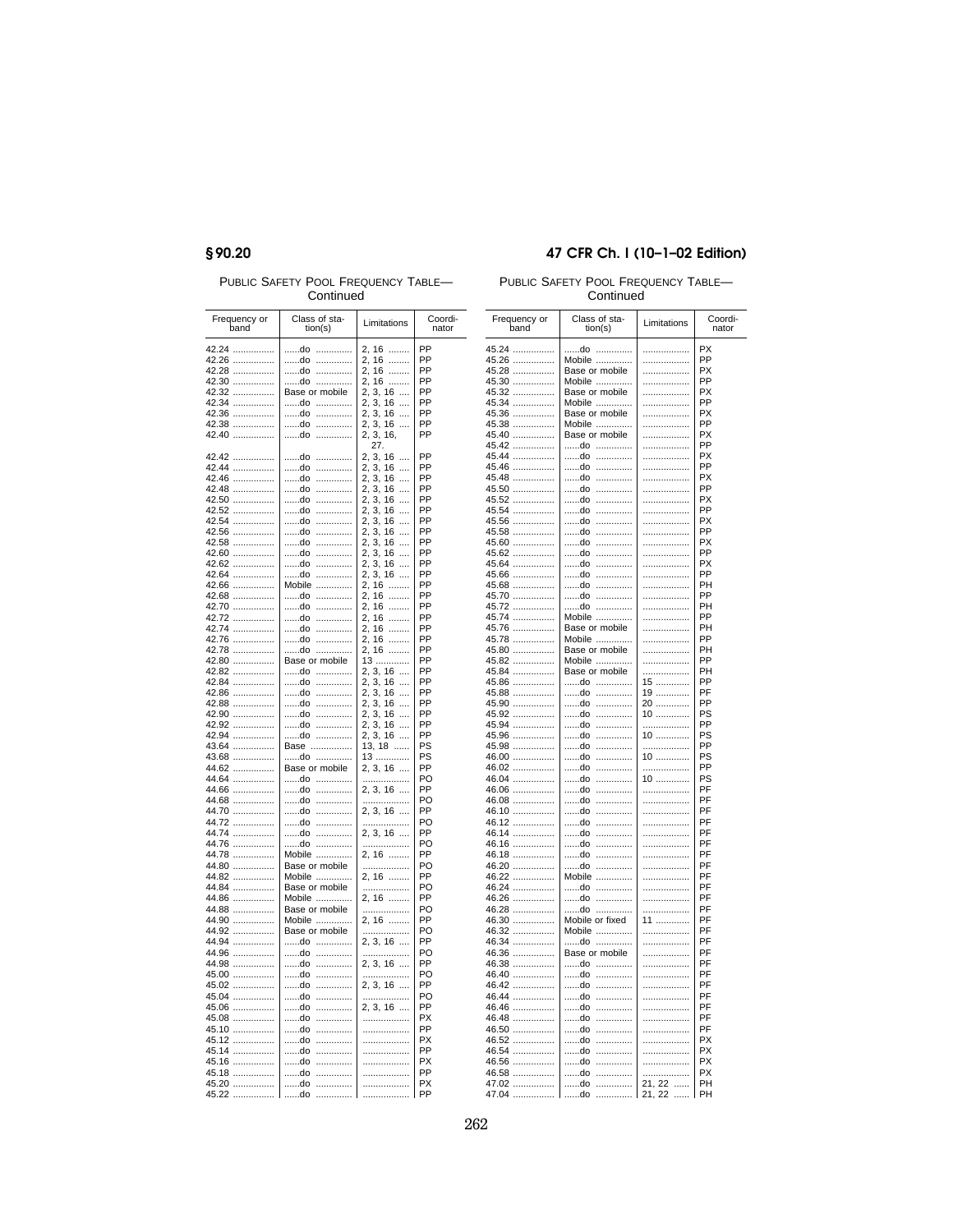PUBLIC SAFETY POOL FREQUENCY TABLE-Continued

| Frequency or<br>hand                                                                                          | Class of sta-<br>tion(s)                                                                                 | Limitations                                                                                                                 | Coordi-<br>nator                                   |
|---------------------------------------------------------------------------------------------------------------|----------------------------------------------------------------------------------------------------------|-----------------------------------------------------------------------------------------------------------------------------|----------------------------------------------------|
| 47.06<br>47.08<br>47.10<br>47.12<br>47.14<br>47.16<br>47.18<br>47.20                                          | do<br>.<br>do<br>.<br>do<br>.<br>do<br>.<br>do<br>.<br>do<br>.<br>do<br>.<br>.<br>do                     | 21, 22<br>.<br>21, 22<br>1.1.1.1<br>21, 22<br>.<br>21, 22<br>.<br>21, 22<br>.<br>21, 22<br>.<br>21, 22<br>.<br>21, 22<br>.  | PH<br>PH<br>PH<br>PH<br>PH<br>PH<br>PH<br>PH       |
| 47.22<br>47.24<br>47.26<br>47.28<br>47.30<br>47.32<br>47.34<br>47.36<br>47.38                                 | .<br>do<br>do<br>.<br>do<br>.<br>do<br>.<br>do<br>.<br>do<br>.<br>do<br>.<br>do<br>.<br>.<br>do          | 21, 22<br>.<br>21, 22<br>.<br>21, 22<br>.<br>21, 22<br>.<br>21, 22<br>.<br>21, 22<br><br>21, 22<br><br>21, 22<br><br>21, 22 | PH<br>PH<br>PH<br>PH<br>PH<br>PH<br>PH<br>PH<br>PH |
| 47.40<br>47.42<br>47.46<br>47.50<br>47.54<br>47.58<br>47.62<br>47.66<br>72.00 to 76.00                        | .<br>do<br>do<br>.<br>.<br>do<br>.<br>do<br>do<br>.<br>do<br>.<br>do<br>.<br>do<br>.<br>Operational      | <br>21, 22<br><br>$10, 23$<br>10<br>10<br>10<br>10<br>10<br>10<br>24                                                        | PH<br>PS<br>PS<br>PS<br>PS<br>PS<br>PS<br>PS       |
| 72.44<br>72.48<br>72.52<br>72.56<br>72.6<br>75.44<br>75.48<br>75.52<br>75.56                                  | fixed.<br>Mobile<br>do<br>.<br>do<br>.<br>do<br>.<br>do<br>.<br>do<br>.<br>do<br>.<br>do<br>.<br>do<br>. | 25<br>25<br>25<br>25<br>25<br>25<br>25<br>25<br>25                                                                          | PF<br>PF<br>PF<br>PF<br>PF<br>PF<br>PF<br>PF<br>PF |
| 75.6<br>150 to 170<br>150.775<br>150.7825<br>150.790<br>150.7975<br>150.805<br>150.995<br>151.0025<br>151.010 | do<br>.<br>Base or mobile<br>Mobile<br>do<br><br>do<br>.<br>do<br>.<br>do<br>.<br>Base or mobile<br>do   | 25<br>26<br>.<br>27<br>.<br>.<br>.<br>28<br>27, 28<br>28                                                                    | PF<br>PM<br>PM<br>PM<br>PM<br>PM<br>PH<br>PH<br>PH |
| 151.0175<br>151.025<br>151.0325<br>151.040<br>151.0475<br>151.055<br>151.0625<br>151.070<br>151.0775          | do<br>do<br>do<br>do<br>.<br>do<br>.<br>do<br>.<br>do<br>.<br>do<br><br>do<br>.                          | 27, 28<br>28<br>27, 28<br>28<br>27, 28<br>28<br>27, 28<br>28<br>27, 28                                                      | PH<br>PH<br>PН<br>PН<br>PН<br>PH<br>PH<br>PН<br>PH |
| 151.085<br>151.0925<br>151.100<br>151.1075<br>151.115<br>151.1225<br>151.130<br>151.1375<br>151.145           | do<br>.<br>do<br>.<br>.<br>do<br>do<br>.<br>.<br>do<br>.<br>do<br>do<br>.<br>do<br>.<br>do<br>.          | 28<br>27, 28<br>28<br>27, 28<br>28<br>27, 28<br>28, 81<br>27, 28, 80<br><br>28, 81                                          | PH<br>PH<br>PH<br>PH<br>PH<br>PH<br>PH<br>PH<br>PO |
| 151.1525<br>151.160<br>151.1675<br>151.175<br>151.1825<br>151.190                                             | .<br>do<br>.<br>do<br>do<br>.<br>do<br>.<br>do<br>do<br>.                                                | 27, 28<br>28<br>27, 28<br>28<br>27, 28<br>28                                                                                | PO<br>PO<br>PO<br>PO<br>PO<br>PO                   |

### PUBLIC SAFETY POOL FREQUENCY TABLE-Continued

§90.20

| Frequency or<br>band | Class of sta-<br>tion(s) | Limitations               | Coordi-<br>nator       |
|----------------------|--------------------------|---------------------------|------------------------|
|                      |                          |                           |                        |
| 151.1975             | do<br>.<br>do            | 27, 28                    | PO<br>PO               |
| 151.205<br>151.2125  | .<br>do<br>.             | 28<br>27, 28              | PO                     |
| 151.220              | do<br>.                  | 28                        | PO                     |
| 151.2275             | do<br>.                  | $27, 28$                  | PO                     |
| 151.235              | do<br>.                  |                           | PO                     |
| 151.2425             | do<br>.                  | 28<br>27, 28              | PO                     |
| 151.250              | do<br>.                  | 28 <sup>.</sup><br>27, 28 | PO                     |
| 151.2575             | do<br>.                  |                           | PO                     |
| 151.265<br>151.2725  | do<br>.<br>do<br>.       | 28<br>27, 28              | PO<br>PO               |
| 151.280              | do<br>.                  |                           | PO                     |
| 151.2875             | do<br>.                  | 28<br>27, 28              | PO                     |
| 151.295              | do<br>.                  | 28                        | PO                     |
| 151.3025             | do<br>.                  | 27, 28                    | PO                     |
| 151.310              | do<br>.                  | 28                        | PO                     |
| 151.3175             | do<br>.                  | 27, 28                    | PO                     |
| 151.325              | do<br>.<br>do<br>.       | 28<br>27, 28              | PO<br>PO               |
| 151.3325<br>151.340  | do<br>.                  |                           | PO                     |
| 151.3475             | do<br>.                  | 28<br>27, 28              | PO                     |
| 151.355              | do<br>.                  | 28                        | PO                     |
| 151.3625             | do<br>.                  | 27, 28                    | PO                     |
| 151.370              | do<br>.                  | 28                        | PO                     |
| 151.3775             | do<br>.                  | 27, 28                    | PO                     |
| 151.385              | do<br>.                  | 28                        | PO                     |
| 151.3925<br>151.400  | do<br>.<br>do<br>.       | 27, 28                    | PO<br>PO               |
| 151.4075             | do<br>.                  | 28<br>27, 28              | PO                     |
| 151.415              | do<br>.                  | 28                        | PO                     |
| 151.4225             | do<br>.                  | 27, 28                    | PO                     |
| 151.430              | do<br>.                  | 28                        | PO                     |
| 151.4375             | do<br>                   | 27, 28                    | PO                     |
| 151.445              | do<br>.                  | 28                        | PO                     |
| 151.4525<br>151.460  | do<br><br>do<br>.        | 27, 28<br>28              | PO<br>PO               |
| 151.4675             | do<br>                   | 27, 28                    | PO                     |
| 151.475              | do<br>                   | 28                        | PO                     |
| 151.4825             | .<br>do                  | 27, 28                    | PO                     |
| 151.490              | do<br>.                  | 7, 28                     | PO                     |
| 151.4975             | do<br>.                  | 7, 27, 28.                | PO                     |
| 152.0075             | Base                     | 13, 19, 30                | PS                     |
| 153.740              | Mobile<br>do<br>.        | .                         | PX<br>PX               |
| 153.7475<br>153.755  | do<br>.                  | 27<br>.                   | PX                     |
| 153.7625             | do<br>.                  | 27                        | <b>PX</b>              |
| 153.770              | do<br>.                  | .                         | PF                     |
| 153.7775             | do<br>                   | 27                        | PF                     |
| 153.785              | do<br>.                  | .                         | <b>PX</b>              |
| 153.7925             | do<br>.                  | 27                        | PX                     |
| 153.800              | do<br>.                  | .                         | PX                     |
| 153.8075<br>153.815  | do<br>.<br>do<br>.       | 27<br>.                   | PX<br>PX               |
| 153.8225             | do<br>.                  |                           | PX                     |
| 153.830              | do<br>.                  | 27<br>31                  | PF                     |
| 153.8375             | do<br>.                  | 31<br>27, 31              | PF                     |
| 153.845              | do<br>.                  | .                         | <b>PX</b>              |
| 153.8525             | do<br>.                  | 27                        | <b>PX</b>              |
| 153.860              | do<br>.                  | .                         | <b>PX</b>              |
| 153.8675             | do<br>.<br>do<br>.       | 27<br>.                   | <b>PX</b><br><b>PX</b> |
| 153.875<br>153.8825  | do<br>.                  | 27                        | PX                     |
| 153.890              | do<br>.                  | .                         | PF                     |
| 153.8975             | .<br>do                  | 27                        | PF                     |
| 153.905              | do<br>.                  | .                         | PX                     |
| 153.9125             | do<br>.                  | 27                        | PX                     |
| 153.920              | .<br>do                  | .                         | PX                     |
| 153.9275<br>153.935  | do<br>.<br>.             | 27<br>.                   | РX<br>РX               |
| 153.9425             | do<br>do<br>.            | 27                        | PX                     |
|                      |                          |                           |                        |

# 263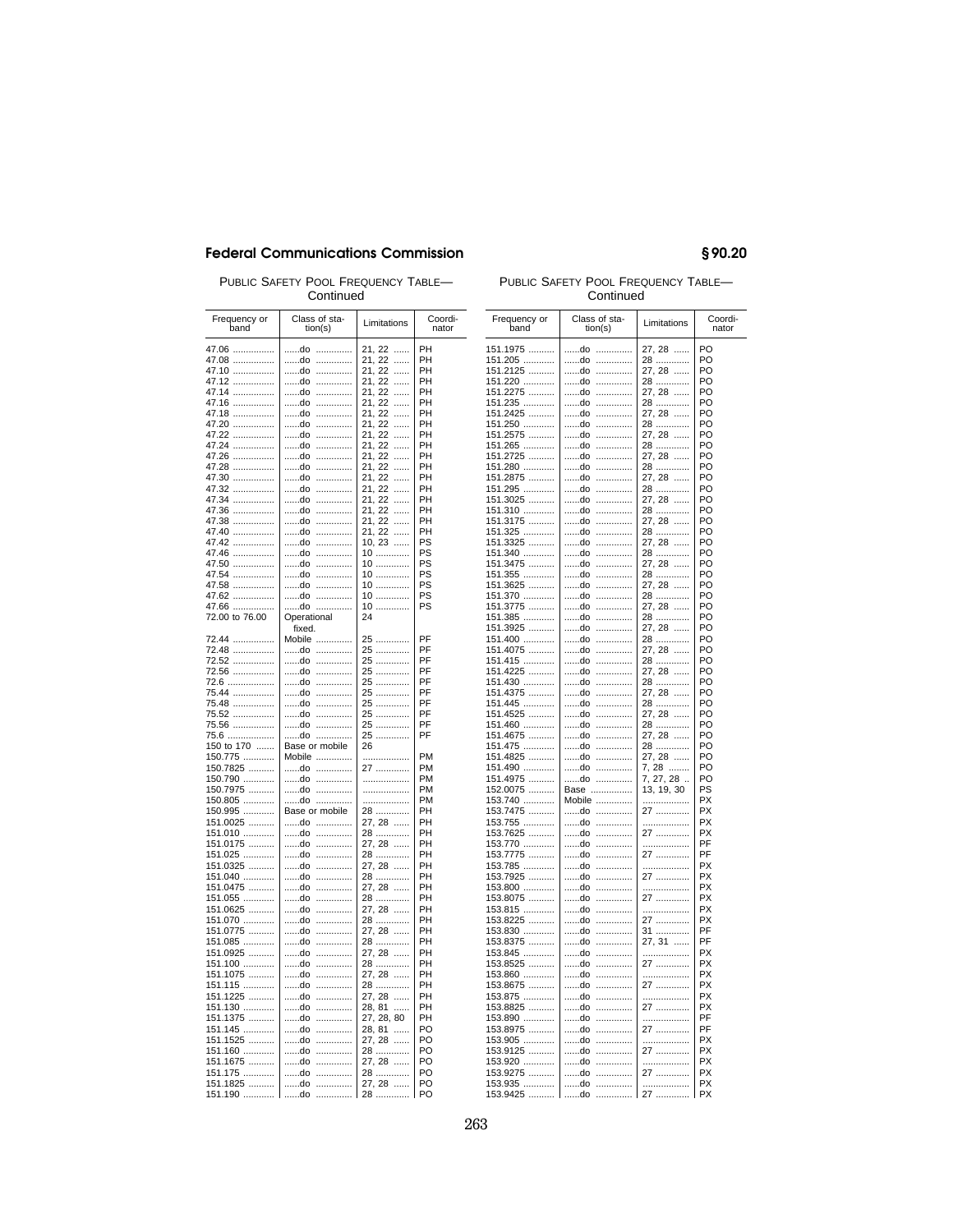# §90.20

PUBLIC SAFETY POOL FREQUENCY TABLE-Continued

| Frequency or<br>band     | Class of sta-<br>tion(s)  | Limitations                      | Coordi-<br>nator |
|--------------------------|---------------------------|----------------------------------|------------------|
| 153.950<br>153.9575      | do<br>.<br>do<br>.        | <br>27                           | PF<br>PF         |
| 153.965<br>153.9725      | do<br>.<br>do<br>.        | .<br>27                          | PX<br>PX         |
| 153.980<br>153.9875      | do<br>.<br>do<br>.        | .<br>27                          | PX<br>PX         |
| 153.995<br>154.0025      | do<br>.<br>.<br>do        | .<br>27                          | PX<br>PX         |
| 154.010<br>154.0175      | do<br>.<br>.<br>do        | .<br>27                          | PF<br>PF         |
| 154.025                  | Base or mobile            | .                                | PX               |
| 154.0325<br>154.040      | do<br>.<br>do<br>.        | 27<br>28                         | PX<br>PX         |
| 154.0475<br>154.055      | .<br>do<br>.<br>do        | 27, 28<br>28                     | PX<br>PX         |
| 154.0625<br>154.070      | do<br>.<br>Mobile<br>.    | 27, 28<br>28                     | PX<br>PF         |
| 154.0775<br>154.085 ………… | do<br>.<br>Base or mobile | 27, 28<br>28                     | PF<br>PX         |
| 154.0925<br>154.100      | do<br>.<br>do<br>.        | 27, 28<br>28                     | PX<br>PX         |
| 154.1075                 | do<br>.                   | 27, 28                           | PX               |
| 154.115<br>154.1225      | do<br>.<br>do<br>.        | 28<br>27, 28                     | PX<br>РX         |
| 154.130<br>154.1375      | do<br>.<br>do<br>.        | 28<br>27, 28                     | PF<br>PF         |
| 154.145<br>154.1525      | do<br>.<br>do<br>.        | 28<br>27, 28                     | PF<br>PF         |
| 154.160<br>154.1675      | do<br>.<br>do<br>.        | 28<br>27, 28                     | PF<br>PF         |
| 154.175<br>154.1825      | do<br>.<br>do<br>.        | 28<br>$27, 28$                   | PF<br>PF         |
| 154.190                  | do<br>.                   | 28 <sup>.</sup><br>27, 28        | PF               |
| 154.1975<br>154.205      | do<br>.<br>do<br>.        | 28<br>27, 28                     | PF<br>PF         |
| 154.2125<br>154.220      | do<br>.<br>do<br>.        | 28<br>27, 28                     | PF<br>PF         |
| 154.2275<br>154.235      | do<br>.<br>do<br>.        | 28                               | PF<br>PF         |
| 154.2425<br>154.250      | do<br>.<br>do<br>.        | 27, 28<br>28                     | PF<br>PF         |
| 154.2575<br>154.265      | .<br>do<br>do<br>.        | 27, 28<br>19, 28                 | PF<br>PF         |
| 154.2725                 | do<br>.                   | 19, 27, 28                       | PF<br>PF         |
| 154.280<br>154.2875      | do<br>.<br>do<br>.        | 19, 28<br>19, 27, 28             | PF               |
| 154.295<br>154.3025      | do<br>.<br>do<br>.        | 19, 28<br>19, 27, 28             | PF<br>PF         |
| 154.310<br>154.3175      | do<br>.<br>do<br>.        | 28<br>27, 28                     | PF<br>PF         |
| 154.325<br>154.3325      | do<br>.<br>do<br>.        | 28<br>27, 28                     | PF<br>PF         |
| 154.340<br>154.3475      | do<br>.<br>do<br>.        | 28<br>27, 28                     | PF<br>PF         |
| 154.355                  | do<br>.                   | 28<br>27, 28                     | PF               |
| 154.3625<br>154.370      | do<br>.<br>do<br>.        | 28<br>27, 28                     | PF<br>PF         |
| 154.3775<br>154.385      | do<br>.<br>do<br>.        |                                  | PF<br>PF         |
| 154.3925<br>154.400      | do<br>.<br>.<br>do        | 28<br>27, 28<br>28               | PF<br>PF         |
| 154.4075<br>154.415      | do<br>.<br>do<br>.        | 27, 28                           | PF<br>PF         |
| 154.4225                 | .<br>do                   | 28<br>27, 28                     | PF               |
| 154.430<br>154.4375      | do<br>.<br>do<br>.        | 28<br>27, 28                     | PF<br>PF         |
| 154.445<br>154.4525      | do<br>.<br>do<br>         | 28, 81<br>1.1.1.1<br>27, 28, 80. | PF<br>PF         |
| 154.45625                | Fixed or mobile           | 32, 33, 34,<br>35.               | PX               |

## 47 CFR Ch. I (10-1-02 Edition)

PUBLIC SAFETY POOL FREQUENCY TABLE-

| Frequency or<br>band | Class of sta-<br>tion(s)            | Limitations            | Coordi-<br>nator |
|----------------------|-------------------------------------|------------------------|------------------|
| 154.46375            | do<br>.                             | 33, 34, 35,<br>36, 37. | <b>PX</b>        |
| 154.47125            | do<br>.                             | 33, 34, 35,<br>36.     | <b>PX</b>        |
| 154.47875            | do<br>.                             | 33, 34, 35,<br>37.     | <b>PX</b>        |
| 154.650              | Mobile                              | .                      | PP               |
| 154.6575             | do                                  | 27                     | PP               |
| 154.665              | Base or mobile                      | 16                     | PP               |
| 154.6725             | do                                  | 16, 27                 | PP               |
| 154.680              | do                                  | 16                     | PP               |
| 154.6875             | do                                  | 16, 27                 | PP               |
| 154.695<br>154.7025  | do<br>do                            | 16<br>16, 27           | PP<br>PP         |
| 154.710              | Mobile                              | .                      | PP               |
| 154.7175             | do                                  | 27                     | PP               |
| 154.725              | Base or mobile                      | .                      | PP               |
| 154.7325             | do                                  | 27                     | PP               |
| 154.740              | do                                  | .                      | PP               |
| 154.7475             | do                                  | 27                     | PP               |
| 154.755              | do                                  | .                      | PP               |
| 154.7625             | do                                  | 27                     | PP               |
| 154.770              | Mobile                              | .                      | PP               |
| 154.7775<br>154.785  | do<br>Base or mobile                | 27<br>.                | PP<br>PP         |
| 154.7925             | do                                  | 27                     | PP               |
| 154.800              | do                                  | .                      | PP               |
| 154.8075             | do                                  | 27                     | PP               |
| 154.815              | do                                  | .                      | PP               |
| 154.8225             | do                                  | 27                     | PP               |
| 154.830              | Mobile                              | .                      | PP               |
| 154.8375             | do                                  | 27                     | PP               |
| 154.845<br>154.8525  | Base or mobile<br>do                | .<br>27                | PP<br>PP         |
| 154.860              | do                                  | .                      | PP               |
| 154.8675             | do                                  | 27                     | PP               |
| 154.875              | do                                  | .                      | PP               |
| 154.8825             | do                                  | 27                     | PP               |
| 154.890              | Mobile                              | .                      | PP               |
| 154.8975<br>154.905  | do<br>Base or mobile                | 27                     | PP<br>PP         |
| 154.9125             | do                                  | 16<br>16, 27           | PP               |
| 154.920              | do                                  | 16                     | PP               |
| 154.9275             | do                                  | 16, 27                 | PP               |
| 154.935              | do                                  | 16                     | PP               |
| 154.9425             | do                                  | 16, 27                 | PP               |
| 154.950              | Mobile                              | .                      | PP               |
| 154.9575             | do                                  | 27                     | PP<br><b>PX</b>  |
| 154.965<br>154.9725  | Base or mobile<br>do                | .<br>27                | <b>PX</b>        |
| 154.980              | do<br>.                             | .                      | <b>PX</b>        |
| 154.9875             | do<br>                              | 27                     | PX               |
| 154.995              | do<br>.                             | .                      | <b>PX</b>        |
| 155.0025             | do<br>.                             | 27                     | <b>PX</b>        |
| 155.010              | do<br>                              | .                      | PP               |
| 155.0175             | do<br>.                             | 27                     | PP               |
| 155.025              | do<br>                              | .                      | PX<br><b>PX</b>  |
| 155.0325<br>155.040  | do<br>.<br>do<br>.                  | 27<br>.                | <b>PX</b>        |
| 155.0475             | do<br>.                             | 27                     | <b>PX</b>        |
| 155.055              | do<br>                              | .                      | PX               |
| 155.0625             | do<br>.                             | 27                     | PX               |
| 155.070              | do<br>.                             | .                      | PP               |
| 155.0775             | do<br>.                             | 27                     | PP               |
| 155.085              | do<br>.                             | .                      | PX               |
| 155.0925<br>155.100  | do<br>.<br>do<br>.                  | 27<br>.                | PX<br><b>PX</b>  |
| 155.1075             | do<br>$\ldots \ldots \ldots \ldots$ | 27                     | PX               |
| 155.115              | do<br>                              | .                      | РX               |
| 155.1225             | do<br>.                             | 27                     | PX               |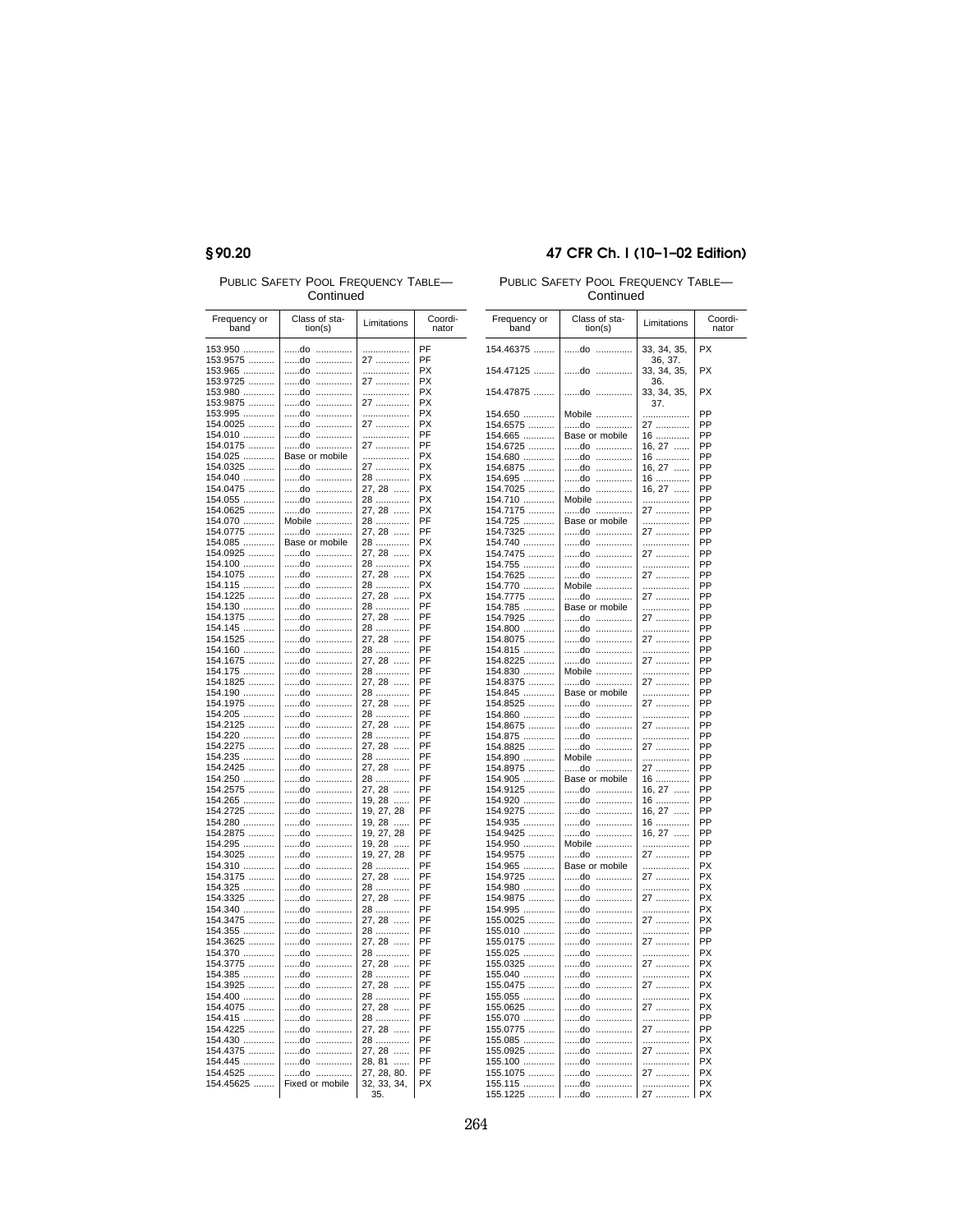Continued

| Frequency or<br>band              | Class of sta-<br>tion(s) | Limitations                                                      | Coordi-<br>nator |
|-----------------------------------|--------------------------|------------------------------------------------------------------|------------------|
| 155.130                           | do<br>.                  | .                                                                | PP               |
| 155.1375                          | .<br>do                  | 27                                                               | PP               |
| 155.145                           | do<br>.                  | .                                                                | PX               |
| 155.1525                          | do<br>.                  | 27                                                               | PX               |
| 155.160                           | .<br>do                  | 10                                                               | PS               |
| 155.1675                          | .<br>do                  | 10, 27                                                           | PS               |
| 155.175<br>155.1825               | do<br>.<br>do<br>.       | 10<br>10, 27                                                     | PS<br>PS         |
| 155.190                           | do<br>.                  |                                                                  | PP               |
| 155.1975                          | do<br>.                  | 27                                                               | PP               |
| 155.205                           | do<br>.                  | – .<br>10 …………                                                   | PS               |
| 155.2125                          | .<br>do                  | $10, 27$<br>10                                                   | PS               |
| 155.220                           | do<br>.                  |                                                                  | PS               |
| 155.2275                          | .<br>do                  | $10, 27$                                                         | PS               |
| 155.235                           | do<br>.                  | 10                                                               | PS               |
| 155.2425<br>155.250               | do<br>.<br>.<br>do       | $10, 27$<br>.                                                    | PS<br>PP         |
| 155.2575                          | do<br>.                  |                                                                  | PP               |
| 155.265                           | do<br>.                  | 27<br>10                                                         | PS               |
| 155.2725                          | .<br>do                  | $10, 27$                                                         | PS               |
| 155.280                           | do<br>.                  | 10                                                               | PS               |
| 155.2875                          | do<br>.                  | $10$<br>10, 27                                                   | PS               |
| 155.295                           | do<br>.                  | 10<br>10, 27                                                     | PS               |
| 155.3025                          | do<br>.                  |                                                                  | PS               |
| 155.310<br>155.3175               | do<br>.<br>do<br>.       | .                                                                | PP<br>PP         |
| 155.325                           | do<br>.                  | 27                                                               | PM               |
| 155.3325                          | do<br>.                  |                                                                  | PM               |
| 155.340                           | do<br>.                  |                                                                  | <b>PM</b>        |
| 155.3475                          | do<br>.                  |                                                                  | <b>PM</b>        |
| 155.355                           | do<br>.                  |                                                                  | <b>PM</b>        |
| 155.3625                          | .<br>do                  | 27<br>38, 39<br>27, 38, 39<br>39, 40<br>27, 39, 40<br>27, 38, 39 | PM               |
| 155.370                           | do<br>.                  | .                                                                | PP               |
| 155.3775                          | do<br>.                  | 27                                                               | PP<br>PM         |
| 155.385<br>155.3925               | do<br>.<br>.<br>do       | 38, 39<br>27, 38, 39                                             | <b>PM</b>        |
| 155.400                           | do<br>.                  |                                                                  | PM               |
| 155.4075                          | do<br>.                  | 38, 39<br>27, 38, 39                                             | PM               |
| 155.415                           | do<br>.                  | .                                                                | PP               |
| 155.4225                          | do<br>.                  | 27                                                               | PP               |
| 155.430                           | do<br>.                  | .                                                                | PP               |
| 155.4375                          | do<br>.                  | 27                                                               | PP               |
| 155.445                           | do<br>.                  | 16                                                               | PP<br>PP         |
| 155.4525<br>155.460               | do<br>.<br>do<br>.       | 16, 27<br>16                                                     | PP               |
| 155.4675                          | do<br>.                  | 16, 27                                                           | PP               |
| 155.475                           | do<br>.                  | 41                                                               | PP               |
| 155.4825                          | do<br>.                  | 27, 41                                                           | PP               |
| 155.490                           | do<br>.                  | .                                                                | PP               |
| 155.4975                          | do<br>.                  | 27<br>16                                                         | PP               |
| 155.505                           | do<br>.                  |                                                                  | PP               |
| 155.5125                          | do<br>.                  | $16, 27$                                                         | PP               |
| 155.520                           | do<br>.<br>do<br>.       | .                                                                | PP<br>PP         |
| 155.5275<br>155.535               | .<br>do                  | 27<br>.                                                          | PP               |
| 155.5425                          | do<br>.                  | 27                                                               | PP               |
| 155.550                           | do<br>.                  | .                                                                | PP               |
| 155.5575                          | .<br>do                  | 27                                                               | PP               |
| 155.565<br>1, 1, 1, 1, 1, 1, 1, 1 | do<br>.                  | .                                                                | PP               |
| 155.5725                          | do<br>.                  | 27                                                               | PP               |
| 155.580                           | .<br>do                  | .                                                                | PP               |
| 155.5875                          | do<br>.                  | 27                                                               | PP               |
| 155.595                           | do<br>.<br>.             | .                                                                | PP<br>PP         |
| 155.6025<br>155.610               | do<br>do<br>.            | 27<br>.                                                          | PP               |
| 155.6175                          | do<br>.                  | 27                                                               | PP               |
| 155.625                           | do<br>.                  | .                                                                | PP               |
| 155.6325                          | do<br>.                  | 27                                                               | PP               |
| 155.640                           | do<br>.                  | .                                                                | PP               |
| 155.6475<br>.                     | do                       | 27                                                               | PP               |

### PUBLIC SAFETY POOL FREQUENCY TABLE- PUBLIC SAFETY POOL FREQUENCY TABLE-Continued

| Frequency or<br>band | Class of sta-<br>tion(s) | Limitations                  | Coordi-<br>nator |
|----------------------|--------------------------|------------------------------|------------------|
| 155.655<br>155.6625  | do<br>.<br>do<br>.       | .<br>27                      | PP<br>PP         |
|                      |                          |                              |                  |
| 155.670              | do<br>.                  | .                            | PP               |
| 155.6775             | do<br>.                  | __<br>27 …………                | PP               |
| 155.685              | do<br>.                  | .                            | PP               |
| 155.6925             | do<br>.                  | 27<br>.                      | PP               |
|                      |                          |                              | PP               |
| 155.700              | do<br>.                  | .                            |                  |
| 155.7075             | do<br>.                  | 27<br>$\ldots \ldots \ldots$ | PP               |
| 155.715              | do<br>.                  | .                            | PX               |
| 155.7225             | do<br>.                  | 27                           | PX               |
| 155.730              | do<br>.                  | .                            | PP               |
| 155.7375             | do<br>.                  |                              | PP               |
|                      | do<br>.                  | 27<br>81                     | <b>PX</b>        |
| 155.745<br>155.7525  | do<br>.                  | 81<br>27, 80, 83<br>- .      | PX               |
|                      |                          |                              |                  |
| 155.760<br>155.7675  | do<br>.                  | 81                           | <b>PX</b>        |
|                      | do<br>.                  | 27<br>.                      | <b>PX</b>        |
| 155.775              | do<br>.                  |                              | <b>PX</b>        |
| 155.7825             | do<br>.                  | 27<br>.                      | <b>PX</b>        |
| 155.790              | do<br>.                  | .                            | PP               |
| 155.7975             | do<br>.                  | 27                           | PP               |
|                      |                          |                              | <b>PX</b>        |
| 155.805              | do<br>.                  |                              |                  |
| 155.8125             | do<br>.                  | 27                           | <b>PX</b>        |
| 155.820              | do<br>.                  |                              | PX               |
| 155.8275             | do<br>.                  | 27                           | <b>PX</b>        |
| 155.835              | do<br>.                  | .                            | <b>PX</b>        |
| 155.8425             | do<br>.                  | 27                           | PX               |
| 155.850              | Mobile                   | .                            | PP               |
|                      |                          |                              | PP               |
| 155.8575             | do<br>.                  | 27                           |                  |
| 155.865              | Base or mobile           | .                            | <b>PX</b>        |
| 155.8725             | do                       | 27                           | PX               |
| 155.880              | do<br>.                  | .                            | <b>PX</b>        |
| 155.8875             | do<br>.                  | 27                           | PX               |
| 155.895              | do<br>.                  | .                            | PX               |
| 155.9025             | do<br>.                  | 27                           | <b>PX</b>        |
| 155.910              | Mobile                   | .                            | PP               |
| 155.9175             | do                       | 27                           | PP               |
|                      |                          |                              |                  |
| 155.925              | Base or mobile           | .                            | PX               |
| 155.9325             | do                       | 27                           | PX               |
| 155.940              | do<br>.                  | .                            | PX               |
| 155.9475             | do<br>.                  | 27                           | PX               |
| 155.955              | do<br>.                  | .                            | <b>PX</b>        |
| 155.9625             | do<br>                   | 27                           | PX               |
| 155.970              | Mobile                   | .                            | PP               |
| 155.9775             | do<br>                   | 27                           | PP               |
| 155.985              | do<br>.                  | .                            | PX               |
|                      |                          |                              |                  |
| 155.9925             | do<br>.                  | 27                           | PX               |
| 156.000              | do<br>.                  | .                            | PX               |
| 156.0075             | do<br>.                  | 27                           | PX               |
| 156.015              | do<br>.                  | .                            | PX               |
| 156.0225             | do<br>.                  | 27                           | PX               |
| 156.030              | do<br>.                  | .                            | PP               |
| 156.0375             | do                       | ___<br>27 …………<br>42 …………    | PP               |
| 156.045              | do<br>.                  |                              | PH               |
|                      |                          |                              |                  |
| 156.0525             | do<br>.                  | 27, 42                       | PH               |
| 156.060              | do<br>.                  | 42<br>27, 42                 | PH               |
| 156.0675             | do<br>.                  |                              | PH               |
| 156.075              | do<br>.                  | .                            | PH               |
| 156.0825             | do<br>.                  | 27                           | PH               |
| 156.090              | do<br>.                  | .                            | PP               |
| 156.0975             | do<br>.                  | 27                           | PP               |
|                      | Base or mobile           | .                            | PH               |
| 156.105              |                          |                              |                  |
| 156.1125             | do                       | 27                           | PH               |
| 156.120              | do<br>.                  | .                            | PH               |
| 156.1275             | do<br>.                  | 27                           | PH               |
| 156.135              | do<br>.                  | .                            | PН               |
| 156.1425             | do<br>                   | 27                           | PH               |
| 156.150              | Mobile                   | .                            | PP               |
| 156.1575             | do                       | 27                           | PP               |
| 156.165              | Base or mobile           | 42, 43                       | PН               |
|                      |                          |                              | PH               |
| 156.1725             | do                       | 27, 42, 43                   |                  |

## §90.20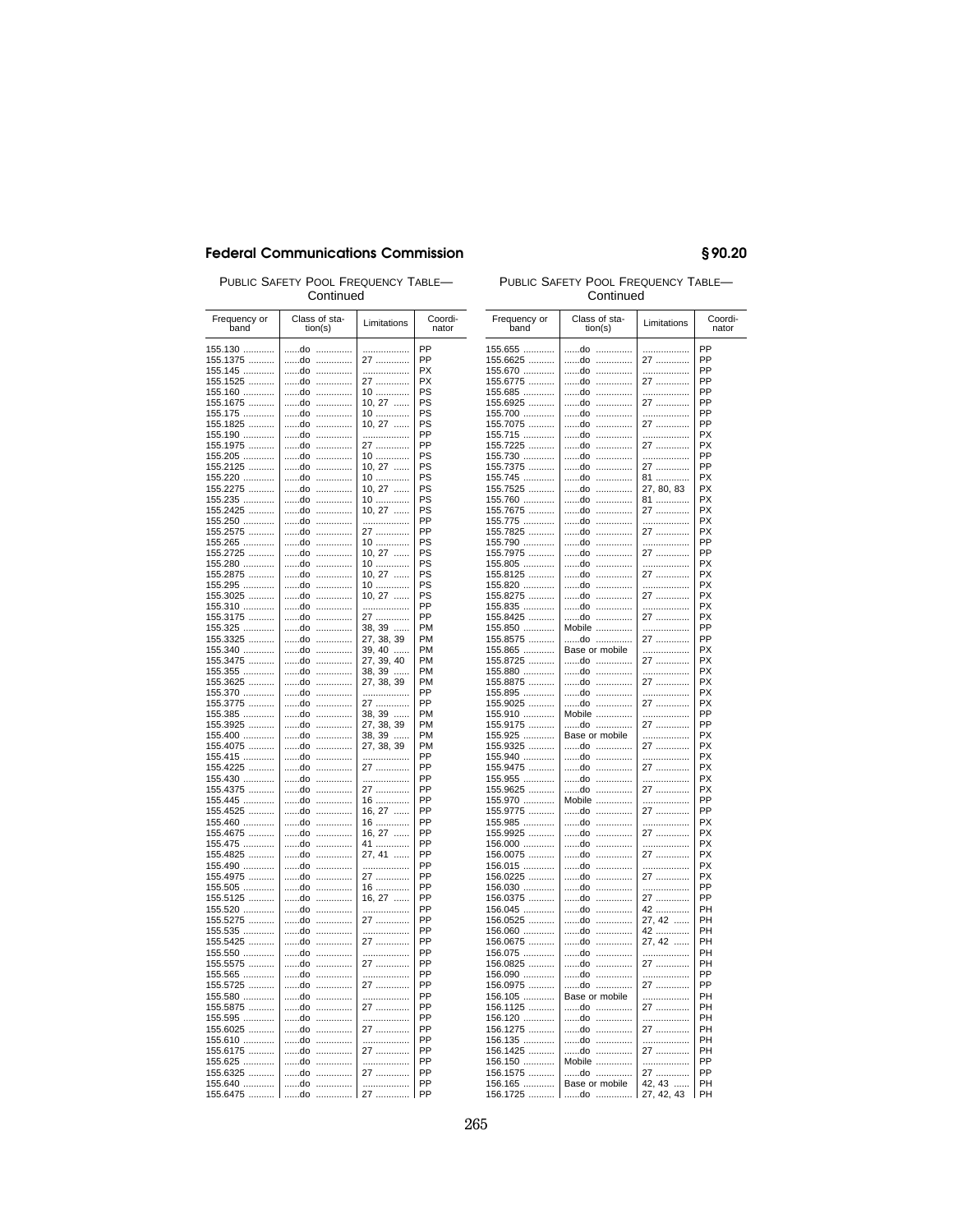# §90.20

PUBLIC SAFETY POOL FREQUENCY TABLE-Continued

| Frequency or<br>band | Class of sta-<br>tion(s) | Limitations  | Coordi-<br>nator |
|----------------------|--------------------------|--------------|------------------|
| 156.180              | do<br>.                  | 42, 43       | PH               |
| 156.1875             | do<br>.                  | 27, 42, 43   | PH               |
|                      |                          |              | PH               |
| 156.195              | do<br>.                  | $43$         |                  |
| 156.2025             | do<br>.                  | 27, 43       | PH               |
| 156.210              | do<br>.                  | .            | PP               |
| 156.2175             | do<br>.                  | 27           | PP               |
| 156.225              | .<br>do                  | –<br>43      | PH               |
| 156.2325             | do<br>.                  | 27, 43       | PH               |
| 156.240              | do<br>.                  | 43, 79       | PH               |
| 157.450              | do<br>.                  | 13, 45, 30   | PS               |
| 158.7225             | do<br>.                  | 44           | PP               |
| 158.730              | do                       |              | PP               |
|                      | .                        | 81<br>27, 80 | PP               |
| 158.7375             | do<br>.                  |              |                  |
| 158.745              | Base or mobile           | 81           | PX               |
| 158.7525             | do                       | 27           | <b>PX</b>        |
| 158.760              | do<br>.                  | .            | <b>PX</b>        |
| 158.7675             | do<br>.                  | 27           | <b>PX</b>        |
| 158.775              | do<br>.                  | .            | PX               |
| 158.7825             | do                       | 27           | PX               |
| 158.790              | Base or mobile           | .            | PP               |
| 158.7975             | do                       | 27           | PP               |
| 158.805              | Base and mo-             | .            | PX               |
|                      | bile.                    |              |                  |
| 158.8125             | do<br>                   | 27           | PX               |
| 158.820              | do                       | .            | <b>PX</b>        |
| 158.8275             | do                       | 27           | PX               |
| 158.835              | do                       | .            | PX               |
| 158.8425             | do                       | 27           | PX               |
| 158.850              | Base or mobile           | .            | PP               |
| 158.8575             | do                       | 27           | PP               |
| 158.865              | Mobile                   | .            | PX               |
| 158.8725             | do                       | 27           | PX               |
| 158.880              | do                       | .            | PX               |
| 158.8875             | do<br>.                  | 27           | <b>PX</b>        |
| 158.895              | do<br>.                  | .            | <b>PX</b>        |
| 158.9025             | do<br>.                  | 27           | PX               |
| 158.910              | do<br>.                  | .            | PP               |
| 158.9175             | do<br>                   | 27           | PP               |
| 158.925              | .                        | .            | PX               |
| 158.9325             | do<br>do<br>.            | 27           | PX               |
|                      |                          |              |                  |
| 158.940              | do<br>.                  | .            | <b>PX</b>        |
| 158.9475             | do<br>.                  | 27           | <b>PX</b>        |
| 158.955              | .<br>do                  | .            | <b>PX</b>        |
| 158.9625             | do<br>.                  | 27           | PX               |
| 158.970              | do<br>.                  | .            | PP               |
| 158.9775             | do<br>.                  | 27<br>43     | PP               |
| 158.985              | do<br>.                  |              | PH               |
| 158.9925             | do<br>.                  | 27, 43       | PH               |
| 159.000              | do<br>.                  |              | PH               |
| 159.0075             | do<br>.                  | 43<br>27, 43 | PH               |
| 159.015              | do<br>.                  |              | PH               |
| 159.0225             | do<br>.                  | 43<br>27, 43 | PH               |
|                      |                          |              | PP               |
| 159.030              | do<br>.                  | .            |                  |
| 159.0375             | do<br>.                  | 27           | PP               |
| 159.045              | .<br>do                  | 43           | PH               |
| 159.0525             | .<br>do                  | 27, 43       | PH               |
| 159.060              | .<br>do                  | 43           | PH               |
| 159.0675             | do<br>.                  | 27, 43       | PH               |
| 159.075              | .<br>do                  |              | PH               |
| 159.0825             | do<br>                   | 43<br>27, 43 | PH               |
| 159.090              | Base or mobile           | .            | PP               |
| 159.0975             | do<br>.                  | 27           | PP               |
| 159.105              | .<br>do                  | 43           | PH               |
|                      |                          |              | PH               |
| 159.1125             | do<br>.                  | 27, 43       |                  |
| 159.120              | .<br>do                  | 43           | PH               |
| 159.1275             | .<br>do                  | 27, 43       | PH               |
| 159.135              | .<br>do                  | 43           | PH               |
| 159.1425             | do<br>.                  | $27, 43$     | PH               |
| 159.150              | do<br>.                  | .            | PP               |
| 159.1575<br>.        | do                       | 27           | PP               |

## 47 CFR Ch. I (10-1-02 Edition)

PUBLIC SAFETY POOL FREQUENCY TABLE-

| Frequency or<br>band         | Class of sta-<br>tion(s) | Limitations                       | Coordi-<br>nator |
|------------------------------|--------------------------|-----------------------------------|------------------|
|                              |                          |                                   |                  |
| 159.165                      | do<br>.                  | 43                                | PH               |
| 159.1725                     | do<br>.                  | $27, 43$                          | PH               |
| 159.180                      | do<br>.                  | .                                 | PH               |
| 159.1875                     | do<br>.                  | 27                                | PH               |
| 159.195                      | do<br>.                  | .                                 | PH               |
| 159.2025                     | do<br>.                  | 27<br>.                           | PH               |
| 159.210                      | do<br>.                  | .                                 | PP               |
| 159.2175                     | do<br>.                  | 27<br>.                           | PP               |
|                              | do<br>.                  |                                   | PO               |
| 159.225                      |                          | .                                 |                  |
| 159.2325                     | do<br>.                  | 27<br>46                          | PO               |
| 159.240                      | do<br>.                  |                                   | PO               |
| 159.2475                     | do<br>.                  |                                   | PO               |
| 159.255                      | do<br>.                  |                                   | PO               |
| 159.2625                     | do<br>.                  |                                   | PO               |
| 159.270                      | do<br>.                  |                                   | PO               |
| 159.2775                     | do<br>.                  | 46<br>27, 46                      | PO               |
| 159.285                      | do<br>.                  |                                   | PO               |
| 159.2925                     | do<br>.                  |                                   | PO               |
| 159.300                      | do<br>.                  |                                   | PO               |
| 159.3075                     | do<br>.                  |                                   | PO               |
| 159.315                      | do<br>.                  |                                   | PO               |
|                              |                          | 46<br>27, 46                      | PO               |
| 159.3225                     | do                       |                                   | PO               |
| 159.330                      | do<br>.                  | 46<br>27, 46                      |                  |
| 159.3375                     | do<br>.                  |                                   | PO               |
| 159.345                      | do<br>.                  | 46<br>27, 46                      | PO               |
| 159.3525                     | do<br>.                  |                                   | PO               |
| 159.360                      | do<br>.                  | $46$                              | PO               |
| 159.3675                     | do<br>.                  | 27, 46                            | PO               |
| 159.375                      | do<br>.                  | 46                                | PO               |
| 159.3825                     | do<br>.                  | 27, 46                            | PO               |
| 159.390                      | do<br>.                  | $46$                              | PO               |
| 159.3975                     | do<br>.                  | 27, 46                            | PO               |
| 159.405                      | do<br>.                  | 46                                | PO               |
| 159.4125                     | do<br>.                  | 27, 46                            | PO               |
| 159.420                      | do<br>.                  | 46                                | PO               |
| 159.4275                     | do<br>.                  | 27, 46                            | PO               |
| 159.435                      | do<br>.                  |                                   | PO               |
| 159.4425                     | do<br>.                  | $46$<br>27, 46                    | PO               |
| 159.450                      | do<br>.                  | .                                 | PO               |
| 159.4575                     | do<br>.                  | 27                                | PO               |
| 159.465                      | do<br>.                  | 81                                | PO               |
| 158.4725                     |                          |                                   | PO               |
|                              | do<br>.                  | 27, 80                            |                  |
| 163.250                      | do<br>.                  | 13, 30                            | PS               |
| 166.250                      | do<br>.                  | 47                                | PF               |
| 169 to 172                   | Mobile                   | 48                                |                  |
| 170.150                      | Base or mobile           | 47                                | PF               |
| 170.425                      | do                       | 9, 49, 50.                        | PO               |
| 170.475                      | do<br>.                  | 9, 49, 51<br>                     | PO               |
| 170.575                      | do<br>.                  | 9, 49, 50<br>$\ddot{\phantom{a}}$ | PO               |
| 171.425                      | do<br>.                  | 9, 49, 51<br>$\ddot{\phantom{a}}$ | PO               |
| 171.475                      | do                       | 9, 50, 52<br>$\ddot{\phantom{a}}$ | PO               |
| 171.575                      | do                       | 9, 49, 51<br>$\ddot{\phantom{a}}$ | PO               |
| 172.225                      | do<br>.                  | 9, 49, 50<br>$\ddot{\phantom{a}}$ | PO               |
| 172.275<br>.                 | do<br>.                  | 9, 51, 52<br>Ω,                   | PO               |
| 172.375<br>                  | do<br>.                  | 9, 49, 50.                        | PO               |
|                              | do                       |                                   | PP               |
| 173.075<br>.<br>1.1.1.1.1.   | .                        | 53<br>33, 34, 35,                 |                  |
| 173.20375                    | Fixed or mobile          |                                   | РX               |
| 173.210                      | .                        | 36.                               | PX               |
|                              | do                       | 34, 35, 36,                       |                  |
| 173.2375<br>.                | do<br>.                  | 54.<br>32, 33, 34,                | PX               |
|                              |                          | 35.                               |                  |
| 173.2625<br>1, 1, 1, 1, 1, 1 | do<br>.                  | 32, 33, 34,                       | PX               |
|                              |                          | 35.                               |                  |
| 173.2875                     | do<br>.                  | 32, 33, 34,                       | PX               |
|                              |                          | 35.                               |                  |
| 173.3125                     | do<br>.                  | 32, 33, 34,                       | PX               |
| 173.3375                     | do<br>.                  | 35.<br>32, 33, 34,                | PX               |
|                              |                          | 35.                               |                  |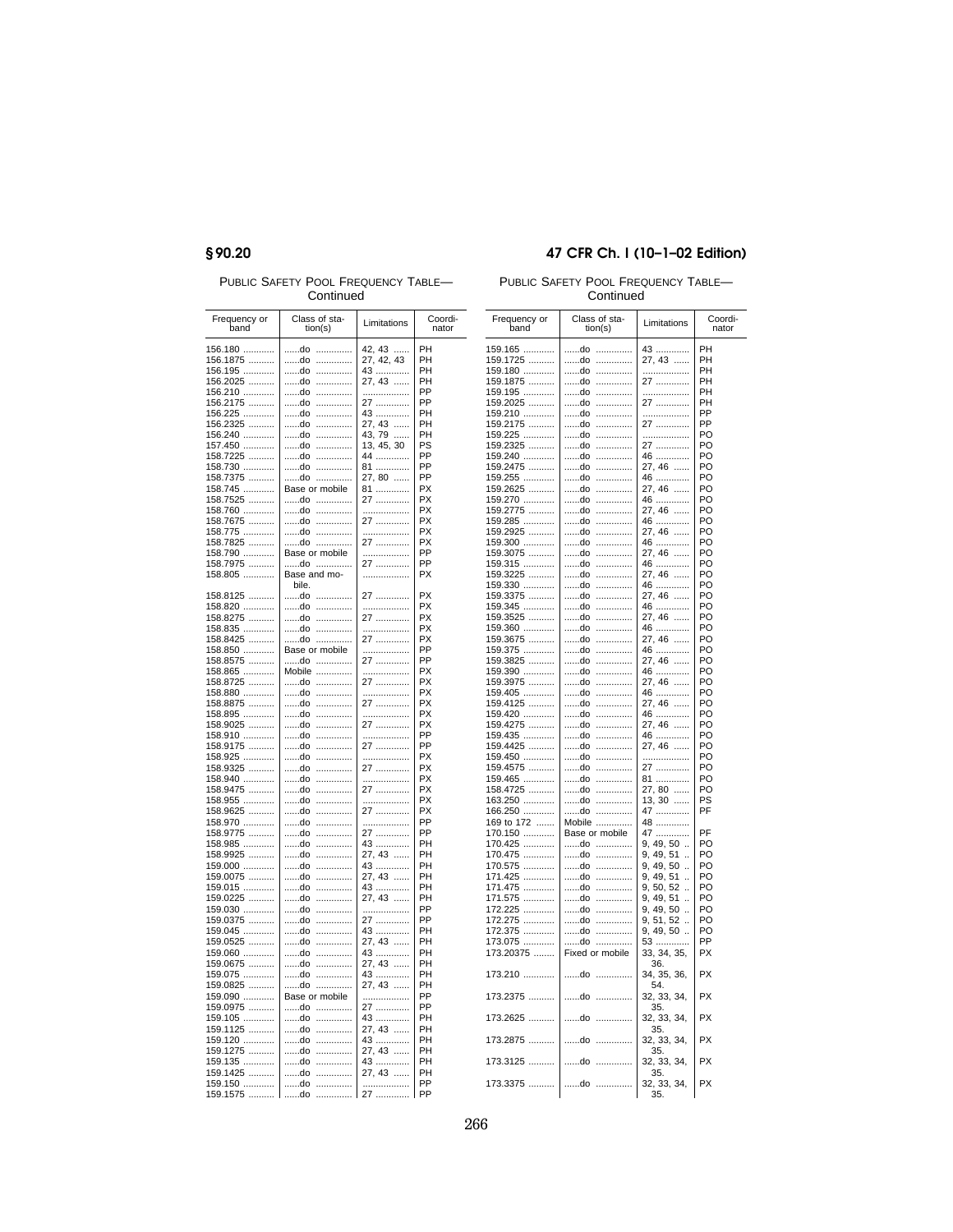PUBLIC SAFETY POOL FREQUENCY TABLE— Continued

| PUBLIC SAFETY POOL FREQUENCY TABLE- |  |
|-------------------------------------|--|
| Continued                           |  |

| Frequency or<br>band     | Class of sta-<br>tion(s)            | Limitations            | Coordi-<br>nator |
|--------------------------|-------------------------------------|------------------------|------------------|
| 173.3625                 | do<br>.                             | 32, 33, 34,<br>35.     | PX               |
| 173.390                  | do<br>.                             | 34, 35, 36,<br>54.     | PX               |
| 173.39625                | do<br>.                             | 33, 34, 35,<br>36.     | PX               |
| 220 to 222               | Base and mo-<br>bile.               | 55                     |                  |
| 220.8025                 | Base                                | 55                     | PP, PS           |
| 220.8075                 | do                                  | 55                     | PP, PS           |
| 220.8125                 | do                                  | 55                     | PP, PS           |
|                          |                                     |                        |                  |
| 220.8175                 | do<br>$\ldots \ldots \ldots \ldots$ | 55                     | PP, PS           |
| 220.8225                 | do                                  | 55                     | PP, PS           |
| 220.8275                 | do<br>.                             | 55                     | PP, PS           |
| 220.8325                 | do<br>.                             | 55                     | PP, PS           |
| 220.8375                 | do<br>.                             | 55                     | PP, PS           |
| 220.8425                 | do<br>.                             | 55                     | PP, PS           |
| 220.8475<br>.            | do<br>.                             | 55                     | PP, PS           |
| 220.9025<br>             | do<br>.                             | 55                     | PM               |
| 220.9075<br>             | do<br>.                             | 55                     | PM               |
|                          | do                                  | 55                     | PM               |
| 220.9125                 | .                                   |                        |                  |
| 220.9175                 | $d$ o<br>.                          | 55                     | PM               |
| 220.9225                 | do<br>.                             | 55                     | PM               |
| 221.8025                 | Mobile                              | 55                     | PP, PS           |
| 221.8075                 | do<br>.                             | 55                     | PP, PS           |
| 221.8125                 | do<br>.                             | 55                     | PP, PS           |
| 221.8175                 | do<br>.                             | 55                     | PP, PS           |
| 221.8225                 | do<br>.                             | 55                     | PP, PS           |
| 221.8275                 | $d$ o<br>.                          | 55                     | PP, PS           |
| 221.8325                 | do<br>.                             | 55                     | PP, PS           |
|                          |                                     |                        | PP, PS           |
| 221.8375                 | do<br>.                             | 55                     |                  |
| 221.8425<br>.            | do<br>.                             | 55                     | PP, PS           |
| 221.8475                 | do<br>.                             | 55                     | PP, PS           |
| 221.9025                 | do<br>.                             | 55                     | PM               |
| 221.9075<br>.            | do<br>.                             | 55                     | PM               |
| 221.9125                 | do<br>.                             | 55                     | PM               |
| 221.9175                 | do<br>.                             | 55                     | PM               |
| 221.9225                 | do                                  | 55                     | PM               |
| 450 to 470               | Fixed, base, or                     | 26, 56                 |                  |
|                          | mobile.                             |                        |                  |
| 453.0125                 | Mobile                              | 57, 78                 | PX               |
| 453.03125                | Base or mobile                      | 44, 59, 60,            | PM               |
|                          |                                     | 61, 62.                |                  |
| 453.0375                 | do<br>.                             | 27, 59, 60,            | PX               |
|                          |                                     | 61, 62.<br>44, 59, 60, | PM               |
| 453.04375                | do<br>.                             | 61, 62.                |                  |
| 453.050                  | do<br>.                             | .                      | PX               |
| 453.05625                | do<br>.                             |                        | PX               |
| 453.0625                 |                                     | 44                     | PX               |
|                          | do<br>                              | 27                     |                  |
| 453.06875                | do<br>.                             | 44                     | <b>PX</b>        |
| 453.075                  | Central control,                    | 58, 59, 60,            | PM               |
|                          | fixed base, or                      | 61, 62.                |                  |
|                          | mobile.                             |                        |                  |
| 453.08125<br>1.1.1.1.1.1 | Base or mobile                      | 44, 59, 60,            | PM               |
|                          |                                     | 61, 62.                |                  |
| 453.0875                 | do<br>.                             | 27, 59, 60,            | PX               |
|                          |                                     | 61, 62.                |                  |
| 453.09375                | do<br>.                             | 44, 59, 60,            | PM               |
|                          |                                     | 61, 62.                |                  |
| 453.100                  | do<br>.                             | .                      | PX               |
| 453.10625                | do                                  | 44                     | PX               |
| 453.1125                 | do                                  | 27                     | PX               |
| 453.11875                | do                                  | 44                     | РX               |
| 453.125                  | Central control,                    | 58, 59, 60,            | PM               |
|                          | fixed base, or                      | 61, 62.                |                  |
|                          | mobile.                             |                        |                  |
| 453.13125                | Base or mobile                      | 44, 59, 60,            | PM               |
|                          |                                     | 61, 62.                |                  |

| Continued             |                           |                                   |                  |  |
|-----------------------|---------------------------|-----------------------------------|------------------|--|
| Frequency or<br>band  | Class of sta-<br>tion(s)  | Limitations                       | Coordi-<br>nator |  |
| 453.1375              | do<br>.                   | 27, 59, 60,                       | PX               |  |
| 453.14375             | do<br>.                   | 61, 62.<br>44, 59, 60,<br>61, 62. | PM               |  |
| 453.150               | do<br>.                   | .                                 | PX               |  |
| 453.15625             | do<br>.                   | 44                                | PX               |  |
| 453.1625              | do<br>.                   |                                   | PX               |  |
| 453.16875             | nh d                      | 27<br>44                          | PX               |  |
| 453.175               | Central control,          | 58, 59, 60,                       | PM               |  |
|                       | fixed base, or<br>mobile. | 61, 62.                           |                  |  |
| 453.18125             | Base or mobile            | 44, 59, 60,<br>61, 62.            | PM               |  |
| 453.1875              | do<br>.                   | 27, 59, 60,<br>61, 62.            | РX               |  |
| 453.19375             | do<br>.                   | 44, 59, 60,<br>61, 62.            | PM               |  |
| 453.200               | do<br>.                   |                                   | РX               |  |
| 453.20625             | do<br>.                   | 81<br>44, 82<br>27, 80, 83        | PX               |  |
| 453.2125              | do<br>.                   |                                   | PX               |  |
| 453.21875             | do<br>.<br>do<br>.        | 44, 82                            | PX<br>PX         |  |
| 453.225<br>453.23125  | do<br>.                   | 81                                | <b>PX</b>        |  |
| 453.2375              | do<br>.                   | 44<br>27                          | PX               |  |
| 453.24375             | do<br>.                   | 44                                | <b>PX</b>        |  |
| 453.250               | do<br>.                   | .                                 | PX               |  |
| 453.25625             | do<br>.                   | 44                                | <b>PX</b>        |  |
| 453.2625              | do<br>.                   | 27                                | PX               |  |
| 453.26875             | do<br>.                   | 44                                | PX               |  |
| 453.275               | do<br>.                   | .                                 | PX               |  |
| 453.28125             | do<br>.                   | 44                                | PX               |  |
| 453.2875              | do<br>.                   | 27                                | PX               |  |
| 453.29375             | do<br>.                   | 44                                | PX               |  |
| 453.300               | .<br>do                   | .                                 | PX               |  |
| 453.30625             | .<br>do<br>.              | 44                                | PX<br>PX         |  |
| 453.3125<br>453.31875 | do<br>do<br>.             | 27<br>44                          | PX               |  |
| 453.325               | .<br>do                   | .                                 | <b>PX</b>        |  |
| 453.33125             | .<br>do                   | 44                                | PX               |  |
| 453.3375              | .<br>do                   | 27                                | <b>PX</b>        |  |
| 453.34375             | .<br>do                   | 44                                | PX               |  |
| 453.350               | .<br>do                   | .                                 | <b>PX</b>        |  |
| 453.35625             | .<br>do                   | 44                                | PX               |  |
| 453.3625              | do<br>.                   | 27                                | PX               |  |
| 453.36875             | .<br>do                   | 44                                | <b>PX</b>        |  |
| 453.375               | do<br>.                   | .                                 | PX               |  |
| 453.38125<br>453.3875 | .<br>do<br>do<br>.        | 44<br>27                          | <b>PX</b><br>PX  |  |
| 453.39375             | .<br>do                   | 44                                | <b>PX</b>        |  |
| 453.400               | .<br>do                   | .                                 | <b>PX</b>        |  |
| 453.40625             | .<br>do                   | 44                                | PX               |  |
| 453.4125              | .<br>do                   | 27                                | <b>PX</b>        |  |
| 453.41875             | do<br>.                   | 44                                | PX               |  |
| 453.425               | do<br>.                   | .                                 | <b>PX</b>        |  |
| 453.43125             | do<br>.                   | 44                                | PX               |  |
| 453.4375              | do<br>.                   | 27<br>44                          | PX               |  |
| 453.44375             | .<br>do                   |                                   | PX               |  |
| 453.450               | .<br>do                   | 81                                | PX               |  |
| 453.45625             | .<br>do                   | 44, 82                            | PX               |  |
| 453.4625              | do<br>.                   | $\cdots$<br>27, 80                | PX               |  |
| 453.46875             | .<br>do                   | $\cdots$<br>44.82                 | PX               |  |
| 453.475               | do<br>.                   | 81                                | <b>PX</b>        |  |
| 453.48125             | do<br>.                   | 44                                | <b>PX</b>        |  |
| 453.4875              | do<br>.                   | 27<br>.                           | <b>PX</b>        |  |
| 453.49375             | do<br>.<br>do<br>.        |                                   | PX<br><b>PX</b>  |  |
| 453.500<br>453.50625  | do<br>.                   | .<br>44                           | PX               |  |
|                       | do<br>.                   | <br>27                            | <b>PX</b>        |  |
| 453.5125<br>453.51875 | .<br>do                   | _<br>44 …………                      | PX               |  |
| 453.525               | do                        |                                   | PX               |  |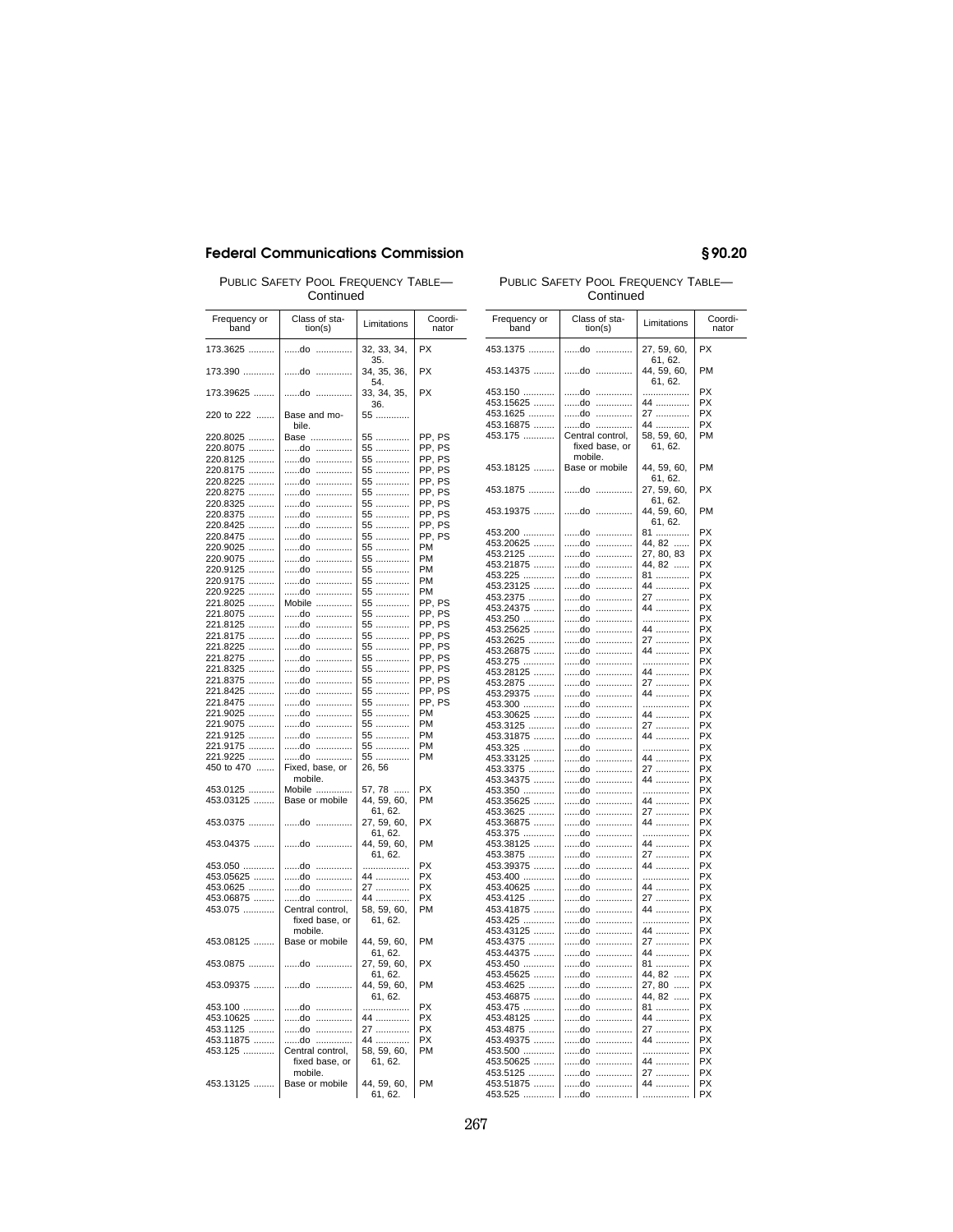# §90.20

PUBLIC SAFETY POOL FREQUENCY TABLE-Continued

| Frequency or           | Class of sta- |        |                  | Coordi-                |
|------------------------|---------------|--------|------------------|------------------------|
| band                   | tion(s)       |        | Limitations      | nator                  |
| 453.53125<br>453.5375  | do<br>do      | .<br>. | 44               | PX<br>PX               |
| 453.54375              | do            | .      | 27<br>44         | PX                     |
| 453.550                | do            | .      | .                | PX                     |
| 453.55625              | do            | .      | 44               | PX                     |
| 453.5625               | do            | .      | 27               | <b>PX</b>              |
| 453.56875              | do            | .      | 44               | PX                     |
| 453.575                | do            | .      | .                | PX                     |
| 453.58125              | do            | .      | 44               | <b>PX</b>              |
| 453.5875<br>453.59375  | do<br>do      | .<br>. | 27<br>44         | PX<br><b>PX</b>        |
| 453.600                | do            | .      | .                | PX                     |
| 453.60625              | do            | .      | 44               | PX                     |
| 453.6125               | do            | .      | 27               | PX                     |
| 453.61875              | do            | .      | 44               | PX                     |
| 453.625                | do            | .      | .                | PX                     |
| 453.63125              | do            | .      | 44               | PX                     |
| 453.6375               | do            | .      | 27               | PX                     |
| 453.64375<br>453.650   | do<br>do      | .<br>. | 44<br>.          | PX<br>PX               |
| 453.65625              | do            | .      | 44               | PX                     |
| 453.6625               | do            | .      | 27               | PX                     |
| 453.66875              | do            | .      | 44               | <b>PX</b>              |
| 453.675                | do            | .      | .                | PX                     |
| 453.68125              | do            | .      | 44               | PX                     |
| 453.6875               | do            | .      | 27               | PX                     |
| 453.69375              | do            | .      | 44               | PX                     |
| 453.700                | do            | .      | 81               | PX<br>PX               |
| 453.70625<br>453.7125  | do<br>do      | .<br>. | 44, 82<br>27, 80 | PX                     |
| 453.71875              | do            | .      | 44, 82           | РX                     |
| 453.725                | do            | .      | 81               | PX                     |
| 453.73125              | do            | .      | 44               | PX                     |
| 453.7375               | do            | .      | 27               | PX                     |
| 453.74375              | do            | .      | 44               | <b>PX</b>              |
| 453.750                | do            | .      | .                | <b>PX</b>              |
| 453.75625              | do            | .      | 44               | PX                     |
| 453.7625<br>453.76875  | do<br>do      | .<br>. | 27<br>44         | PX<br><b>PX</b>        |
| 453.775                | do            | .      | .                | PX                     |
| 453.78125              | do            | .      | 44               | PX                     |
| 453.7875               | do            | .      | 27               | PX                     |
| 453.79375              | do            | .      | _<br>44 …………     | PX                     |
| 453.800                | do            | .      | .                | PX                     |
| 453.80625              | do            | .      | 44               | PX                     |
| 453.8125               | do            | .      | 27<br>44         | PX                     |
| 453.81875              | do            | .      |                  | PX                     |
| 453.825                | do<br>do      | .<br>. | .<br>44          | PX<br>PX               |
| 453.83125<br>453.8375  | do            | .      |                  | PX                     |
| 453.84375              | do            | .      | 27<br>44         | PX                     |
| 453.850                | do            | .      | 81               | PX                     |
| 453.85625              | do            | .      | 44, 82           | PX                     |
| 453.8625               | do            | .      | 27, 80           | PX                     |
| 453.86875              | do            | .      | 44, 82           | PX                     |
| 453.875                | do            | .      | 81               | PX                     |
| 453.88125              | do            | .      | 44               | PX                     |
| 453.8875               | do            | .      | 27               | PX                     |
| 453.89375<br>453.900   | do<br>do      | .<br>. | 44<br>.          | <b>PX</b><br><b>PX</b> |
| 453.90625              | do            | .      | 44               | PX                     |
| 453.9125               | do            | .      |                  | <b>PX</b>              |
| 453.91875              | do            | .      | 27<br>44         | PX                     |
| 453.925                | do            | .      | .                | <b>PX</b>              |
| 453.93125              | do            | .      | 44               | PX                     |
| 453.9375               | do            | .      | 27<br>44         | PX                     |
| 453.94375              | do            | .      |                  | PX                     |
| 453.950                | do            | .      | .                | <b>PX</b>              |
| 453.95625<br>1.1.1.1.1 | do            | .      | 44               | <b>PX</b><br>PX        |
| 453.9625<br>$\cdots$   | do            |        | 27               |                        |

## 47 CFR Ch. I (10-1-02 Edition)

PUBLIC SAFETY POOL FREQUENCY TABLE-Continued

| Frequency or<br>band | Class of sta-<br>tion(s)            | Limitations                          | Coordi-<br>nator |
|----------------------|-------------------------------------|--------------------------------------|------------------|
| 453.96875            | do<br>.                             | 44                                   | <b>PX</b>        |
| 453.975              | do<br>$\ldots \ldots \ldots \ldots$ | .                                    | <b>PX</b>        |
| 453.98125            | do<br>.                             | 44                                   | <b>PX</b>        |
|                      | do                                  |                                      | PX               |
| 453.9875             | .                                   | 27                                   |                  |
| 453.99375            | do                                  | 44                                   | PX               |
| 458.0125             | <br>Mobile                          |                                      | PS               |
| 458.025              | Central control,                    | 57<br>58, 59, 61,                    | PM               |
|                      | fixed base, or                      | 62, 63.                              |                  |
|                      | mobile.                             |                                      |                  |
| 458.03125            | Mobile                              | 44, 59, 61,<br>62.                   | PM               |
| 458.0375             | do<br>.                             | 27, 59, 61,<br>62.                   | PX               |
| 458.04375            | do<br>                              | 44, 59, 61,<br>62.                   | PM               |
| 458.050              | $d$ o<br>.                          | .                                    | <b>PX</b>        |
| 458.05625            | do<br>.                             | 44                                   | <b>PX</b>        |
| 458.0625             | do<br>.                             |                                      | <b>PX</b>        |
|                      |                                     | 27                                   |                  |
| 458.06875            | do                                  | 44<br>58, 59, 61,                    | <b>PX</b>        |
| 458.075              | Central control,                    |                                      | PM               |
|                      | fixed base, or                      | 62, 63.                              |                  |
|                      | mobile.                             |                                      |                  |
| 458.08125            | Mobile                              | 44, 59, 61,                          | PM               |
|                      |                                     | 62.                                  |                  |
| 458.0875             | do                                  | 27, 59, 61,                          | <b>PX</b>        |
|                      |                                     | 62.                                  |                  |
| 458.09375            | do<br>.                             | 44, 59, 61,                          | PM               |
|                      |                                     |                                      |                  |
|                      |                                     | 62.                                  |                  |
| 458.100              | do<br>.                             | .                                    | PX               |
| 458.10625            | do                                  | 44                                   | <b>PX</b>        |
| 458.1125             | do                                  | 27                                   | <b>PX</b>        |
| 458.11875            | do                                  | 44                                   | PX               |
|                      |                                     |                                      | PM               |
| 458.125              | Central control,                    | 58, 59, 61,                          |                  |
|                      | fixed base, or                      | 62, 63.                              |                  |
|                      | mobile.                             |                                      |                  |
| 458.13125            | Mobile                              | 44, 59, 61,                          | PM               |
|                      |                                     | 62.                                  |                  |
| 458.1375             | do                                  | 27, 59, 61,                          | <b>PX</b>        |
|                      |                                     | 62.                                  |                  |
| 458.14375            | do                                  | 44, 59, 61,                          | PM               |
|                      |                                     | 62                                   |                  |
| 458.150              | do                                  | .                                    | <b>PX</b>        |
| 458.15625            | do                                  |                                      | <b>PX</b>        |
|                      |                                     | 44                                   |                  |
| 458.1625             | do                                  | 27                                   | <b>PX</b>        |
| 458.16875            | do                                  | 44                                   | <b>PX</b>        |
| 458.175              | Central control,                    | 58, 59, 61,                          | PM               |
|                      | fixed base, or                      | 62, 63.                              |                  |
|                      | mobile.                             |                                      |                  |
| 458.18125            | Mobile                              | 44, 59, 61,                          | PM               |
|                      |                                     | 62.                                  |                  |
| 458.1875             | do<br>$\ldots \ldots \ldots \ldots$ | 27, 59, 61,                          | PX               |
|                      |                                     | 62.                                  |                  |
| 458.19375            | do<br>.                             | 44, 59, 61,                          | PM               |
|                      |                                     | 62.                                  |                  |
| 458.200              | do<br>.                             | 81<br>44, 82<br>27, 80, 83<br>44, 82 | <b>PX</b>        |
| 458.20625            | do<br>.                             |                                      | <b>PX</b>        |
|                      |                                     |                                      |                  |
| 458.2125             | do<br>.                             |                                      | PX               |
| 458.21875            | do<br>.                             |                                      | PX               |
| 458.225              | do<br>                              | 81                                   | <b>PX</b>        |
| 458.23125            | do<br>.                             | 44                                   | <b>PX</b>        |
| 458.2375             | do<br>.                             |                                      | <b>PX</b>        |
|                      |                                     | 27                                   |                  |
| 458.24375            | $d$ o<br>                           | 44                                   | <b>PX</b>        |
| 458.250              | do<br>                              | .                                    | <b>PX</b>        |
| 458.25625            | do<br>.                             | 44                                   | <b>PX</b>        |
| 458.2625             | do<br>                              | 27                                   | PX               |
| 458.26875            | do                                  |                                      | PX               |
|                      |                                     | 44                                   |                  |
| 458.275              | do<br>.                             | .                                    | PX               |
| 458.28125            | do<br>                              | 44                                   | <b>PX</b>        |
| 458.2875             | do<br>                              | 27                                   | <b>PX</b>        |
| 458.29375            | do<br>.                             | 44                                   | <b>PX</b>        |
|                      |                                     |                                      |                  |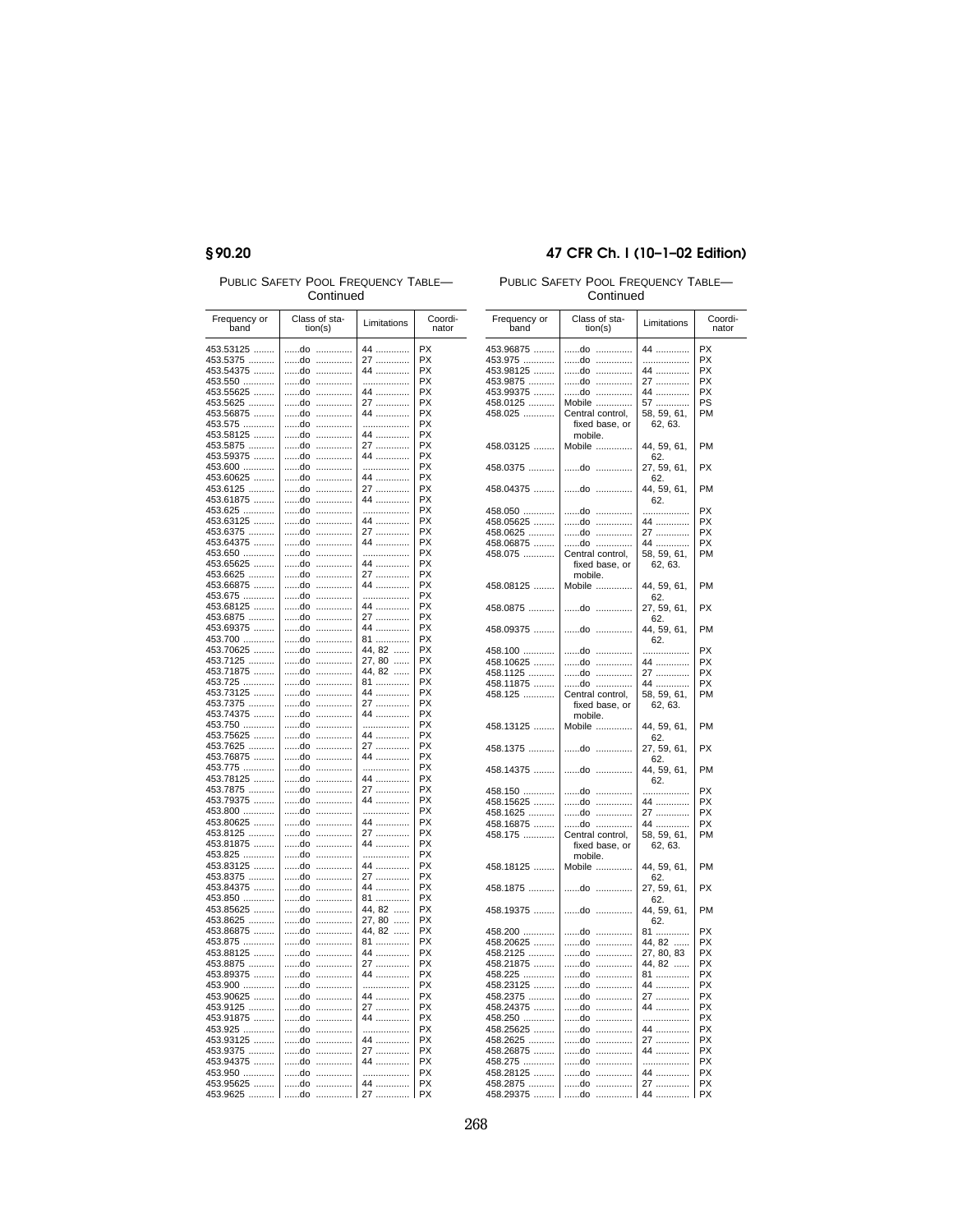PUBLIC SAFETY POOL FREQUENCY TABLE-Continued

| Frequency or<br>band  | Class of sta-<br>tion(s) |        | Limitations      | Coordi-<br>nator |
|-----------------------|--------------------------|--------|------------------|------------------|
| 458.300               | do                       | .      | .                | PX               |
| 458.30625             | do                       | .      | 44               | PX               |
| 458.3125              | do                       |        | 27               | PX               |
| 458.31875             | do                       | .      | -<br>44          | <b>PX</b>        |
| 458.325<br>458.33125  | do<br>do                 | .<br>. | .<br>44          | PX<br>PX         |
| 458.3375              | do                       | .      | 27               | PX               |
| 458.34375             | do                       | .      | --<br>44         | PX               |
| 458.350               | do                       | .      | .                | PX               |
| 458.35625             | do                       | .      | 44               | <b>PX</b>        |
| 458.3625              | do                       | .      | 27               | PX               |
| 458.36875<br>458.375  | do                       | .<br>. | 44<br>.          | PX<br>PX         |
| 458.38125             | do<br>do                 | .      | 44               | PX               |
| 458.3875              | do                       | .      |                  | PX               |
| 458.39375             | do                       | .      | 27<br>44         | PX               |
| 458.400               | do                       | .      | .                | <b>PX</b>        |
| 458.40625             | do                       | .      | 44               | PX               |
| 458.4125              | do                       | .      | 27<br>44         | PX<br>PX         |
| 458.41875<br>458.425  | do<br>do                 | .<br>. | .                | PX               |
| 458.43125             | do                       | .      | 44               | PX               |
| 458.4375              | do                       | .      |                  | PX               |
| 458.44375             | do                       | .      | 27<br>44         | PX               |
| 458.450               | do                       | .      | 81<br>44, 82     | РX               |
| 458.45625             | do                       | .      |                  | РX<br>PX         |
| 458.4625<br>458.46875 | do<br>do                 | .<br>. | 27, 80<br>44, 82 | PX               |
| 458.475               | do                       | .      | 81               | РX               |
| 458.48125             | do                       | .      | 44               | PX               |
| 458.4875              | do                       | .      | 27               | PX               |
| 458.49375             | do                       | .      | 44               | PX               |
| 458.500<br>458.50625  | do<br>do                 | .<br>. | .<br>44          | PX<br>PX         |
| 458.5125              | do                       | .      | 27               | PX               |
| 458.51875             | do                       | .      | 44               | PX               |
| 458.525               | do                       | .      | .                | PX               |
| 458.53125             | do                       | .      | 44               | PX               |
| 458.5375<br>458.54375 | do<br>do                 | .<br>. | 27<br>44         | PX<br>PX         |
| 458.550               | do                       | .      | .                | PX               |
| 458.55625             | do                       | .      | 44               | PX               |
| 458.5625              | do                       | .      | 27               | PX               |
| 458.56875             | do                       | .      | 44               | PX               |
| 458.575               | do                       | .      | .                | PX               |
| 458.58125<br>458.5875 | do<br>do                 | .<br>. | 44<br>27         | PX<br>PX         |
| 458.59375             | do                       | .      | 44               | PX               |
| 458.600               | do                       | .      | .                | PX               |
| 458.60625             | do                       | .      | 44               | PX               |
| 458.6125              | do                       | .      | 27               | PX               |
| 458.61875             | do                       | .      | 44               | PX               |
| 458.625<br>458.63125  | do<br>do                 | .<br>. | .<br>44          | PX<br>PX         |
| 458.6375              | do                       | .      |                  | PX               |
| 458.64375             | do                       | .      | 27<br>44         | РX               |
| 458.650               | do                       | .      | .                | РX               |
| 458.65625             | do                       | .      | 44               | PX               |
| 458.6625              | do                       | .      | 27               | PX<br>PX         |
| 458.66875<br>458.675  | do<br>do                 | .<br>. | 44<br>.          | PX               |
| 458.68125             | do                       | .      | 44               | PX               |
| 458.6875              | do                       | .      | 27               | PX               |
| 458.69375             | do                       | .      | 44               | PX               |
| 458.700               | do                       | .      | .                | РX               |
| 458.70625             | do                       | .      | 44               | РX               |
| 458.7125<br>458.71875 | do<br>do                 | .<br>. | 27<br>44         | РX<br>PX         |
| 458.725               | do                       | .      | .                | PX               |
| 458.73125             | do                       | .      | 44               | <b>PX</b>        |

### PUBLIC SAFETY POOL FREQUENCY TABLE-Continued

§90.20

| Frequency or<br>band | Class of sta-<br>tion(s) | Limitations        | Coordi-<br>nator |
|----------------------|--------------------------|--------------------|------------------|
| 458.7375             | do<br>.                  | 27                 | PX               |
| 458.74375            | do<br>.                  | 44                 | PX               |
| 458.750              | do<br>.                  | .                  | PX               |
|                      | do<br>.                  | 44                 | PX               |
| 458.75625            |                          |                    | PX               |
| 458.7625             | do<br>.                  | 27                 | <b>PX</b>        |
| 458.76875            | do<br>.                  | --<br>44           |                  |
| 458.775              | do<br>.                  | .                  | PX<br>PX         |
| 458.78125            | do<br>.<br>.             | 44                 | PX               |
| 458.7875             | do                       | 27                 |                  |
| 458.79375            | do<br>.                  | 44                 | PX               |
| 458.800              | do<br>.                  | .                  | PX               |
| 458.80625            | do<br>.                  | 44                 | <b>PX</b>        |
| 458.8125             | do<br>.                  | 27<br>             | PX               |
| 458.81875            | do<br>.                  | 44                 | PX               |
| 458.825              | do<br>.                  | .                  | <b>PX</b>        |
| 458.83125            | do<br>.                  | 44                 | <b>PX</b>        |
| 458.8375             | do<br>.                  | 27<br>             | <b>PX</b>        |
| 458.84375            | do<br>.                  | 44                 | <b>PX</b>        |
| 458.850              | do<br>.                  | 81                 | <b>PX</b>        |
| 458.85625            | do<br>.                  | 44, 82             | <b>PX</b>        |
| 458.8625             | do<br>.                  | 27, 80<br>$\cdots$ | <b>PX</b>        |
| 458.86875            | do<br>.                  | 44, 82<br>$\cdots$ | PX               |
| 458.875              | do<br>.                  | 81                 | <b>PX</b>        |
| 458.88125            | do<br>.                  | 44                 | <b>PX</b>        |
| 458.8875             | do<br>.                  | 27                 | <b>PX</b>        |
| 458.89375            | do<br>.                  | 44                 | <b>PX</b>        |
| 458.900              | do<br>.                  | .                  | <b>PX</b>        |
| 458.90625            | do<br>.                  | 44                 | <b>PX</b>        |
| 458.9125             | do<br>.                  | 27<br>.            | <b>PX</b>        |
| 458.91875            | do<br>.                  | 44                 | <b>PX</b>        |
| 458.925              | do<br>.                  | .                  | <b>PX</b>        |
| 458.93125            | do<br>.                  | 44                 | <b>PX</b>        |
| 458.9375             | do<br>.                  | 27<br>.            | <b>PX</b>        |
| 458.94375            | do<br>.                  | 44                 | <b>PX</b>        |
| 458.950              | do<br>.                  | .                  | <b>PX</b>        |
| 458.95625            | do<br>.                  | 44                 | <b>PX</b>        |
| 458.9625             | do<br>.                  | 27                 | PX               |
| 458.96875            | do<br>.                  | 44                 | <b>PX</b>        |
| 458.975              | do<br>.                  | .                  | <b>PX</b>        |
| 458.98125            | do<br>.                  | 44                 | <b>PX</b>        |
| 458.9875             | do<br>.                  | 27                 | PX               |
| 458.99375            | do<br>                   | 44                 | <b>PX</b>        |
| 460.0125             | do<br>.                  | 27, 64             | PP               |
| 460.01875            | Base or mobile           | 44                 | PP               |
| 460.025              | do<br>.                  | .                  | PP               |
| 460.03125            | do<br>                   | 44                 | PP               |
| 460.0375             | do<br>.                  | 27                 | PP               |
| 460.04375            | do<br>.                  | 44                 | PP               |
| 460.050              | do<br>.                  | .                  | PP               |
| 460.05626            | do<br>.                  | 44                 | PP               |
| 460.0625             | do<br>.                  | 27                 | PP               |
| 460.06875            | do<br>.                  | 44                 | PP               |
| 460.075              | do<br>.                  | .                  | PP               |
| 460.08125            | do<br>.                  | 44                 | PP               |
| 460.0875             | do<br>.                  | 27                 | PP               |
| 460.09375            | do<br>.                  | 44                 | PP               |
| 460.100              | do<br>.                  | .                  | PP               |
| 460.10625            | do<br>.                  | 44                 | PP               |
| 460.1125             | do<br>.                  | 27<br>.            | PP               |
| 460.11875            | do<br>.                  |                    | PP               |
| 460.125              | do<br>.                  | .                  | PP               |
| 460.13125            | do<br>.                  | 44                 | PP               |
| 460.1375             | do<br>.                  | 27<br>             | PP               |
| 460.14375            | do<br>.                  | 44                 | PP               |
| 460.150              | do<br>.                  | .                  | PP               |
| 460.15625            | do<br>.                  | 44                 | PP               |
| 460.1625             | do<br>.                  | 27                 | PP               |
| 460.16875            | do<br>.                  | 44                 | PP               |
| 460.175              | do<br>.                  | .                  | PP               |
| 460.18125            | do<br>.                  | 44                 | PP               |
|                      |                          |                    |                  |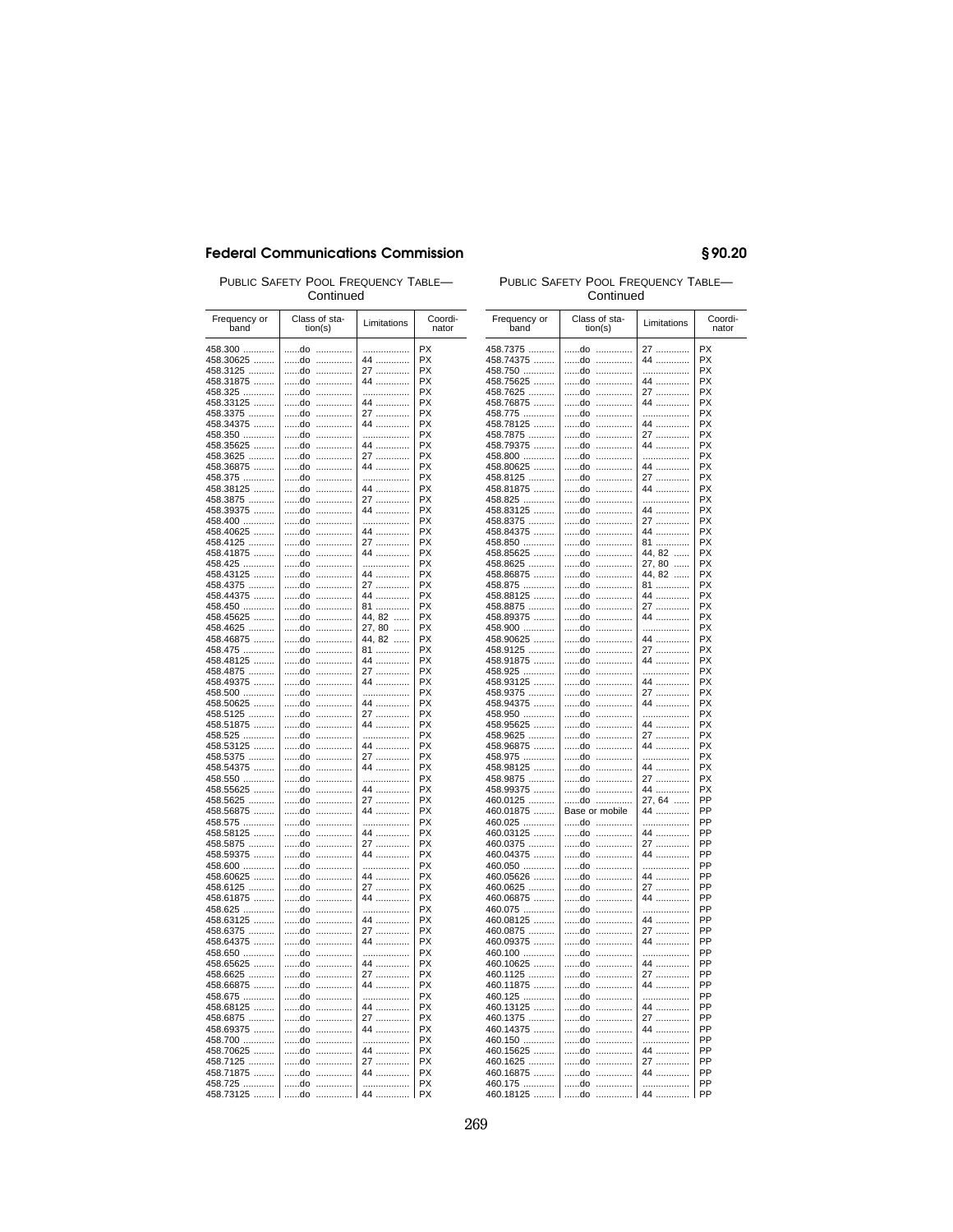## §90.20

PUBLIC SAFETY POOL FREQUENCY TABLE-Continued

| Frequency or<br>band | Class of sta-<br>tion(s) | Limitations  | Coordi-<br>nator |
|----------------------|--------------------------|--------------|------------------|
| 460.1875             | do<br>.                  | 27           | PP               |
| 460.19375            | do<br>.                  | 44           | PP               |
| 460.200              | do                       | .            | PP               |
| 460.20625            | do<br>.                  | 44           | PP               |
| 460.2125             | do<br>.                  |              | PP               |
| 460.21875            | do                       | 27<br>44     | PP               |
| 460.225              | do<br>.                  | .            | PP               |
| 460.23125            | do<br>.                  | 44           | PP               |
| 460.2375             | do                       | 27           | PP               |
| 460.24375            | do<br>.                  | 44           | PP               |
| 460.250              | do<br>.                  | .            | PP               |
| 460.25625            | do<br>.                  | 44           | PP               |
| 460.2625             | do<br>.                  | 27           | PP               |
| 460.26875            | do<br>.                  | 44           | PP               |
| 460.275              | do<br>.                  | .            | PP               |
| 460.28125            | do<br>.                  | 44           | PP               |
| 460.2875             | do<br>.<br>.             | 27<br>44     | PP<br>PP         |
| 460.29375            | do<br>do<br>.            | .            | PP               |
| 460.300<br>460.30625 | do<br>.                  | 44           | PP               |
| 460.3125             | do<br>.                  | 27           | PP               |
| 460.31875            | do<br>.                  | 44           | PP               |
| 460.325              | do                       | .            | PP               |
| 460.33125            | do<br>.                  | 44           | PP               |
| 460.3375             | do<br>.                  | 27<br>       | PP               |
| 460.34375            | do                       | 44           | PP               |
| 460.350              | do<br>.                  | .            | PP               |
| 460.35625            | do<br>.                  | 44           | PP               |
| 460.3625             | do<br>.                  | 27           | PP               |
| 460.36875            | do<br>.                  | 44           | PP               |
| 460.375              | do<br>.                  | .            | PP               |
| 460.38125            | do<br>.                  | 44           | PP               |
| 460.3875             | $d$ o<br>.               | 27           | PP               |
| 460.39375            | do<br>.                  | 44           | PP               |
| 460.400              | do<br>.                  | .            | PP               |
| 460.40625            | do<br>.                  | 44           | PP               |
| 460.4125             | do<br>.<br>do<br>.       | 27           | PP<br>PP         |
| 460.41875<br>460.425 | do<br>.                  | 44<br>.      | PP               |
| 460.43125            | do<br>.                  | 44           | PP               |
| 460.4375             | do<br>.                  | 27           | PP               |
| 460.44375            | do<br>.                  | 44           | PP               |
| 460.450              | do<br>.                  | .            | PP               |
| 460.45625            | do<br>.                  | 44           | PP               |
| 460.4625             | do<br>.                  | 27           | PP               |
| 460.46875            | do<br>.                  | 44           | PP               |
| 460.475              | do                       | .            | PP               |
| 460.48125            | do<br>.                  | 44           | PP               |
| 460.4875             | do<br>.                  | 27           | PP               |
| 460.49375            | do<br>.                  | 44           | PP               |
| 460.500              | do<br>.                  | .            | PP               |
| 460.50625            | do<br>.                  | 44           | PP               |
| 460.5125             | do<br>.                  | 27           | PP               |
| 460.51875            | do<br>.                  | _<br>44 ………… | PP               |
| 460.525              | do<br>.                  | .            | PP, PF,          |
|                      |                          |              | PM               |
| 460.53125            | do<br>.                  | 44           | PP, PF,          |
|                      |                          |              | PM               |
| 460.5375             | do<br>.                  | 27<br>.      | PP, PF,          |
|                      |                          |              | PM               |
| 460.54375            | do<br>.                  | 44           | PP, PF,          |
|                      |                          |              | PM               |
| 460.550              | do                       |              | PP, PF,          |
|                      |                          |              | PM               |
| 460.55625            | do                       | 44           | PP, PF,          |
|                      |                          |              | PM               |
| 460.5625             | do<br>.                  | 27           | PP, PF,<br>PM    |
| 460.56875            | do<br>.                  | 44           | PP, PF,          |
|                      |                          |              | PM               |
|                      |                          |              |                  |

## 47 CFR Ch. I (10-1-02 Edition)

PUBLIC SAFETY POOL FREQUENCY TABLE-

| Frequency or<br>band    | Class of sta-<br>tion(s) | Limitations              | Coordi-<br>nator |
|-------------------------|--------------------------|--------------------------|------------------|
| 460.575                 | do<br>.                  | .                        | PF               |
| 460.58125               | do<br>.                  | 44                       | PF               |
| 460.5875                | do                       | 27<br>.                  | PF               |
|                         |                          |                          | PF               |
| 460.59375               | do                       | 44                       |                  |
| 460.600                 | do<br>.                  | .                        | PF               |
| 460.60625<br>1.1.1.1.1. | do<br>.                  | 44                       | PF               |
| 460.6125                | do<br>.                  | 27<br>                   | PF               |
| 460.61875               | do<br>.                  | 44                       | PF               |
| 460.625                 | do                       | .                        | PF               |
| 460.63125               | do<br>.                  | 44                       | PF               |
| 460.6375                | do<br>.                  | 27<br>                   | PF               |
| 460.64375               | do<br>.                  | 44                       | PF               |
| 462.9375                | Mobile                   |                          | PS               |
| 462.950                 | Base or mobile           | 57<br>38, 65             | <b>PM</b>        |
| 462.95625               | do                       | 38, 44, 65               | <b>PM</b>        |
| 462.9625                | .<br>do<br>.             | 27, 38, 65               | <b>PM</b>        |
|                         |                          |                          |                  |
| 462.96875               | do<br>.                  | 38, 44, 65               | <b>PM</b>        |
| 462.975                 | do<br>.                  | oo, 65<br>38, 44, 65     | <b>PM</b>        |
| 462.98125<br>1.1.1.1.1  | do<br>.                  |                          | <b>PM</b>        |
| 462.9875                | do                       |                          | <b>PM</b>        |
| 462.99375               | do<br>.                  | 27, 38, 65<br>38, 44, 65 | <b>PM</b>        |
| 463.000                 | do<br>.                  | 59, 66, 67               | PM               |
| 463.00625               | do<br>.                  | 44, 59, 66,              | PM               |
|                         |                          | 67.                      |                  |
| 463.0125                | do<br>.                  | 27, 59, 66,              | PM               |
|                         |                          | 67.                      |                  |
| 463.01875               | do                       | 44, 59, 66,              | PM               |
|                         | .                        |                          |                  |
|                         |                          | 67.                      |                  |
| 463.025                 | do<br>.                  | 59, 66, 67               | PM               |
| 463.03125               | do<br>.                  | 44, 59, 66,              | PM               |
|                         |                          | 67.                      |                  |
| 463.0375                | do<br>.                  | 27, 59, 66,              | PM               |
|                         |                          | 67.                      |                  |
| 463.04375               | do<br>.                  | 44, 59, 66,              | <b>PM</b>        |
|                         |                          | 67.                      |                  |
| 463.050                 | do<br>.                  | 59, 66, 67               | PM               |
| 463.05625               | do<br>.                  | 44, 59, 66,              | PM               |
|                         |                          | 67.                      |                  |
| 463.0625                | do<br>.                  | 27, 59, 66,              | PM               |
|                         |                          | 67.                      |                  |
| 463.06875               | do<br>.                  | 44, 59, 66,              | PM               |
|                         |                          | 67.                      |                  |
| 463.075                 | do<br>.                  | 59, 66, 76               | PM               |
| 463.08125               | do                       | 44, 59, 66,              | PM               |
|                         |                          |                          |                  |
|                         |                          | 76.                      |                  |
| 463.0875                | do<br>.                  | 27, 59, 66,              | PM               |
|                         |                          | 76.                      |                  |
| 463.09375               | do<br>.                  | 44, 59, 66,              | PM               |
|                         |                          | 76.                      |                  |
| 463.100                 | do<br>.                  | 59, 66, 76               | PM               |
| 463.10625               | do<br>.                  | 44, 59, 66,              | PM               |
|                         |                          | 76.                      |                  |
| 463.1125                | do<br>.                  | 27, 59, 66,              | PM               |
|                         |                          | 76.                      |                  |
| 463.11875               | do<br>.                  | 44, 59, 66,              | <b>PM</b>        |
|                         |                          | 76.                      |                  |
| 463.125                 |                          |                          | <b>PM</b>        |
|                         | do                       | 59, 66, 76               |                  |
| 463.13125               | do                       | 44, 59, 66,              | PM               |
|                         |                          | 76.                      |                  |
| 463.1375                | do<br>.                  | 27, 59, 66,              | PM               |
|                         |                          | 76.                      |                  |
| 463.14375               | do<br>.                  | 44, 59, 66,              | PM               |
|                         |                          | 76.                      |                  |
| 463.150                 | do<br>.                  | 59, 66, 76               | PM               |
| 463.15625               | do                       | 44, 59, 66,              | PM               |
|                         |                          | 76.                      |                  |
| 463.1625                | do                       | 27, 59, 66,              | PM               |
|                         |                          | 76.                      |                  |
| 463.16875               | do<br>.                  | 44, 59, 66,              | PM               |
|                         |                          | 76.                      |                  |
|                         |                          |                          |                  |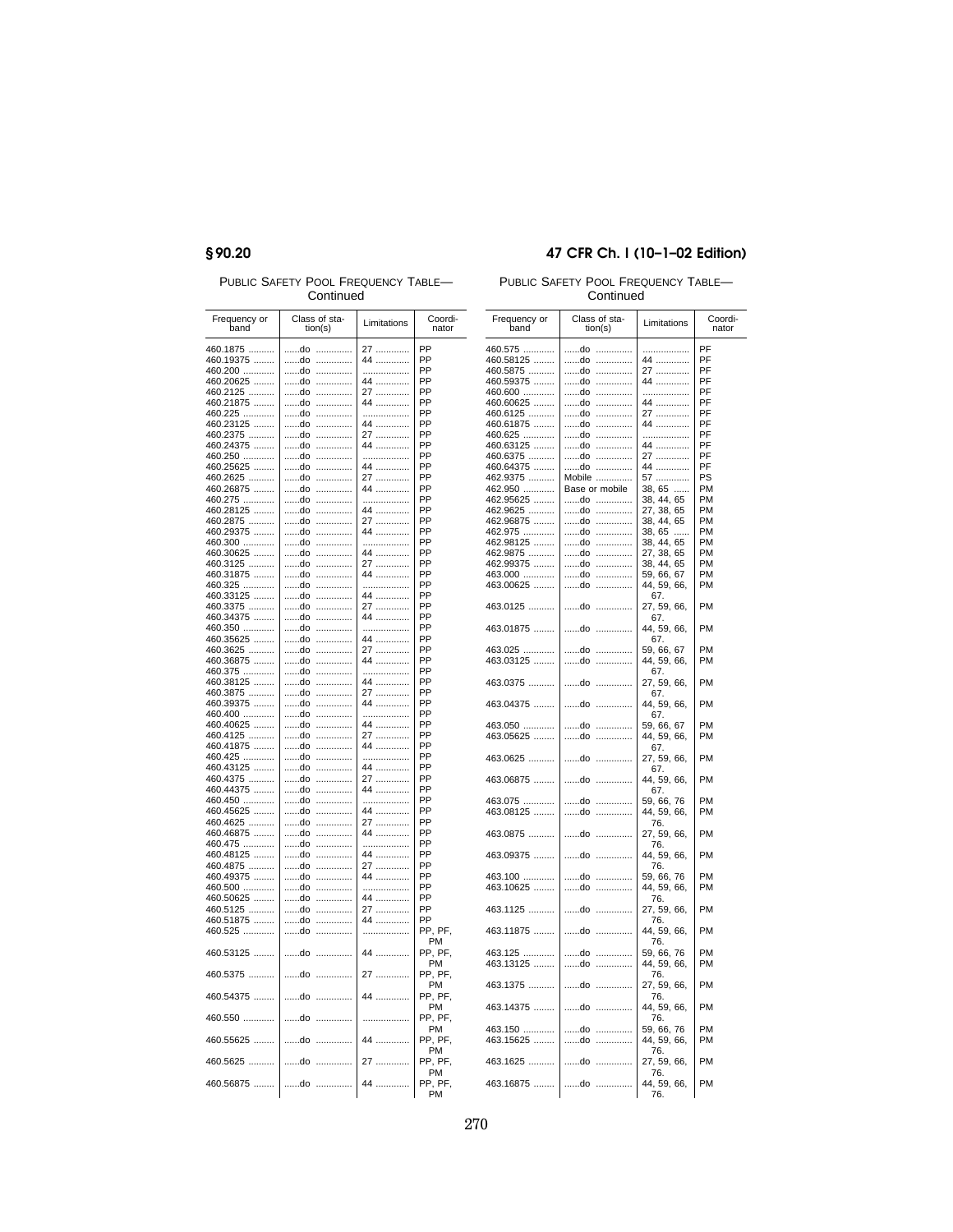Continued

| Frequency or<br>band  |          | Class of sta-<br>tion(s) | Limitations    | Coordi-<br>nator |
|-----------------------|----------|--------------------------|----------------|------------------|
| 463.175               | do       | .                        | 59, 66, 76     | PM               |
| 463.18125             | do       | .                        | 44, 59, 66,    | PM               |
|                       |          |                          | 76.            |                  |
| 463.1875              | do       | .                        | 27, 59, 66,    | PM               |
|                       |          |                          | 76.            |                  |
| 463.19375             | do       | .                        | 44, 59, 66,    | PM               |
|                       |          |                          | 76.            |                  |
| 465.0125              | Mobile   | .                        | 57             | PP               |
| 465.025               | do       | .                        | .              | PP               |
| 465.03125             | do       | .                        | 44             | PP<br>PP         |
| 465.0375              | do<br>do | .<br>.                   | 27<br>$44$     | PP               |
| 465.04375<br>465.050  | do       | .                        | .              | PP               |
| 465.05625             | do       | .                        | 44             | PP               |
| 465.0625              | do       | .                        | 27             | PP               |
| 465.06875             | do       | .                        | 27<br>44       | PP               |
| 465.075               | do       | .                        | .              | PP               |
| 465.08125             | do       | .                        | 44             | PP               |
| 465.0875              | do       | .                        | 27<br>44       | PP               |
| 465.09375             | do       | .                        |                | PP               |
| 465.100               | do       | .                        | .              | PP               |
| 465.10625             | do       | .                        | 44             | PP               |
| 465.1125              | do       | .                        | 27<br>44       | PP               |
| 465.11875             | do       | .                        |                | PP               |
| 465.125               | do       | .                        | .              | PP               |
| 465.13125             | do       | .                        | 44             | PP               |
| 465.1375              | do       | .                        | 27<br>         | PP<br>PP         |
| 465.14375<br>465.150  | do<br>do | .<br>.                   | 44<br>.        | PP               |
| 465.15625             | do       | .                        | 44             | PP               |
| 465.1625              | do       | .                        | 27<br>.        | PP               |
| 465.16875             | do       | .                        | 44             | PP               |
| 465.175               | do       | .                        | .              | PP               |
| 465.18125             | do       | .                        | 44             | PP               |
| 465.1875              | do       |                          | 27             | PP               |
| 465.19375             | do       | .                        | 44             | PP               |
| 465.200               | do       | .                        | .              | PP               |
| 465.20625             | do       |                          | 44             | PP               |
| 465.2125              | do       | .                        | 27             | PP               |
| 465.21875             | do<br>do | .<br>.                   | 44<br>.        | PP<br>PP         |
| 465.225<br>465.23125  | do       | .                        | 44             | PP               |
| 465.2375              | do       | .                        | 27             | PP               |
| 465.24375             | do       | .                        | 44             | PP               |
| 465.250               | do       | .                        | .              | PP               |
| 465.25625             | do       | .                        | 44             | PP               |
| 465.2625              | do       | .                        | 27             | PP               |
| 465.26875             | do       | .                        | 44             | PP               |
| 465.275               | do       | .                        | .              | PP               |
| 465.28125             | do       | .                        | 44             | PP               |
| 465.2875              | do       | .                        | 27             | PP               |
| 465.29375             | do       | .                        | 44             | PP               |
| 465.300               | do       | .                        | .              | PP               |
| 465.30625             | do       | .                        | 44             | PP               |
| 465.3125              | do       | .                        | 27<br>27<br>44 | PP               |
| 465.31875             | do<br>do | .<br>.                   | .              | PP<br>PP         |
| 465.325               | do       | .                        | 44             | PP               |
| 465.33125<br>465.3375 | do       | .                        | 27<br>         | PP               |
| 465.34375             | do       | .                        | 44             | PP               |
| 465.350               | do       | .                        | .              | PP               |
| 465.35625             | do       | .                        | 44             | PP               |
| 465.3625              | do       | .                        | 27             | PP               |
| 465.36875             | do       | .                        | 44             | PP               |
| 465.375               | do       | .                        | .              | PP               |
| 465.38125             | do       |                          | 44             | PP               |
| 465.3875              | do       | .                        | 27             | PP               |
| 465.39375             | do       | .                        | 44             | PP               |
| 465.400               | do       | .                        | .              | PP               |
| 465.40625             | do       | .                        | 44             | PP               |

# PUBLIC SAFETY POOL FREQUENCY TABLE- PUBLIC SAFETY POOL FREQUENCY TABLE-

| PUBLIC SAFETY POOL FREQUENCY TABLE-<br>Continued |                                     |             |                  |  |  |
|--------------------------------------------------|-------------------------------------|-------------|------------------|--|--|
| Frequency or<br>band                             | Class of sta-<br>tion(s)            | Limitations | Coordi-<br>nator |  |  |
| 465.4125                                         | do<br>                              | 27          | PP               |  |  |
| 465.41875                                        | do<br>.                             | 44          | PP               |  |  |
| 465.425                                          | do<br>.                             | .           | PP               |  |  |
| 465.43125                                        | do<br>.                             | 44          | PP               |  |  |
| 465.4375                                         | do<br>.                             | 27          | PP               |  |  |
| 465.44375                                        | do<br>                              | 44          | PP               |  |  |
| 465.450                                          | do<br>.                             | .           | PP               |  |  |
| 465.45625                                        | do<br>.                             | 44          | PP               |  |  |
| 465.4625                                         | do<br>.                             | 27          | PP               |  |  |
| 465.46875                                        | do<br>.                             | 44          | PP               |  |  |
| 465.475                                          | do<br>                              | .           | PP               |  |  |
|                                                  | do                                  | 44          | PP               |  |  |
| 465.48125                                        | .                                   |             |                  |  |  |
| 465.4875                                         | do<br>.                             | 27<br>44    | PP<br>PP         |  |  |
| 465.49375                                        | do<br>                              |             |                  |  |  |
| 465.500                                          | do<br>.                             | .           | PP               |  |  |
| 465.50625                                        | do<br>                              | 44          | PP               |  |  |
| 465.5125                                         | do<br>.                             | 27          | PP               |  |  |
| 465.51875                                        | do<br>.                             | 44          | PP               |  |  |
| 465.525                                          | do<br>.                             | .           | PP, PF,          |  |  |
|                                                  |                                     |             | PM               |  |  |
| 465.53125                                        | do<br>.                             | 44          | PP, PF,          |  |  |
|                                                  |                                     |             | PM               |  |  |
| 465.5375                                         | do                                  | 27          | PP. PF.          |  |  |
|                                                  |                                     |             | PM               |  |  |
| 465.54375                                        | do                                  | 44          | PP, PF,          |  |  |
|                                                  |                                     |             | PM               |  |  |
| 465.550                                          | Base or mobile                      | .           | PP, PF,          |  |  |
|                                                  |                                     |             | PM               |  |  |
| 465.55625                                        | do<br>.                             | 44          | PP, PF,          |  |  |
|                                                  |                                     |             | PM               |  |  |
| 465.5625                                         | do<br>                              | 27          | PP, PF,          |  |  |
|                                                  |                                     |             | PM               |  |  |
| 465.56875                                        | do                                  | 44          | PP, PF,          |  |  |
|                                                  |                                     |             | PM               |  |  |
| 465.575                                          | Mobile                              | .           | PF               |  |  |
| 465.58125                                        | do                                  | 44          | PF               |  |  |
| 465.5875                                         | do<br>.                             | 27          | PF               |  |  |
| 465.59375                                        | do<br>                              | 44          | PF               |  |  |
| 465.600                                          |                                     |             |                  |  |  |
|                                                  | do<br>.                             | .           | PF               |  |  |
| 465.60625                                        | do<br>                              | 44          | PF               |  |  |
| 465.6125                                         | do<br>.                             | 27          | PF               |  |  |
| 465.61875                                        | do<br>.                             | 44          | PF               |  |  |
| 465.625                                          | do<br>.                             | .           | PF               |  |  |
| 465.63125                                        | do<br>.                             | 44          | PF               |  |  |
| 465.6375                                         | do<br>                              | 27          | PF               |  |  |
| 465.64375                                        | do<br>.                             | 44          | PF               |  |  |
| 467.9375                                         | do<br>.                             | 57          | PS               |  |  |
| 467.950                                          | do<br>                              | 38, 65      | <b>PM</b>        |  |  |
| 467.95625                                        | do<br>.                             | 38, 44, 65  | <b>PM</b>        |  |  |
| 467.9625                                         | $d$ o<br>.                          | 27, 38, 65  | <b>PM</b>        |  |  |
| 467.96875                                        | do<br>.                             | 38, 44, 65  | <b>PM</b>        |  |  |
| 467.975                                          | do<br>                              | 38.65       | <b>PM</b>        |  |  |
| 467.98125                                        | do<br>                              | 38, 44, 65  | <b>PM</b>        |  |  |
| 467.9875                                         | do<br>                              | 27, 38, 65  | <b>PM</b>        |  |  |
| 467.99375                                        | do<br>$\ldots \ldots \ldots \ldots$ |             | <b>PM</b>        |  |  |
|                                                  |                                     | 38, 44, 65  |                  |  |  |
| 468.000                                          | do<br>.                             | 59, 66, 67  | <b>PM</b>        |  |  |
| 468.00625                                        | do<br>                              | 44, 59, 66, | <b>PM</b>        |  |  |
|                                                  |                                     | 67          |                  |  |  |
| 468.0125                                         | do                                  | 27, 59, 66, | PM               |  |  |
|                                                  |                                     | 67.         |                  |  |  |
| 468.01875                                        | do                                  | 44, 59, 66, | PM               |  |  |
|                                                  |                                     | 67.         |                  |  |  |
| 468.025                                          | do                                  | 59, 66, 67  | <b>PM</b>        |  |  |
| 468.03125                                        | do                                  | 44, 59, 66, | PM               |  |  |
|                                                  |                                     | 67.         |                  |  |  |
| 468.0375                                         | do                                  | 27, 59, 66, | <b>PM</b>        |  |  |
|                                                  |                                     | 67.         |                  |  |  |
| 468.04375                                        | do                                  | 44, 59, 66, | <b>PM</b>        |  |  |
|                                                  |                                     | 67.         |                  |  |  |
| 468.050    do                                    |                                     | 59, 66, 67  | <b>PM</b>        |  |  |

## §90.20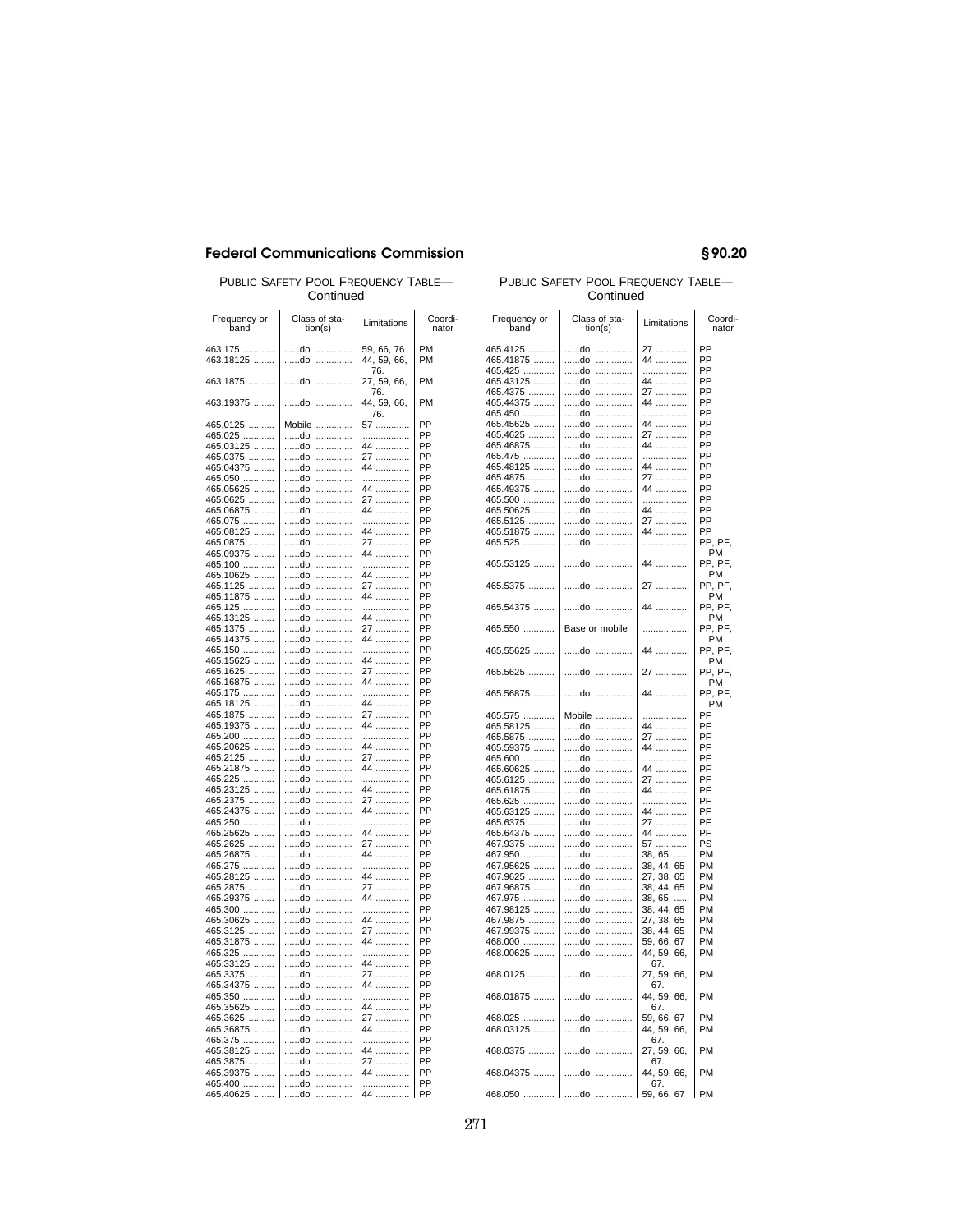PUBLIC SAFETY POOL FREQUENCY TABLE-**Continued** 

| Frequency or<br>band | Class of sta-<br>tion(s)                 | Limitations               | Coordi-<br>nator |
|----------------------|------------------------------------------|---------------------------|------------------|
| 468.05625            | do<br>.                                  | 44, 59, 66,<br>67.        | PM               |
| 468.0625             | do<br>.                                  | 27, 59, 66,<br>67.        | PM               |
| 468.06875            | do<br>.                                  | 44, 59, 66,<br>67.        | PM               |
| 468.075              | do<br>.                                  | 59, 66, 76                | PM               |
| 468.08125            | do<br>.                                  | 44, 59, 66,<br>76.        | PM               |
| 468.0875             | do<br>.                                  | 27, 59, 66,<br>76.        | PM               |
| 468.09375            | do<br>.                                  | 44, 59, 66,<br>76.        | PM               |
| 468.100              |                                          |                           | PM               |
|                      | do<br>.                                  | 59, 66, 76                |                  |
| 468.10625            | do                                       | 44, 59, 66,<br>76.        | <b>PM</b>        |
| 468.1125             | do                                       | 27, 59, 66,<br>76.        | PM               |
| 468.11875            | do                                       | 44, 59, 66,<br>76.        | PM               |
| 468.125              | do<br>.                                  | 59, 66, 76                | <b>PM</b>        |
| 468.13125            | do<br>.                                  | 44, 59, 66,<br>76.        | <b>PM</b>        |
| 468.1375             | do<br>.                                  | 27, 59, 66,<br>76.        | <b>PM</b>        |
| 468.14375            | do<br>.                                  | 44, 59, 66,<br>76.        | <b>PM</b>        |
| 468.150              | do<br>.                                  | 59, 66, 76                | <b>PM</b>        |
| 468.15625            | do<br>.                                  | 44, 59, 66,               | PM               |
| 468.1625             | do                                       | 76.<br>27, 59, 66,<br>76. | PM               |
| 468.16875            | do                                       | 44, 59, 66,<br>76.        | PM               |
| 468.175              | do<br>.                                  | 59, 66, 76                | PM               |
| 468.18125            | do<br>.                                  | 44, 59, 66,<br>76.        | PM               |
| 468.1875             | do                                       | 27, 59, 66,<br>76.        | PM               |
| 468.19375            | do                                       | 44, 59, 66,<br>76.        | PM               |
| 470 to 512           | Base or mobile                           | 68.                       |                  |
| 764 to 776           | Base, mobile                             |                           | <b>PX</b>        |
| 1.1.1.1.1            |                                          | 77                        |                  |
| 794 to 806           | Mobile                                   | 77                        | <b>PX</b>        |
| 806 to 824           | do                                       | 69.                       |                  |
| 851 to 859           | Base or mobile                           | 69.                       |                  |
| 928 and above        | Operational<br>fixed.                    | 70.                       |                  |
| 929 to 930           | Base only                                | 71.                       |                  |
| 1,427 to 1,432       | Base, mobile or<br>operational<br>fixed. | O='xl'≤72.                |                  |
| 2,450 to 2,500       | Base or mobile                           | 73.                       |                  |
| 10,550 to            | do                                       | 74.                       |                  |
| 10,680.              |                                          |                           |                  |

(d) Explanation of assignment limitations appearing in the frequency table of paragraph (c)(3) of this section:

(1) This frequency is available for use by Travelers' Information Stations in accordance with § 90.242.

(2) The frequency is available for assignment only in accordance with a geographical assignment plan.

(3) Base stations operating on this frequency and rendering service to

## **§ 90.20 47 CFR Ch. I (10–1–02 Edition)**

state police mobile units may be authorized to use a maximum output power in excess of the maximum indicated in § 90.205 but not in excess of 7500 watts: Provided, That such operation is secondary to other stations.

(4) The use of this frequency is on a secondary basis to any Canadian station.

(5) In addition to base and mobile stations, this frequency may be assigned to fixed stations on a secondary basis to base or mobile stations. Upon a showing of need, the use of a second frequency in the band 2505–3500 kHz may be made available to governmental entities through appropriate arrangements with Federal Government agencies for restricted area use on a shared basis with maximum power output, emission, and hours of operation determined on the basis of the technical conditions involved in using the selected frequency in the particular area.

(6) Only the central governments of the fifty individual States, the District of Columbia, and the insular areas of the Commonwealth of the Northern Mariana Islands, the Commonwealth of Puerto Rico, and the unincorporated territories of American Samoa, Guam and the United States Virgin Islands are eligible to be licensed to use this spectrum, and then only for disaster communications purposes. Licensees may not use this spectrum to provide operational communications circuits. See also, § 90.264.

(7) This frequency is shared with the Industrial/Business Pool.

(8) This frequency is available for assignment only in accordance with a geographical assignment plan. This frequency may be used for conservation activities on a secondary basis to any station using the frequency for forest fire prevention, detection, and suppression.

(9) This frequency is reserved primarily for assignment to state licensees. Assignments to other licensees will be made only where the frequency is required for coordinated operation with the State system to which the frequency is assigned. Any request for such assignment must be supported by a statement from the State system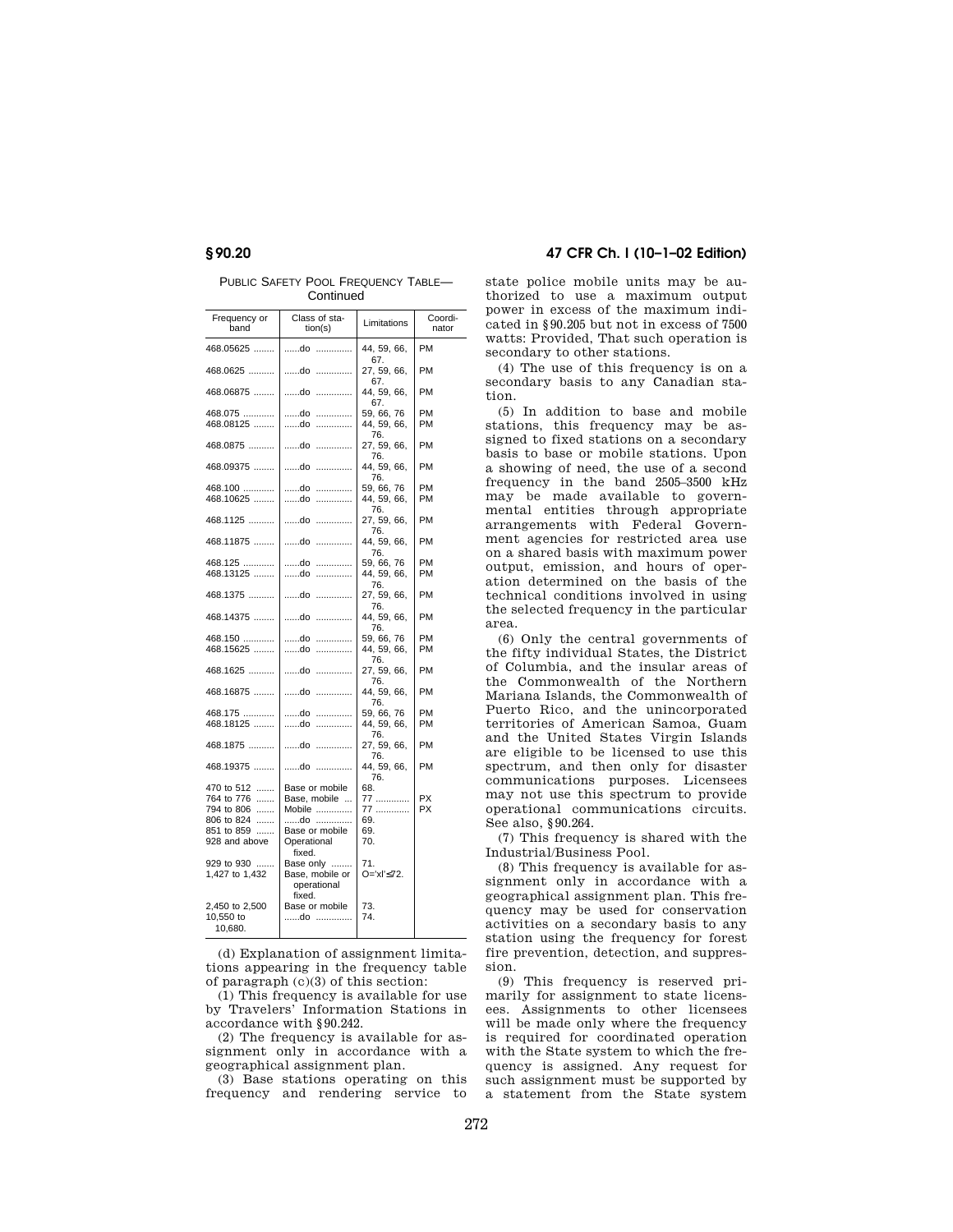concerned, indicating that the assignment is necessary for coordination of activities.

(10) A licensee regularly conducting two-way communication operations on this frequency may, on a secondary basis, also transmit one-way alert-paging signals to ambulance and rescue squad personnel.

(11) The maximum output power of any transmitter authorized to operate on this frequency shall not exceed 10 watts.

(12) This frequency is available in this service only to persons eligible under the provisions of paragraph  $(a)(2)(v)$  of this section for operation of transmitters having a maximum power output of three watts using A1A, A1D, A2B, A2D, F1B, F1D, F2B, F2D, G1B, G1D, G2B, or G2D emission. This frequency is also available in the Industrial/Business Pool on a co-equal basis with the Public Safety licensees.

(13) This frequency will be assigned only for one-way paging communications to mobile receivers. Transmissions for the purpose of activating or controlling remote objects on this frequency are not authorized.

(14) The maximum output power of any transmitter authorized to operate on this frequency, after June 1, 1956, shall not exceed two watts. Licensees holding a valid authorization as of June 1, 1956, for base or mobile station operation on this frequency, with a power in excess of two watts, may continue to be authorized for such operation without regard to this power limitation.

(15) This frequency is reserved for assignment to stations for intersystem operations only: Provided, however, That licensees holding a valid authorization to use this frequency for local base or mobile operations as of June 1, 1956, may continue to be authorized for such use.

(16) This frequency is reserved primarily for assignment to state police licensees. Assignments to other police licensees will be made only where the frequency is required for coordinated operation with the state police system to which the frequency is assigned. Any request for such assignment must be supported by a statement from the state police system concerned indicating that the assignment is necessary for coordination of police activities.

(17) In the State of Alaska only, the frequency 42.40 MHz is available for assignment on a primary basis to stations in the Common Carrier Rural Radio Service utilizing meteor burst communications. The frequency may be used by private radio stations for meteor burst communications on a secondary, noninterference basis. Usage shall be in accordance with part 22 of this chapter or part 90. Stations utilizing meteor burst communications shall not cause harmful interference to stations of other radio services operating in accordance with the allocation table.

(18) No new licenses will be granted for one-way paging under § 90.487 for use on this frequency after August 1, 1980. This frequency is available to persons eligible for station licenses under the provisions of paragraph  $(a)(2)(v)$  of this section on a co-equal basis with one-way paging users under § 90.487 prior to August 1, 1985, and on a primary basis after August 1, 1985. Only A1A, A1D, A2B, A2D, F1B, F1D, F2B, F2D, G1B, G1D, G2B, G2D emissions and power not exceeding 10 watts will be authorized. Antennas having gain greater than 0 dBd will not be authorized. Transmissions shall not exceed two seconds duration.

(19) This frequency is reserved for assignment to stations in this service for intersystem operations only and these operations must be primarily base-mobile communications.

(20) In the State of Alaska only, the frequency 45.90 MHz is available for assignment on a primary basis to private land mobile radio stations utilizing meteor burst communications. The frequency may be used by common carrier stations for meteor burst communications on a secondary, noninterference basis. Usage shall be in accordance with part 22 of this chapter and part 90. Stations utilizing meteor burst communications shall not cause harmful interference to stations of other radio services operating in accordance with the allocation table.

(21) This frequency will be assigned only in accordance with a geographical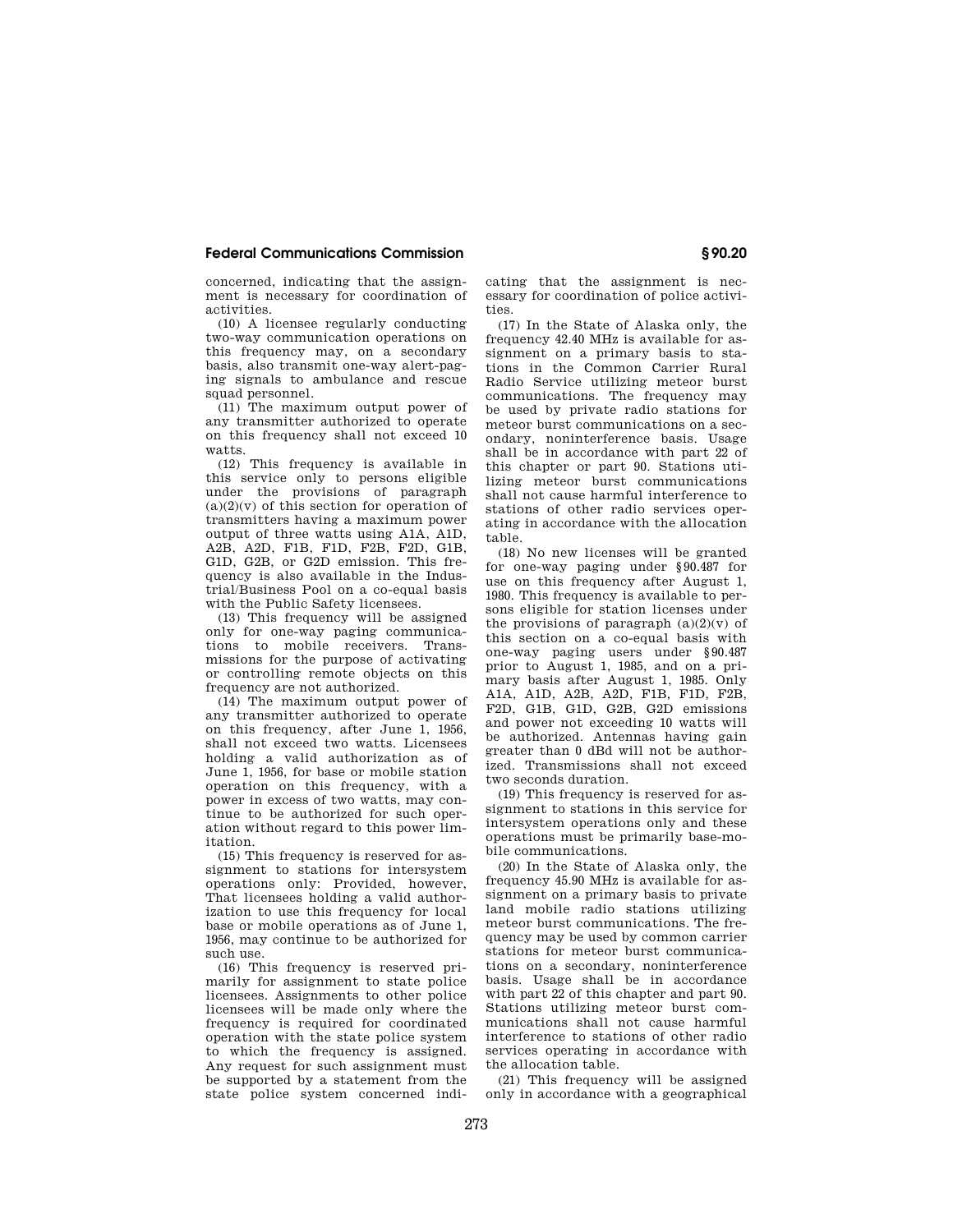assignment plan and is reserved primarily for assignment to Highway maintenance systems operated by states. The use of this frequency by other Highway maintenance licensees will be authorized only where such use is necessary to coordinate activities with the particular state to which the frequency is assigned. Any request for such use must be supported by a statement from the state concerned.

(22) Notwithstanding the provisions of paragraph (d)(21) of this section, this frequency may be used by any licensees in the Public Safety Pool without a separate license for the purpose of operating self-powered vehicle detectors for traffic control and safety purposes, on a secondary basis, in accordance with § 90.269.

(23) Thus frequency is reserved for assignment only to national organizations eligible for disaster relief operations under paragraph  $(a)(2)(vii)$  of this section.

(24) Assignment and use of frequencies in the band 72–76 MHz are governed by § 90.257 for operational-fixed stations and by § 90.241 for emergency call box operations. Specific frequencies are listed at § 90.257(a)(1).

(25) This frequency is available to Public Safety Pool licensees for fire call box operations on a shared basis in Industrial/Business Pool. All communications on this frequency must be conducted with persons or organizations charged with specific fire protection responsibility. All operations on this frequency are subject to the provisions of § 90.257(b).

(26) Assignment of frequencies in this band are subject to the provisions of § 90.173. Licensees as of August 18, 1995 who operate systems in the 150–170 MHz band that are 2.5 kHz removed from regularly assignable frequencies may continue to operate on a secondary, non-interference basis after August 1, 2003.

(27) This frequency will be assigned with an authorized bandwidth not to exceed 11.25 kHz. In the 450–470 MHz band, secondary telemetry operations pursuant to § 90.238(e) will be authorized on this frequency.

(28) This frequency is not available for assignment in this service in Puerto Rico or the Virgin Islands.

**§ 90.20 47 CFR Ch. I (10–1–02 Edition)**

(29) This frequency is removed by 22.5 kHz from frequencies assigned to other radio services. Utilization of this frequency may result in, as well as be subject to, interference under certain operating conditions. In considering the use of this frequency, adjacent channel operations should be taken into consideration. If interference occurs, the licensee may be required to take the necessary steps to resolve the problem. See § 90.173(b).

(30) This frequency will be authorized a channel bandwidth of 25 kHz.

(31) The maximum output power of any transmitter authorized to operate on this frequency shall not exceed 100 watts. Stations authorized prior to July 15, 1992 for fixed operations will be permitted to continue such operations, but at a maximum transmitter power output of 10 watts.

(32) The maximum effective radiated power (ERP) may not exceed 20 watts for fixed stations and 2 watts for mobile stations. The height of the antenna system may not exceed 15.24 meters (50 ft.) above ground. All such operation is on a secondary basis to adjacent channel land mobile operations.

(33) For FM transmitters, the sum of the highest modulating frequency in Hertz and the amount of the frequency deviation or swing in Hertz may not exceed 2800 Hz and the maximum deviation may not exceed 2.5 kHz. For AM transmitters, the highest modulation frequency may not exceed 2000 Hz. The carrier frequency must be maintained within .0005 percent of the center of the frequency band, and the authorized bandwidth may not exceed 6 kHz.

(34) This frequency is available on a shared basis with the Industrial/Business Pool for remote control and telemetry operations.

(35) Operational fixed stations must employ directional antennas having a front-to-back ratio of at least 20 dB. Omnidirectional antennas having unity gain may be employed for stations communicating with at least three receiving locations separated by 160 degrees of azimuth.

(36) The maximum power output of the transmitter may not exceed 50 watts for fixed stations and 1 watt for mobile stations. A1A, A1D, A2B, A2D,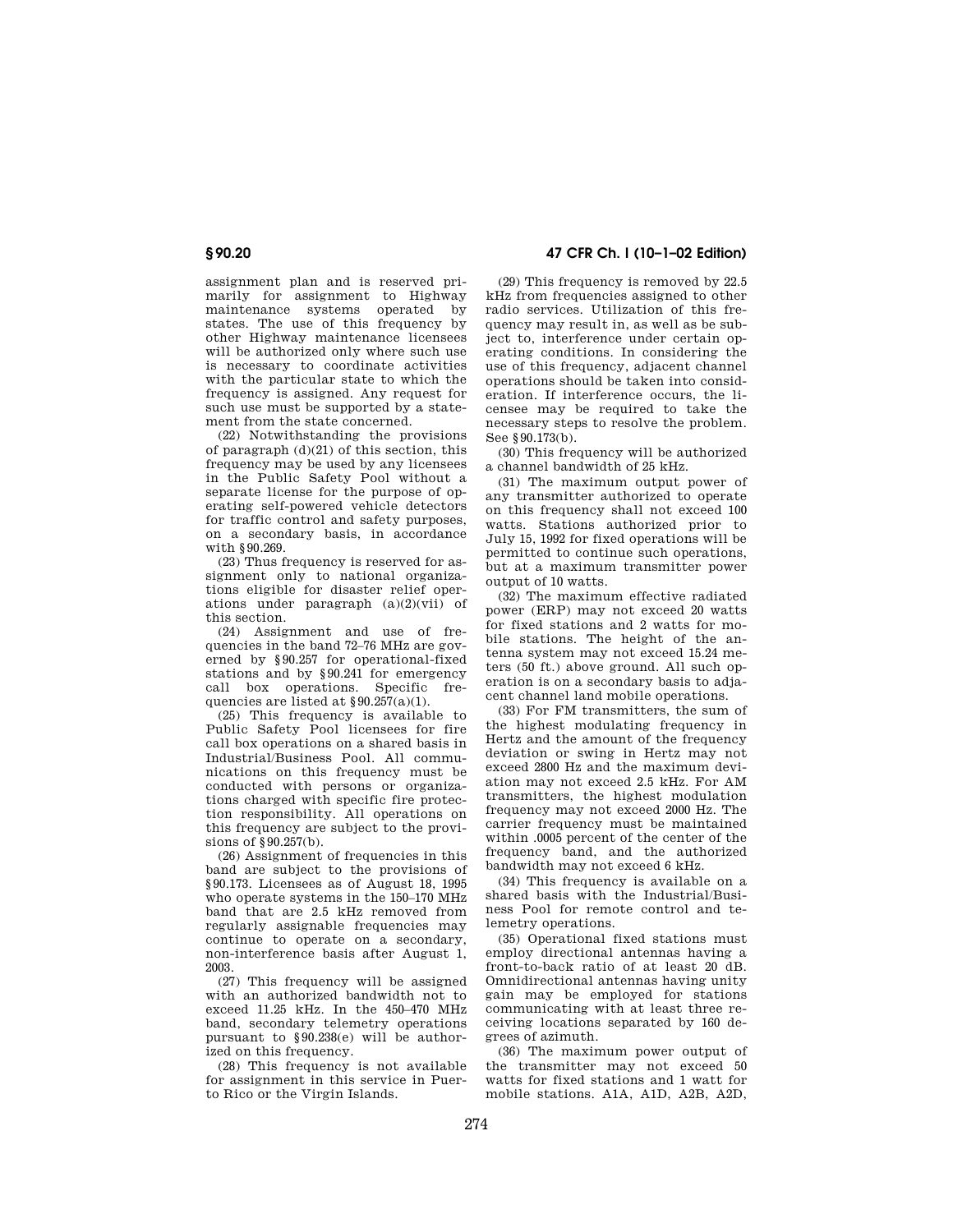F1B, F1D, F2D, G1B, G1D, G2B, or G2D emission may be authorized.

(37) Use of this frequency is limited to stations located at least 120.7 km (75 miles) from the center of any urbanized area of 200,000 or more population (U.S. Census of Population 1970). Operation is on a secondary basis to licensees of the Industrial/Business Pool.

(38) A licensee regularly conducting two-way communications operations on this frequency may, on a secondary basis, also transmit one-way alert-paging signals to ambulance and rescue squad personnel.

(39) In addition to other authorized uses, the use of F1B, F1D, F2B or F2D emission is permitted on this frequency for the operation of biomedical telemetry systems except in the following geographic locations:

(i) New York, N.Y.-Northeastern New Jersey; Los Angeles-Long Beach, Calif.; Chicago, Ill.-Northwestern Indiana; Philadelphia, Pa.-N.J.; Detroit, Mich.; San Francisco-Oakland, Calif.; Boston, Mass.; Washington, D.C.-Md.-Va.; Cleveland, Ohio; St. Louis, Mo.-Ill.; Pittsburgh, Pa.; Minneapolis-St. Paul, Minn.; Houston, Tex.; Baltimore, Md.; Dallas, Tex.; Milwaukee, Wis.; Seattle-Everett, Wash.; Miami, Fla.; San Diego, Calif.; Atlanta, Ga.; Cincinnati, Ohio-Ky.; Kansas City, Mo.-Kans.; Buffalo, N.Y.; Denver, Colo.; San Jose, Calif.; New Orleans, La.; Phoenix, Ariz.; Portland, Oreg.-Wash.; Indianapolis, Ind.; Providence-Pawtucket-Warwick, R.I.-Mass.; Columbus, Ohio; San Antonio, Tex.; Louisville, Ky.-Ind.; Dayton, Ohio; Forth Worth, Tex.; Norfolk-Portsmouth, Va.; Memphis, Tenn.- Miss.; Sacramento, Calif.; Fort Lauderdale-Hollywood, Fla.; Rochester, N.Y.; Tampa-St. Petersburg, Fla;

(ii) The continuous carrier mode of operation may be used for telemetry transmissions on this frequency for periods up to two-minutes duration; following which there must be a break in the carrier for at least a one-minute period; and

(iii) Geographical coordinates for the above-listed urbanized areas may be found at Table 1 of § 90.635.

(40) This frequency may be designated by common consent as an intersystem mutual assistance frequency under an area-wide medical communications plan.

(41) This frequency is available nationwide for use in police emergency communications networks operated under statewide law enforcement emergency communications plans.

(42) This frequency may not be assigned within 161 km (100 miles) of New Orleans (coordinates 29°56′53″ N and 90°04′10″ W).

(43) This frequency is reserved for assignment for use in highway maintenance systems operated by licenses other than States.

(44) This frequency will be assigned with an authorized bandwidth not to exceed 6 kHz.

(45) Operations on this frequency are limited to 30 watts transmitter output power.

(46) This frequency is shared with the Industrial/Business Pool in Puerto Rico and the Virgin Islands.

(47) This frequency may be assigned to stations in the Public Safety Pool, only at points within 240 km. (150 mi.) of New York, N.Y.

(48) Frequencies in this band will be assigned for low power wireless microphones in accordance with the provisions of \$90.265.

(49) This frequency will be assigned only to licensees directly responsible for the prevention, detection, and suppression of forest fires, on a secondary basis to any U.S. Government station.

(50) This frequency will be assigned for use only in areas west of the Mississippi River.

(51) This frequency will be assigned for use only in areas east of the Mississippi.

(52) In addition to agencies responsible for forest fire prevention, detection, and suppression, this frequency may be assigned to conservation agencies which do not have forest fire responsibilities on a secondary basis to any U.S. Government stations, *Provided,* That such assignment is necessary to permit mobile relay operation by such agencies.

(53) This frequency is subject to the provisions of paragraph (e)(6) of this section.

(54) For FM transmitters, the sum of the highest modulating frequency in hertz and the amount of the frequency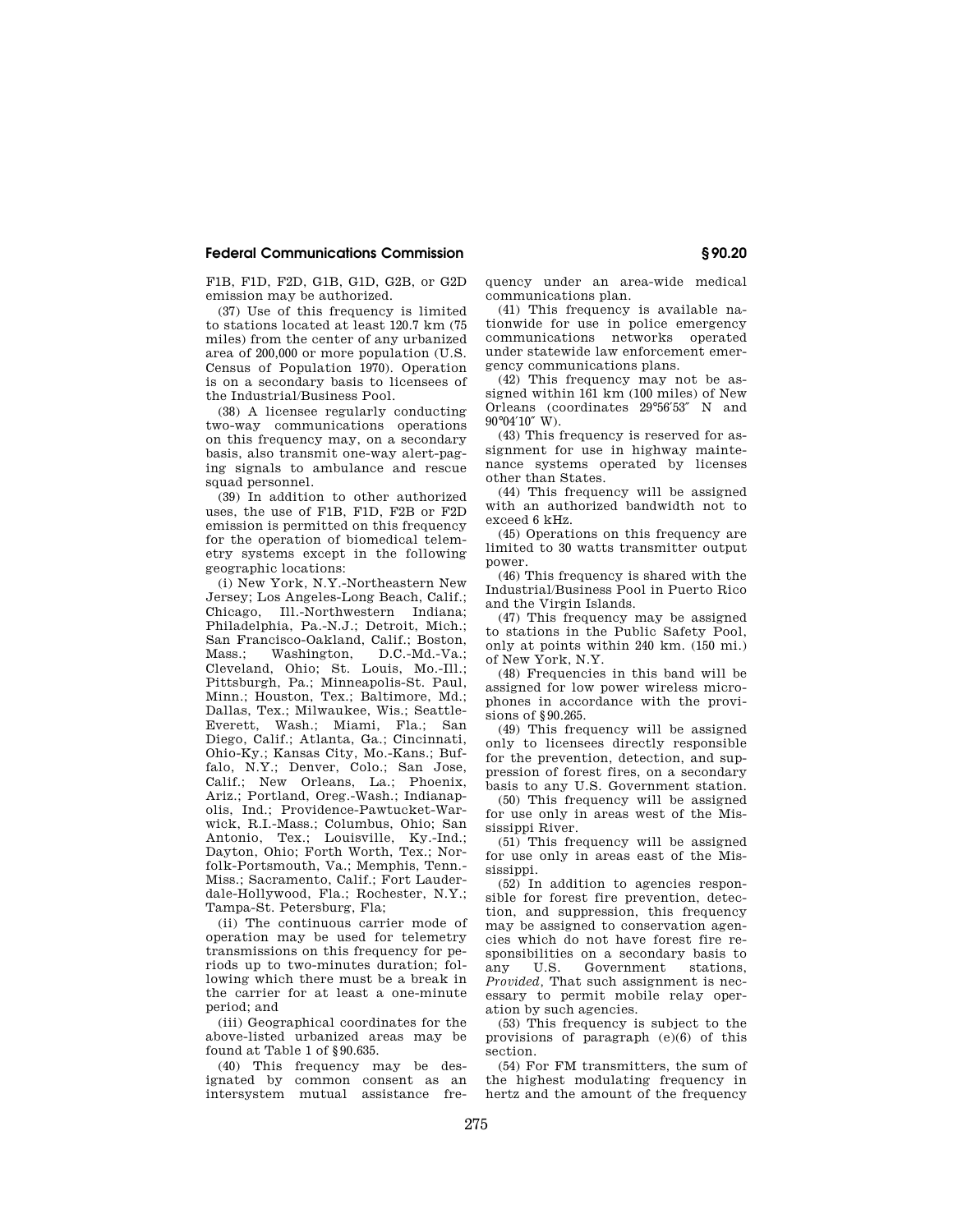deviation or swing in hertz may not exceed 1700 Hz and the maximum deviation may not exceed 1.2 kHz. For AM transmitters, the highest modulating frequency may not exceed 1200 Hz. The carrier frequency must be maintained within .0005 percent of the center of the frequency band, and the authorized bandwidth may not exceed 3 kHz.

(55) Subpart T of this part contains rules for assignment of frequencies in the 220–222 MHz band.

(56) The frequencies available for use at fixed stations in this band and the requirements for assignment are set forth in § 90.261. Operation on these frequencies is secondary to stations in the Industrial/Business Pool where they are assigned for land mobile operations.

(57) This frequency is available for systems first licensed prior to August 18, 1995. No new systems will be authorized after August 18, 1995, but prior authorized systems may be modified, expanded, and renewed.

(58) This frequency is available for systems first licensed prior to March 31, 1980, for radio call box communications related to safety on highways in accordance with the provisions of § 90.241(c). No new systems will be authorized of this nature, but systems authorized prior to March 31, 1980 may be modified, expanded, and renewed.

(59) The continuous carrier mode of operation may be used for telemetry transmission on this frequency.

(60) Paging licensees as of March 20, 1991, may continue to operate on a primary basis until January 14, 1998.

(61) Highway radio call box operations first licensed prior to March 31, 1980 on this frequency may continue to operate in accordance with paragraph (d)(58) of this section.

(62) This frequency is also authorized for use for operations in biomedical telemetry stations. FIB, FID, F2B, F2D, F3E, G1B, G1D, G2B, G2D, and G3E emissions may be authorized for biomedical transmissions.

(63) Available for medical services mobile operations in the Public Safety Pool in accordance with paragraph (d)(61) of this section.

(64) Use of this frequency is on a secondary basis and subject to the provi-

### **§ 90.20 47 CFR Ch. I (10–1–02 Edition)**

sions of § 90.267 (a)(3), (a)(4), (a)(5), and  $(a)(7)$ .

(65) This frequency is primarily authorized for use in the dispatch of medical care vehicles and personnel for the rendition or delivery of medical services. This frequency may also be assigned for intra-system and inter-system mutual assistance purposes. For uniformity in usage these frequency pairs may be referred to by channel name as follows:

| Frequencies base and mobile | Mobile only | Channel  |
|-----------------------------|-------------|----------|
| (megahertz)                 | (MHz)       | name     |
|                             | 467.950     | $MED-9$  |
| 462.95625                   | 467.95625   | $MED-91$ |
| 462.9625                    | 467.9625    | $MED-92$ |
| 462.96875                   | 467.96875   | $MED-93$ |
|                             | 467.975     | $MED-10$ |
| 462.98125                   | 467.98125   | MED-101  |
| 462.9875                    | 467.9875    | MED-102  |
|                             | 467.99375   | MED-103  |

(66) For applications for new radio systems, the thirty-two frequency pairs listed in paragraph (d)(66)(i) of this section will be assigned in a block for shared operation under  $§ 90.20(a)(1)(iii)$  or  $§ 90.20(a)(2)(xiii)$  subject to the following:

(i) For uniformity in usage, these frequency pairs may be referred to by channel name as follows:

| Frequencies base and mobile<br>(megahertz)                                                                                                                                                   | Mobile only<br>(MHz)                                                                                                                                                                                                                                                                                                      | Channel<br>name                                                                                                                                                                                                                                                                                           |
|----------------------------------------------------------------------------------------------------------------------------------------------------------------------------------------------|---------------------------------------------------------------------------------------------------------------------------------------------------------------------------------------------------------------------------------------------------------------------------------------------------------------------------|-----------------------------------------------------------------------------------------------------------------------------------------------------------------------------------------------------------------------------------------------------------------------------------------------------------|
| 463.00625<br>463.01875<br>463.03125<br>463.0375<br>463.04375<br>463.05625<br>463.0625<br>463.06875<br>463.08125<br>463.0875<br>463.09375<br>463.10625<br>463.11875<br>463.13125<br>463.14375 | 468.000<br>468.00625<br>468.0125<br>468.01875<br>468.025<br>468.03125<br>468.0375<br>468.04375<br>468.050<br>468.05625<br>468.0625<br>468.06875<br>46.075<br>468.08125<br>468.0875<br>468.09375<br>468.100<br>468.10625<br>468.1125<br>468.11875<br>468.125<br>468.13125<br>468.1375<br>468.14375<br>468.150<br>468.15625 | $MED-1$<br>$MED-11$<br>$MED-12$<br>$MED-13$<br>$MED-2$<br>$MED-21$<br>$MED-22$<br>$MED-23$<br>$MED-3$<br>$MED-31$<br>$MED-32$<br>$MED-33$<br>$MED-4$<br>$MED-41$<br>$MED-42$<br>$MED-43$<br>$MED-5$<br>$MED-51$<br>$MED-52$<br>$MED-53$<br>$MED-6$<br>MED-61<br>$MED-62$<br>$MED-63$<br>MED-7<br>$MED-71$ |
| 463.1625                                                                                                                                                                                     | 468.1625                                                                                                                                                                                                                                                                                                                  | $MED-72$                                                                                                                                                                                                                                                                                                  |
| 463.16875                                                                                                                                                                                    | 468.16875                                                                                                                                                                                                                                                                                                                 | $MED-73$                                                                                                                                                                                                                                                                                                  |
|                                                                                                                                                                                              | 468.175                                                                                                                                                                                                                                                                                                                   | $MED-8$                                                                                                                                                                                                                                                                                                   |
| 463.18125                                                                                                                                                                                    | 468.18125                                                                                                                                                                                                                                                                                                                 | MED-81                                                                                                                                                                                                                                                                                                    |
|                                                                                                                                                                                              |                                                                                                                                                                                                                                                                                                                           |                                                                                                                                                                                                                                                                                                           |
| 463.1875                                                                                                                                                                                     | 468.1875                                                                                                                                                                                                                                                                                                                  | $MED-82$                                                                                                                                                                                                                                                                                                  |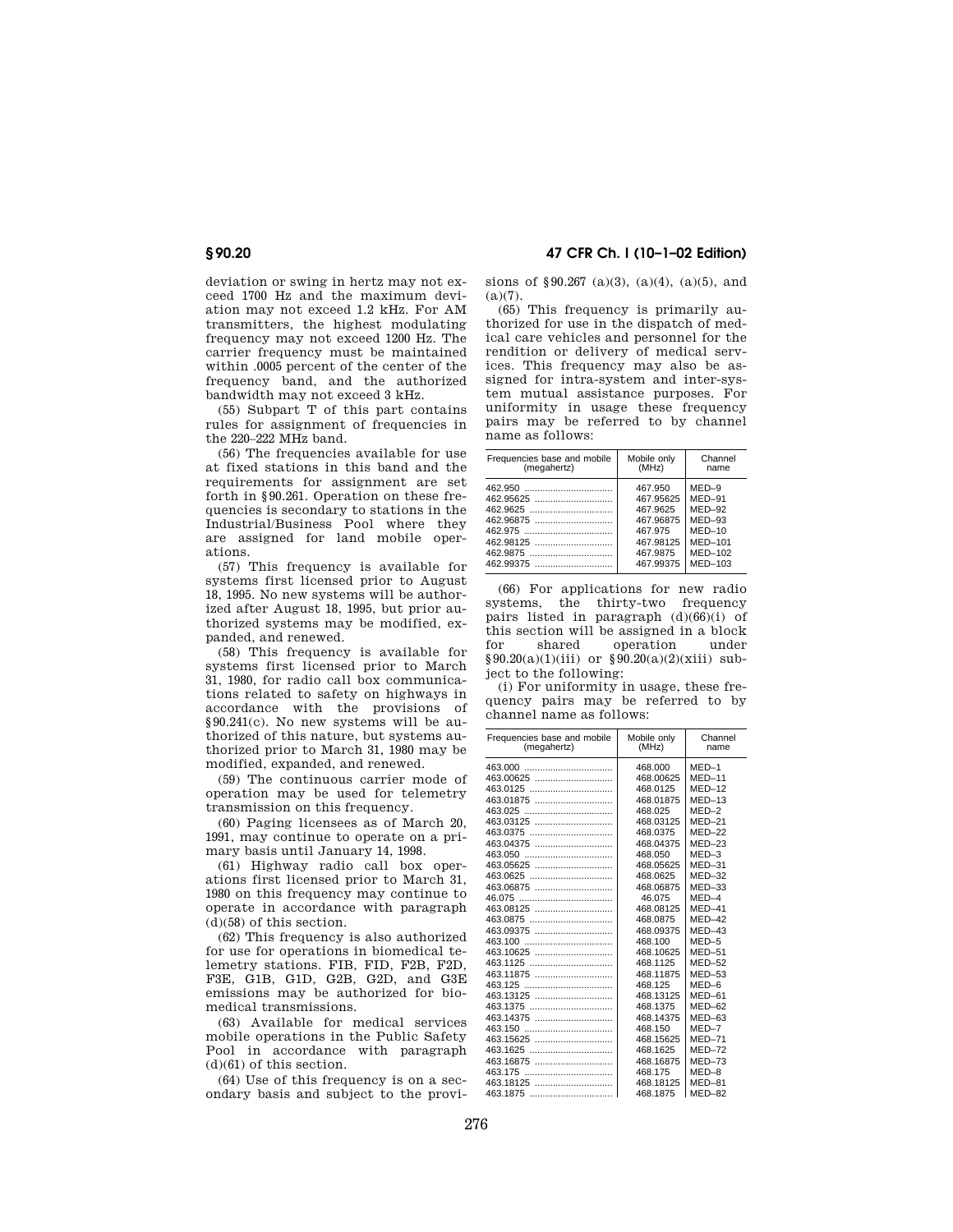| Frequencies base and mobile | Mobile only        | Channel |  |
|-----------------------------|--------------------|---------|--|
| (megahertz)                 | (MHz)              | name    |  |
| 463.19375                   | 468.19375   MED-83 |         |  |

(ii) Except as provided in paragraphs  $(d)(66)(iv)$  and  $(v)$  of this section, mobile or portable stations licensed prior to July 6, 2000, must employ equipment that is both wired and equipped to transmit/receive, respectively, on each of the following MED frequency pairs with transmitters operated on the 468 MHz frequencies: MED–1, MED–2, MED–3, MED–4, MED–5, MED–6, MED– 7, and MED–8.

(iii) Except as provided in paragraphs  $(d)(66)(v)$  and  $(vi)$  of this section, mobile or portable stations licensed on or after July 6, 2000, must employ equipment that is both wired and equipped to transmit/receive, respectively, on each of the following MED frequency pairs with transmitters operated on the 468 MHz frequencies: MED–1, MED– 12, MED–2, MED–22, MED–3, MED–32, MED–4, MED–42, MED–5, MED–52, MED–6 MED–62, MED–7, MED–72, MED– 8, and MED–82.

(iv) Except as provided in paragraphs  $(d)(66)(v)$  and  $(vi)$  of this section, mobile or portable stations licensed on or after January 1, 2006, must employ equipment that is both wired and equipped to transmit/receive, respectively, on each of these MED frequency pairs with transmitters operated on the 468 MHz frequencies.

(v) Portable (hand-held) units operated with a maximum output power of 2.5 watts are exempted from the multichannel equipment requirements specified in paragraphs  $(d)(66)(ii)$ ,  $(d)(66)(iii)$ , and (d)(66)(iv) of this section.

(vi) Stations located in areas above line A, as defined in § 90.7 will be required to meet multi-channel equipment requirements only for those frequencies up to the number specified in paragraphs  $(d)(66)(ii)$ ,  $(d)(66)(iii)$ , and  $(d)(66)(iv)$  of this section that have been assigned and coordinates with Canada in accordance with the applicable U.S.- Canada agreement.

(67) This frequency is authorized for use only for operations in biomedical telemetry stations. F1B, F1D, F2B, F2D, F3E, G1B, G1D, G2B, G2D and G3E emissions may be authorized. Entities eligible in the Public Safety Pool may

use this frequency on a secondary basis for any other permissible communications consistent with  $\S 90.20(a)(1)(iii)$  or  $§ 90.20(a)(2)(xiii).$ 

(68) Subpart L of this part contains rules for assignment of frequencies in the 470–512 MHz band.

(69) Subpart S of this part contains rules for assignment of frequencies in the 806–824 MHz and 851–869 MHz bands.

(70) Assignment of frequencies above 928 MHz for operational-fixed stations is governed by part 101 of this chapter.

(71) Frequencies in this band are available only for one-way paging operations in accordance with § 90.494.

(72) This frequency band is available to stations in this service subject to the provisions of § 90.259.

(73) Available only on a shared basis with stations in other services, and subject to no protection from interference due to the operation of industrial, scientific, or medical (ISM) devices. In the 2483.5–2500 MHz band, no applications for new stations or modification to existing stations to increase the number of transmitters will be accepted. Existing licensees as of July 25, 1985, or on a subsequent date following as a result of submitting an application for license on or before July 25, 1985, are grandfathered and their operation is co-primary with the Radiodetermination Satellite Service.

(74) This band is available for Digital Termination Systems and for associated internodal links in the Point-to-Point Microwave Radio Service. No new licenses will be issued under this subpart but current licenses will be renewed.

(75) Appropriate frequencies in the band 2000–3000 kHz which are designated in part 80 of this chapter as available to Public Ship Stations for telephone communications with Public Coast Stations may be assigned on a secondary basis to fixed Stations in the Public Safety Pool for communication with Public Coast Stations only, provided such stations are located in the United States and the following conditions are met:

(i) That such fixed station is established pursuant to the eligibility provisions of (§ 90.47) and that the isolated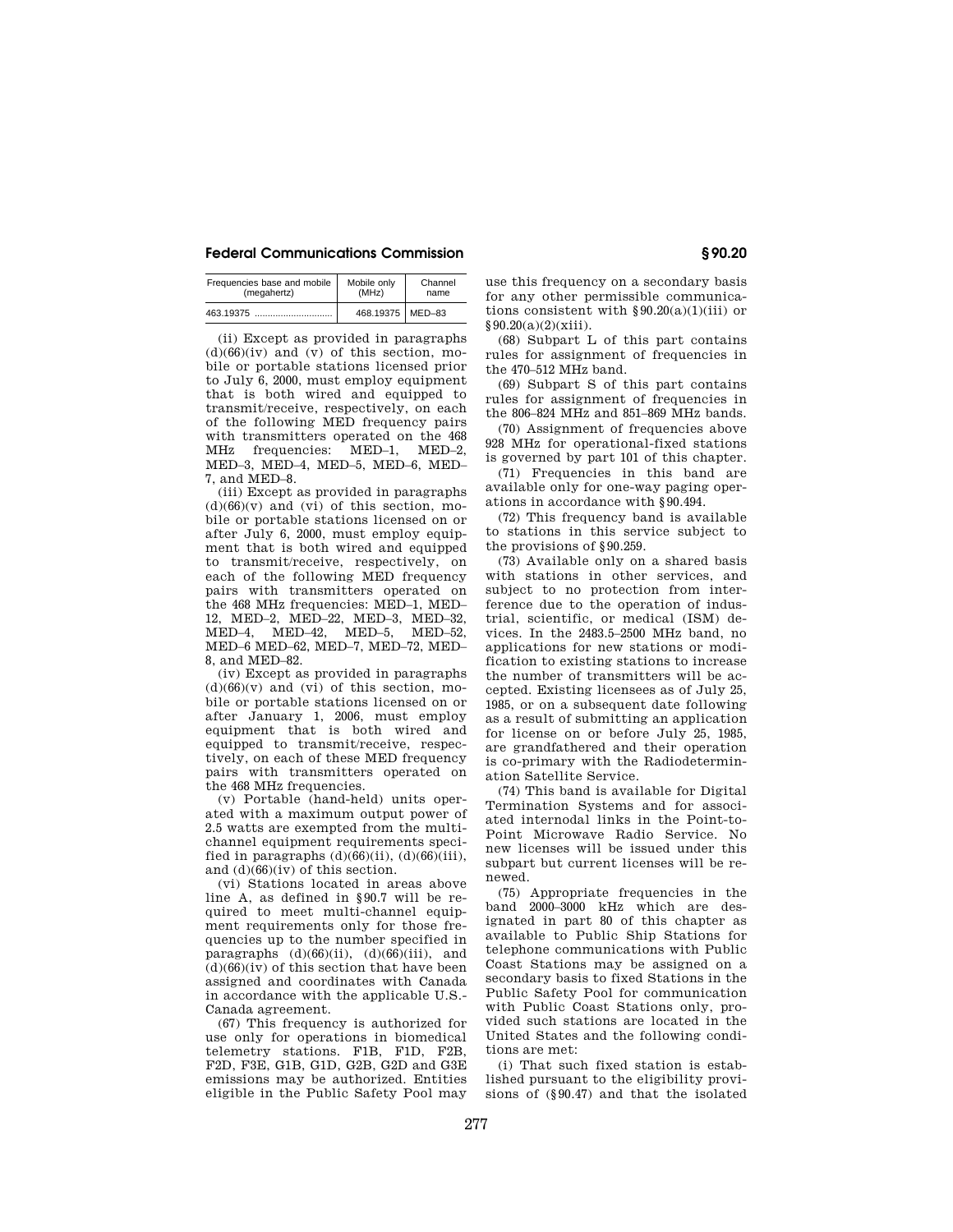area involved is an island or other location not more than 480 km (300 statute miles) removed from the desired;

(ii) That evidence is submitted showing that an arrangement has been made with the coast station licensee for the handling of emergency communications permitted by § 80.453 of this chapter and  $$90.20(a)(2)(x)(C)$ ; and

(iii) That operation of the Public Safety fixed station shall at no time conflict with any provision of part 80 of this chapter and further, that such operation in general shall conform to the practices employed by Public Ship Stations for radiotelephone communication with the same Public Coast Station.

(76) This frequency is authorized only for communications between medical facilities vehicles and personnel related to medical supervision and instruction for the treatment and transport of patients in the rendition or delivery of medical services. F1B, F1D, F2B, F2D, G1B, G1D, G2B, F3E and G3E emissions are authorized. Public Safety entities may use this frequency on a secondary basis for any other permissible communications consistent with  $§ 90.20(a)(1)(iii)$  or  $§ 90.20(a)(2)(xiii)$ .

(77) Subpart R of this part contains rules for assignment of channels in the 764–776 MHz and 794–806 MHz bands.

(78) Paging operations are not permitted on this frequency.

(79) This frequency will be secondary to marine port operations within 100 miles of Los Angeles (coordinates 34° 03′ 15″ north latitude and 118° 14′ 28″ west longitude).

(80) After December 7, 2000 this frequency is available primarily for public safety interoperability only communications. Stations licensed prior to December 7, 2000 may continue to use this frequency on a co-primary basis until January 1, 2005. After January 1, 2005, all operations will be secondary to co-channel interoperability communications.

(81) After December 7, 2000 new stations will only be licensed with an authorized bandwidth not to exceed 11.25 kHz. Licensees authorized prior to December 7, 2000 may continue to use bandwidths wider than 11.25 kHz on a co-primary basis until January 1, 2005. After January 1, 2005, all stations oper-

**§ 90.20 47 CFR Ch. I (10–1–02 Edition)**

ating with an authorized bandwidth greater than 2006. 11.25 kHz will be secondary to adjacent channel interoperability operations.

(82) This frequency is reserved for assignment only in support of, and on a secondary basis to, nationwide interoperability use.

(83) This interoperability frequency is dedicated for the express purpose of nationwide interoperability calling.

(e) *Additional frequencies available.* In addition to the frequencies shown in the frequency table of this section, the following frequencies are available in this service. (See also § 90.253.)

(1) Substitution of frequencies available below 25 MHz may be made in accordance with the provisions of § 90.263.

(2) Frequencies in the band 73.0–74.6 MHz may be assigned to stations authorized their use on or before December 1, 1961, but no new stations will be authorized in this band, nor will expansion of existing systems be permitted. See also § 90.257.

(3) The frequency bands 31.99 to 32.00 MHz, 33.00 to 33.01 MHz, 33.99 to 34.00 MHz, 37.93 to 38.00 MHz, 39.00 to 39.01 MHz, 39.99 to 40.00 MHz and 42.00 to 42.01 MHz, are available for assignment for developmental operation subject to the provisions of subpart Q of this part.

(4) Frequencies in the 421–430 MHz band are available in the Detroit, Cleveland, and Buffalo areas in accordance with the rules in §§ 90.273 through 90.281.

(5) A Police licensee may use transmitters on the frequencies indicated below in connection with official police activities without specific authorization from the Commission, provided that such use shall be on a secondary basis and shall not cause harmful interference to services of other licensees operating on regularly assigned frequencies, and further provided that all such use complies with the requirements of Federal, State and local laws. The provisions of § 90.429 shall not apply to transmitters authorized under this paragraph. To be eligible for operations in this manner, the transmitter must comply with all of the following requirements.

(i) In accordance with § 90.203 and §2.803 of this chapter, the transmitter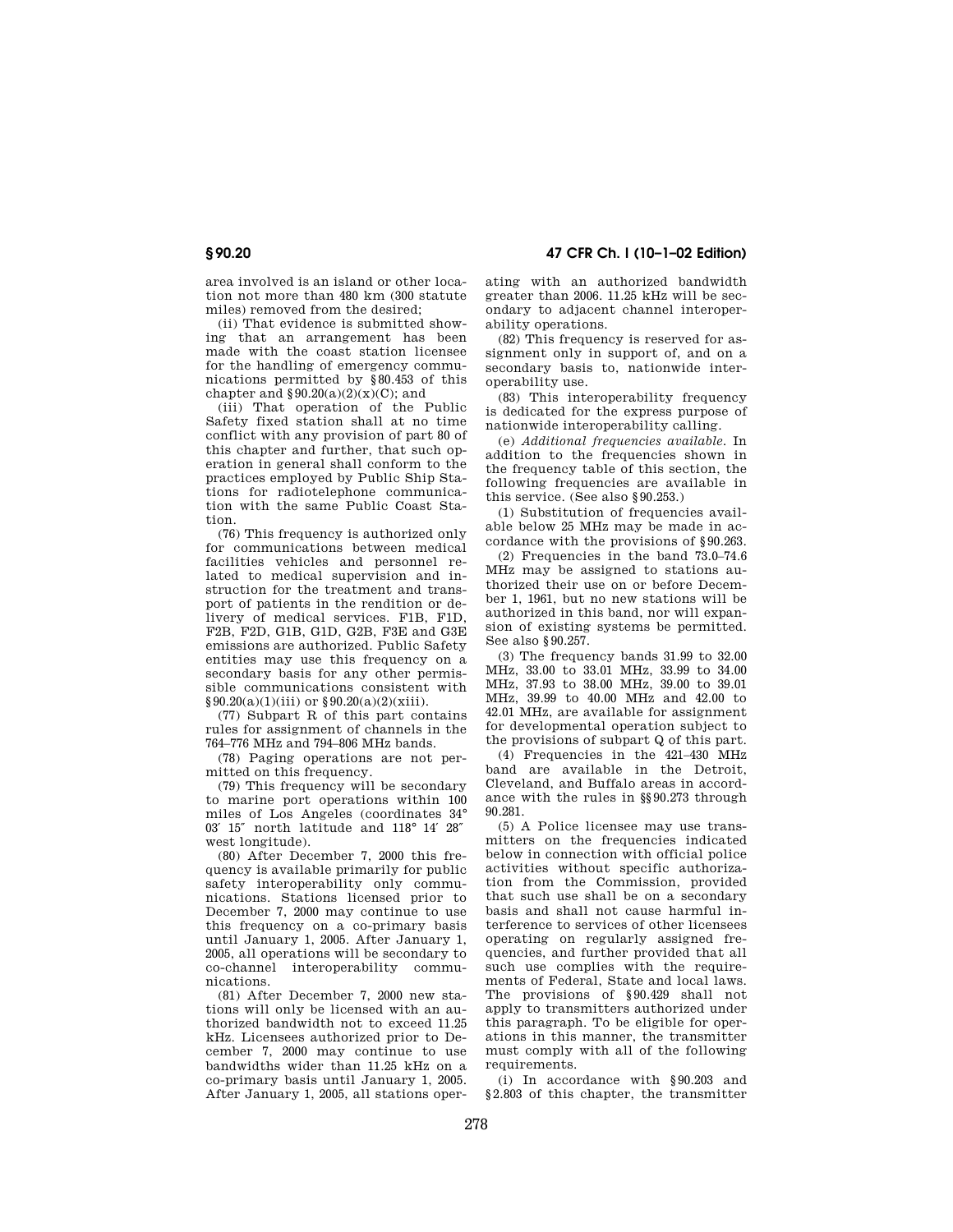must be of a type which has been certificated by the Commission.

(ii) The carrier frequency shall be within the bands listed below and must be maintained within 0.005 percent of the frequency of operation. Use on assigned channel center frequencies is not required.

| 30.85-30.87 MHz | 31.97–32.00 MHz       |
|-----------------|-----------------------|
| 30.89–30.91 MHz | 33.00-33.03 MHz       |
| 30.93-30.95 MHz | 33.05-33.07 MHz       |
| 30.97-30.99 MHz | 33.41-34.00 MHz       |
| 31.01-31.03 MHz | 37.00-37.43 MHz       |
| 31.05-31.07 MHz | 37.89-38.00 MHz       |
| 31.09-31.11 MHz | 39.00-40.00 MHz       |
| 31.13-31.15 MHz | 42.00-42.91 MHz       |
| 31.17–31.19 MHz | 44.61-45.91 MHz       |
| 31.21-31.23 MHz | 45.93-45.95 MHz       |
| 31 25-31 27 MHz | 45.97-45.99 MHz       |
| 31.29-31.31 MHz | 46.01-46.03 MHz       |
| 31.33-31.35 MHz | 46.05-46.60 MHz       |
| 31.37-31.39 MHz | 47.00-47.41 MHz       |
| 31.41-31.43 MHz | 150.995-151.490 MHz   |
| 31.45-31.47 MHz | 153.740-154.445 MHz   |
| 31.49-31.51 MHz | 154.635-155.195 MHz   |
| 31.53–31.55 MHz | 155.415-156.250 MHz   |
| 31.57-31.59 MHz | 158.715-159.465 MHz   |
| 31.61-31.63 MHz | 453.0125-453.9875 MHz |
| 31.65–31.67 MHz | 458 0125-458 9875 MHz |
| 31.69-31.71 MHz | 460.0125-460.5125 MHz |
| 31.73-31.75 MHz | 460.5625-460.6375 MHz |
| 31.77-31.79 MHz |                       |
| 31.81-31.83 MHz | 462.9375-462.9875 MHz |
| 31.85-31.87 MHz | 465.0125-465.5125 MHz |
| 31.89-31.91 MHz | 465.5625-465.6375 MHz |
| 31.93-31.95 MHz | 467.9375-467.9875 MHz |

(iii) The emitted signal shall be nonvoice modulation (type PO emission).

(iv) The maximum occupied bandwidth, containing 99 percent of the radiated power, shall not exceed 2.0 kHz.

(v) The transmitter output power shall not exceed a mean power of 30 mW nor shall any peak exceed 1 watt peak power, as measured into a 50 ohm resistive load. Should the transmitter be supplied with a permanently attached antenna or should the transmitter and antenna combination be contained in a sealed unit, the following standard may be used in lieu of the above: the field strength of the fundamental signal of the transmitter and antenna combination shall not exceed 0.4 V/m mean or 2.3 V/m peak when measured at a distance of 3 meters.

(vi) The transmitter shall contain positive means to limit the transmission time to no more than 10 days. In the event of a malfunction of this positive means, the transmitter signal shall cease. The use of battery life to accomplish the transmission time limitation is permissible.

(6) The frequency 173.075 MHz is available for stolen vehicle recovery systems on a shared basis with the Federal Government. Stolen vehicle recovery systems are limited to recovering stolen vehicles and are not authorized for general purpose vehicle tracking or monitoring. Mobile transmitters operating on this frequency are limited to 2.5 watts power output and base transmitters are limited 300 watts ERP. F1D and F2D emissions may be used within a maximum authorized 20 kHz bandwidth. Transmissions from mobiles shall be limited to 200 milliseconds every 10 seconds, except that when a vehicle is being tracked actively, transmissions may be increased to 200 milliseconds every second. Transmissions from base stations will be limited to a total time of 1 second every minute. Applications for base stations operating on this frequency shall require coordination with the Federal Government. Applicants shall perform an analysis for each base station located within 169 km (105 miles) of a TV channel 7 transmitter of potential interference to TV channel 7 viewers. Such stations will be authorized if the applicant has limited the interference contour to fewer than 100 residences or if the applicant:

(i) Shows that the proposed site is the only suitable location;

(ii) Develops a plan to control any interference caused to TV reception from the operations; and

(iii) Agrees to make such adjustments in the TV receivers affected as may be necessary to eliminate interference caused by its operations. The licensee must eliminate any interference caused by its operation to TV channel 7 reception within 30 days of the time it is notified in writing by the Commission. If this interference is not removed within the 30-day period, operation of the base station must be discontinued. The licensee is expected to help resolve all complaints of interference.

(f) *Limitation on number of frequencies assignable.* Normally only two frequencies or pairs of frequencies in the paired frequency mode of operation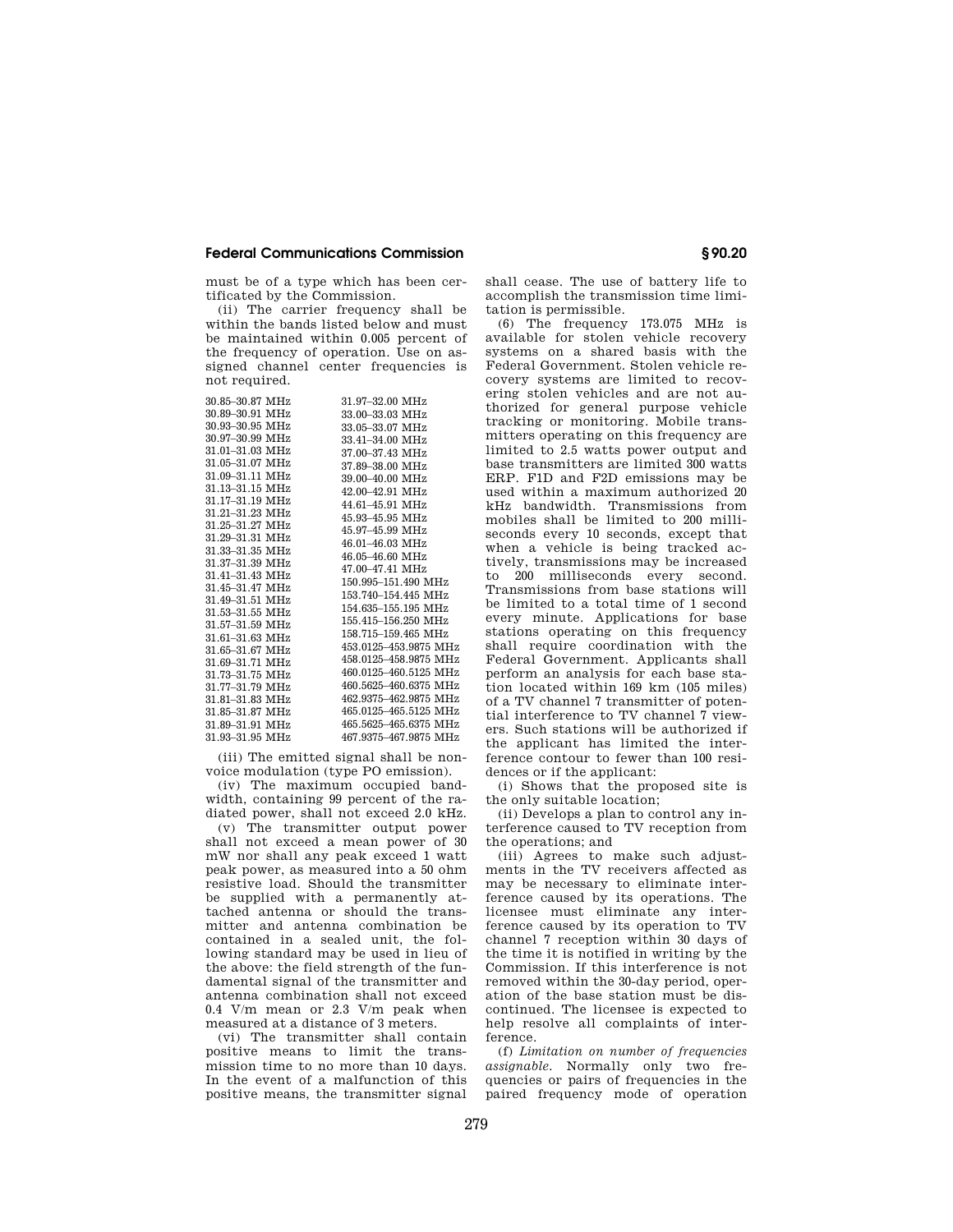will be assigned for mobile service operations by a single applicant in a given area. The assignment of an additional frequency or pair of frequencies will be made only upon a satisfactory showing of need, except that:

(1) Additional frequencies above 25 MHz may be assigned in connection with the operation of mobile repeaters in accordance with § 90.247 notwithstanding this limitation;

(2) The frequency 39.06 MHz may be assigned notwithstanding this limitation;

 $(3)$  Frequencies in the 25–50 MHz, 150– 170 MHz, 450–512 MHz and 902–928 MHz bands may be assigned for the operation of Location and Monitoring Service (LMS) systems in accordance with the provisions of subpart M of this part, notwithstanding this limitation;

(4) A licensee of a radio station in this service may operate radio units for the purpose of determining distance, direction, speed, or position by means of a radiolocation device on any frequency available for radiolocation purposes without additional authorization from the Commission, provided type accepted equipment or equipment authorized pursuant to  $\S$ § 90.203(b)(4) and (b)(5) of this part is used, and all other rule provisions are satisfied. A licensee in this service may also operate, subject to all of the foregoing conditions and on a secondary basis, radio units at fixed locations and in emergency vehicles that transmit on the frequency 24.10 GHz, both unmodulated continuous wave radio signals and modulated FM digital signals for the purpose of alerting motorists to hazardous driving conditions or the presence of an emergency vehicle. Unattended and continuous operation of such transmitters will be permitted.

(5) A Police licensee may use, without special authorization from the Commission, any mobile service frequency between 40 and 952 MHz, listed in paragraph (c)(3) of this section, for communications in connection with physical surveillance, stakeouts, raids, and other such activities. Such use shall be on a secondary basis to operations of licensees regularly authorized on the assigned frequencies. The maximum output power that may be used for such communications is 2 watts.

**§ 90.20 47 CFR Ch. I (10–1–02 Edition)**

Transmitters, operating under this provision of the rules, shall be exempted from the station identification requirements of § 90.425. Use of frequencies not designated by a ''PP'' in the coordinator column of the frequency table in paragraph (c)(3) of this section, is conditional on the approval of the coordinator corresponding to each frequency. Spread spectrum transmitters may be operated on Public Safety Pool frequencies between 37 and 952 MHz, providing that they are certificated by the Commission under the provisions of § 2.803 of this chapter and § 90.203, and meet the following conditions:

(i) Frequency hopping transmitters can be operated, with a maximum output power of 2 watts, on any Public Safety Pool frequency between 37 and 952 MHz listed in paragraph (c)(3) of this section. At least 20 hopping frequencies shall be used and the average time of occupancy on any frequency shall not be greater than 1⁄10 second in every 2 seconds;

(ii) Use of spread spectrum transmitters under paragraph (f)(4) of this section is subject to approval by the applicable frequency coordinator of the radio services of the district in which the license and equipment are to be used; and

(iii) The use of direct sequence spread spectrum equipment is also permitted. Equipment must meet the technical standards of § 15.247 of this chapter.

(6) In addition to the frequencies assigned for mobile service operation, one base station frequency above 152 MHz may be assigned as a common frequency to all licensees in a particular area to permit intersystem communication between base stations or mobile stations or both. This frequency use will not be authorized in any area where all available frequencies are required for independent systems.

(7) A licensee may use, without a specific authorization from the Commission, transmitters on the frequencies indicated below in connection with wildlife tracking and/or telemetry and in connection with official forestryconservation activities, provided that such use shall be on a secondary basis and shall not cause harmful interference to services of other licensees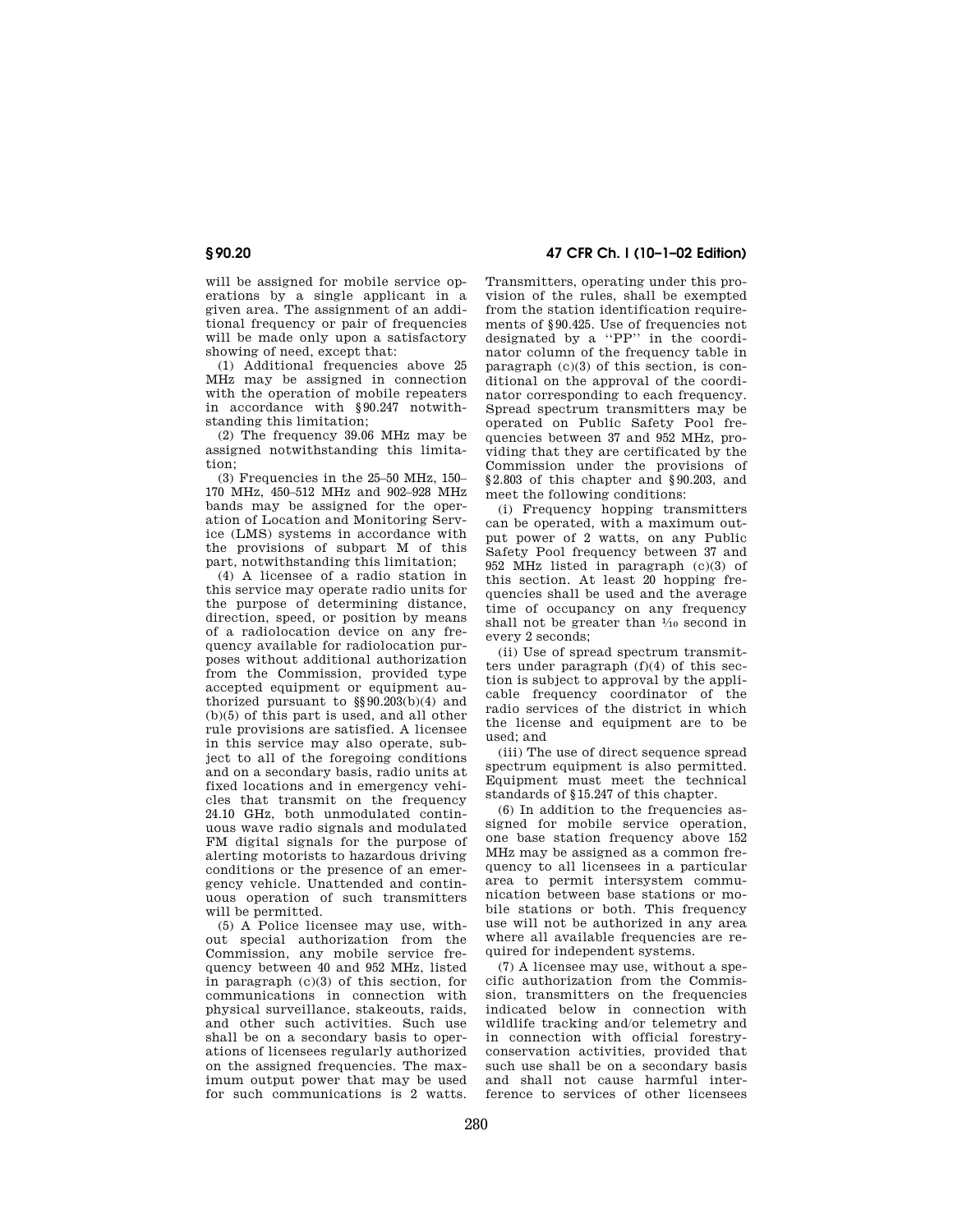operating on regularly assigned frequencies. The provisions of § 90.203, § 90.425, and § 90.429 shall not apply to transmitters complying with this paragraph. To be eligible for operations in this manner, the transmitter must comply with all of the following requirements.

(i) The carrier frequency shall be within the bands listed below. The carrier frequency must be maintained within 0.005 percent of the frequency of operation.

Use on assigned channel center frequencies is not required.

| 31.17 to 31.19 | 31.85 to 31.87            |
|----------------|---------------------------|
| 31.21 to 31.23 | 31.89 to 31.91            |
| 31.25 to 31.27 | 31.93 to 31.95            |
| 31.29 to 31.31 | 31.97 to 31.99            |
| 31.33 to 31.35 | 44.63 to 44.65            |
| 31.37 to 31.39 | 44.67 to 44.69            |
| 31.41 to 31.43 | 44.71 to 44.73            |
| 31.45 to 31.47 | 44.75 to 44.77            |
| 31.49 to 31.51 | 44.79 to 44.81            |
| 31.53 to 31.55 | 44.83 to 44.85            |
| 31.57 to 31.59 | 44.87 to 44.89            |
| 31.61 to 31.63 | 44.91 to 44.93            |
| 31.65 to 31.67 | 44.95 to 44.97            |
| 31.69 to 31.71 | 44.99 to 45.01            |
| 31.73 to 31.75 | $45.03 \text{ to } 45.05$ |
| 31.77 to 31.79 | 151.145 to 151.475        |
| 31.81 to 31.83 | 159,225 to 159,465        |

(ii) The emitted signal shall be nonvoice modulation (A1D, A2D, F1D, or F2D emission).

(iii) The maximum occupied bandwidth, containing 99 percent of the radiated power, shall not exceed 0.25 kHz.

(iv) The transmitter output power shall not exceed a mean power of 5 mW nor shall any peak exceed 100 mW peak power, as measured into a permanently attached antenna; or if the transmitter and antenna combination are contained in a sealed unit, the field strength of the fundamental signal of the transmitter and antenna combination shall not exceed 0.29 V/m mean or 1.28 V/m peak when measured at a distance of 3 meters.

(v) The requirements of § 90.175 regarding frequency coordination apply.

(8) An additional frequency may be assigned for paging operations from those frequencies available under paragraph (d)(13) of this section.

(9) The frequency 155.340 MHz may be assigned as an additional frequency

when it is designated as a mutual assistance frequency as provided in paragraph (d)(40) of this section.

(10) Additional frequencies may be assigned for fixed station operations.

(11) The assignment of an additional frequency or frequencies may be authorized notwithstanding this limitation for common, intra-county, intrafire-district, or intrastate fire coordination operations. The frequency or frequencies requested must be in accordance with a frequency utilization plan, for the area involved, on file with the Commission.

(g) Former public correspondence working channels in the maritime VHF (156–162 MHz) band allocated for public safety use in 33 inland Economic Areas.

(1) We define service areas in the marine VHF (156–162 MHz) band by fortytwo geographic areas called VHF Public Coast Service Areas (VPCSAs). See § 80.371(c)(1)(ii) of this chapter (Public correspondence frequencies). VPCSAs are based on, and composed of one or more of, the U.S. Department of Commerce's 172 Economic Areas (EAs). See 60 Fed Reg. 13114 (Mar. 10, 1995). You may inspect and copy maps of the EAs and VPCSAs at the FCC Reference Center, Room CY A–257, 445 12th St., S.W., Washington, DC 20554. These maps and data are also available on the FCC website at *http://www.fcc.gov/oet/info/ maps/areas/.* We number public correspondence channels in the maritime VHF (156–162 MHz) band as channels 24 to 28 and channels 84 to 88. Each channel number represents a channel pair. See § 80.371(c) of this chapter.

(2) We allocated two contiguous 25 kHz public correspondence channels in the maritime VHF (156–162 MHz) band for public safety use in 33 VPCSAs that are not near major waterways. These 33 VPCSAs are located in an inland region stretching from the western Great Plains to eastern California and Oregon. Each of these 33 inland VPCSAs corresponds to a single EA. Channel pairs 25, 84, and 85 are paired 25 kHz bandwidth channels as set forth in paragraph  $(g)(2)(i)$  Table A of this section. In each of the 33 inland VPCSAs/ EAs listed in paragraph  $(g)(2)(i)$ Table B of this section, two of these three channel pairs are allocated for public safety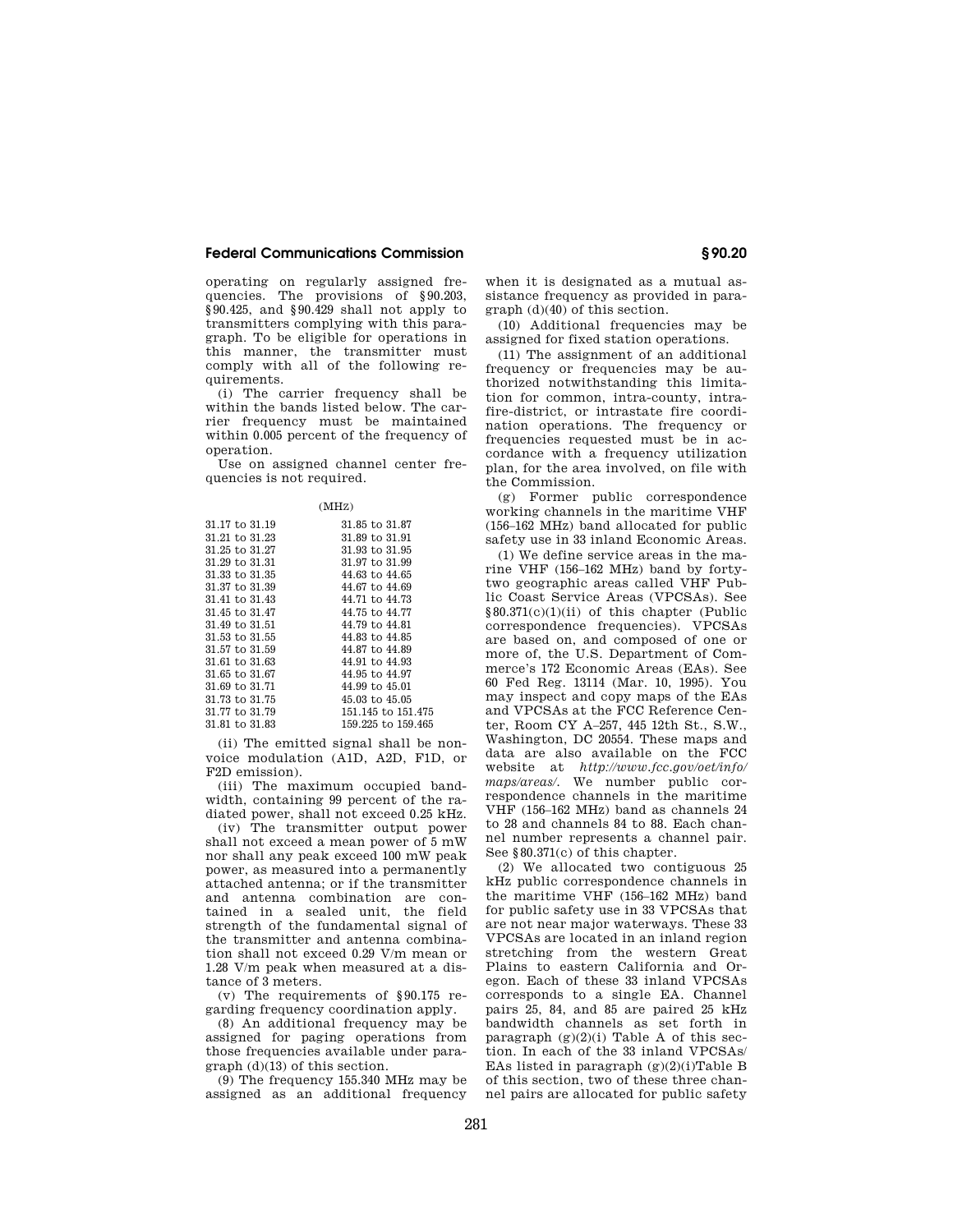### 47 CFR Ch. I (10-1-02 Edition)

use by entities eligible for licensing under paragraph (a) of this section. (i) Channel Numbers and Corresponding Center Frequencies, and

Certified Coordinators Table A as follows:

TABLE A.-LIST OF CHANNEL NUMBERS AND CORRESPONDING CENTER FREQUENCIES, AND **CERTIFIED COORDINATORS** 

| Channel No. | Mobile station<br>transmit center<br>frequency<br>in MHz | Base station<br>transmit center<br>frequency<br>in MHz | Coordinator |
|-------------|----------------------------------------------------------|--------------------------------------------------------|-------------|
| 25          | 157.250                                                  | 161.850                                                | <b>PX</b>   |
| 84          | 157.225                                                  | 161.825                                                | <b>PX</b>   |
| 85          | 157.275                                                  | 161.875                                                | <b>PX</b>   |

(ii) Channels Allocated for Public Safety Use in 33 Inland VPCSAs/Eas Table B as follows:

| VHF public coast service area | Name | Economic<br>area | Public safe-<br>ty channel<br>pairs |
|-------------------------------|------|------------------|-------------------------------------|
|                               |      | 110              | 25, 84                              |
|                               |      | 111              | 25, 84                              |
|                               |      | 112              | 25, 84                              |
|                               |      | 114              | 25, 84                              |
|                               |      | 115              | 25, 84                              |
|                               |      | 121              | 25, 84                              |
|                               |      | 126              | 25, 85                              |
|                               |      | 128              | 25, 85                              |
|                               |      | 129              | 25, 85                              |
|                               |      | 135              | 25, 85                              |
|                               |      | 136              | 25, 85                              |
|                               |      | 137              | 25, 85                              |
|                               |      | 138              | 25, 85                              |
|                               |      | 139              | 25, 84                              |
|                               |      | 140              | 25, 84                              |
|                               |      | 141              | 25, 84                              |
|                               |      | 142              | 25, 84                              |
|                               |      | 143              | 25, 84                              |
|                               |      | 144              | 25, 84                              |
|                               |      | 145              | 25, 84                              |
|                               |      | 146              | 25, 84                              |
|                               |      | 148              | 25, 85                              |
|                               |      | 149              | 25, 85                              |
|                               |      | 150              | 25.84                               |
|                               |      | 151              | 25, 84                              |
|                               |      | 152              | 25, 85                              |
|                               |      | 153              | 25, 84                              |
|                               |      | 154              | 25, 84                              |
|                               |      | 155              | 25, 84                              |
|                               |      | 156              | 25, 84                              |
|                               |      | 157              | 25, 85                              |
|                               |      | 158              | 25, 84                              |
|                               |      | 159              | 25, 84                              |

TABLE B.-LIST OF CHANNELS ALLOCATED FOR PUBLIC SAFETY USE IN 33 INLAND VPCSAS/EAS

(3) The channels pairs set forth in Table B paragraph  $(g)(2)(ii)$  of this section are designated primarily for the purpose of interoperability communication.

(4) Channel pairs 25, 84, and 85 as listed in Table B paragraph  $(g)(2)(ii)$  of this section were formerly allocated and assigned (under  $$80.371(c)$  (1997) of this chapter) as public correspondence working channels in the maritime VHF 156-162 MHz band; these channels were also shared (under former §90.283 (1997) of this chapter) with private land radio mobile stations including grandfathered public safety licensees). Thus, there are grandfathered licensees nationwide (maritime and private land

## §90.20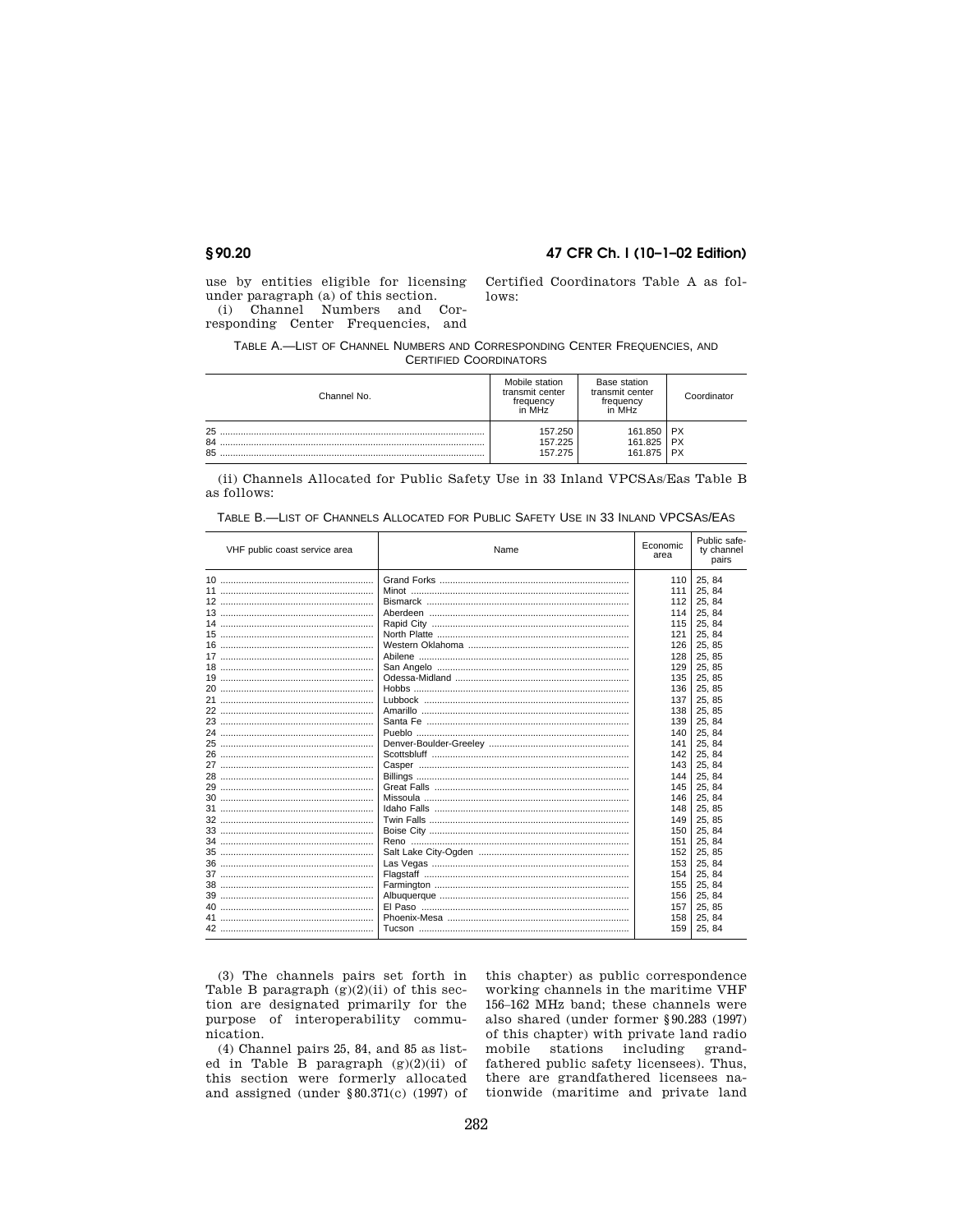mobile radio stations, including by rule waiver) operating on these channels both inside and outside of the 33 EAs listed in Table B paragraph  $(g)(2)(ii)$  of this section

(5) All applicants and licensees under this paragraph must comply with the relevant technical sections under this part unless otherwise stated in this paragraph (g) of this section using the following standards and procedures:

(i) Provide evidence of frequency coordination in accordance with § 90.175. Public safety coordinators except the Special Emergency Coordinator are certified to coordinate applications for the channels pairs set forth in Table B paragraph (g)(2)(ii) (*i.e.,* letter symbol PX under paragraph (c)(2) of this section).

(ii) Station power, as measured at the output terminals of the transmitter, must not exceed 50 Watts for base stations and 20 Watts for mobile stations, except in accordance with the provisions of paragraph  $(g)(5)(vi)$  of this section. Antenna height (HAAT) must not exceed 122 meters (400 feet) for base stations and 4.5 meters (15 feet) for mobile stations, except in accordance with paragraph  $(g)(5)(vi)$  of this section. Antenna height (HAAT) must not exceed 122 meters (400 feet) for base stations and 4.5 meters (15 feet) for mobile stations, except in accordance with paragraph  $(g)(5)(vi)$  of this section. Such base and mobile channels shall not be operated on board aircraft in flight.

(iii) Frequency protection must be provided to other stations in accordance with the following guidelines for each channel and for each area and adjacent area:

(A) Protect coast stations licensed prior to July 6, 1998, by the required separations shown in Table C below.

(B) Protect stations described in paragraph  $(g)(4)$  of this section, by frequency coordination in accordance with § 90.175 of this part.

(C) Protect public safety stations granted under paragraph (g) of this section by frequency coordination in accordance with § 90.175 of this part.

(D) *Where the Public safety designated channel is not a Public Safety designated channel in an adjacent EA:* Applicants shall engineer base stations such that the maximum signal strength at the boundary of the adjacent EA does not exceed 5 dBµV/m.

(iv) The following table, along with the antenna height (HAAT) and power (ERP), must be used to determine the minimum separation required between proposed base stations and co-channel public coast stations licensed prior to July 6, 1998 under Part 80 of this chapter. Applicants whose exact ERP or HAAT are not reflected in the table must use the next highest figure shown.

TABLE C.—REQUIRED SEPARATION IN KILOMETERS (MILES) OF BASE STATION FROM PUBLIC COAST **STATIONS** 

| <b>Base Station Characteristics</b> |                                    |                                                |                                                |                                               |                                              |
|-------------------------------------|------------------------------------|------------------------------------------------|------------------------------------------------|-----------------------------------------------|----------------------------------------------|
| <b>HAAT</b>                         | ERP (watts)                        |                                                |                                                |                                               |                                              |
| Meters (feet)                       | 400                                | 300                                            | 200                                            | 100                                           | 50                                           |
|                                     | 138 (86)<br>166 (103)<br>187 (116) | 135 (84)<br>151 (94)<br>167 (104)<br>177 (110) | 129 (80)<br>145 (90)<br>161 (100)<br>183 (114) | 129 (80)<br>137 (85)<br>153 (95)<br>169 (105) | 116 (72)<br>130 (81)<br>145 (90)<br>159 (99) |

(v) In the event of interference, the Commission may require, without a hearing, licensees of base stations authorized under this section that are located within 241 kilometers (150 miles) of a co-channel public coast, I/LT, or grandfathered public safety station licensed prior to July 6, 1998, or an international border, to reduce power, decrease antenna height, and/or install directional antennas.

Mobile stations must be operated only within radio range of their associated base station.

(vi) Applicants seeking to be licensed for stations exceeding the power/antenna height limits of the table in paragraph (g)(5)(iv) of this section